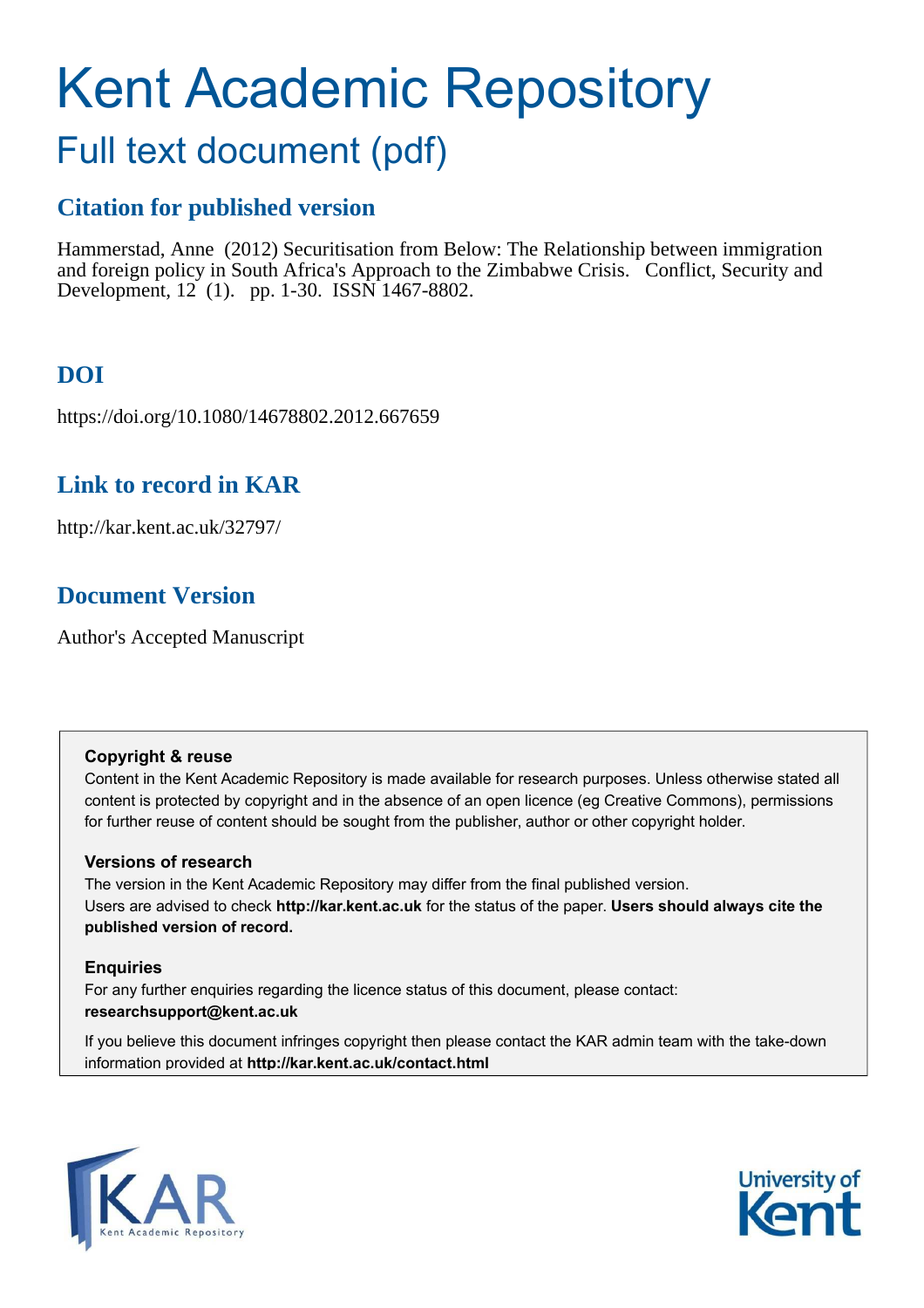# **Securitisation from below: The relationship between immigration and foreign policy in South Africa's approach to the Zimbabwe crisis**

By Anne Hammerstad

#### **175 word abstract**

The political and economic debacle in Zimbabwe has led to a large-scale influx of Zimbabweans into neighbouring South Africa. This article argues that there is a complex and significant link between the domestic response to this immigration influx and South Africa's foreign policy towards Zimbabwe. South Africa's foreign and security policy elite preferred to use an immigration approach of benign neglect as a tool to promote its 'quiet diplomacy' approach towards the Zimbabwean regime, treating the influx as a 'non-problem'. But increased xenophobic violence, vigilantism and protests in townships and informal settlements against Zimbabwean and other African immigrants, culminating in widespread riots across the country in 2008, contributed to a change not only in immigration policy but also in the mediation efforts towards the Zimbabwean parties. I argue that this foreign policy change was pushed by a process of 'securitisation from below', where the understanding of Zimbabwean immigrants as a security threat were promoted not by traditional security elites but by South Africa's marginalised urban poor.

#### **Biography, email and postal contact details**

Dr Anne Hammerstad is lecturer in International Relations at the University of Kent, ESRC Global Uncertainties Fellow and Research Associate at the South African Institute of International Affairs (SAIIA). She currently pursues an ESRC funded research programme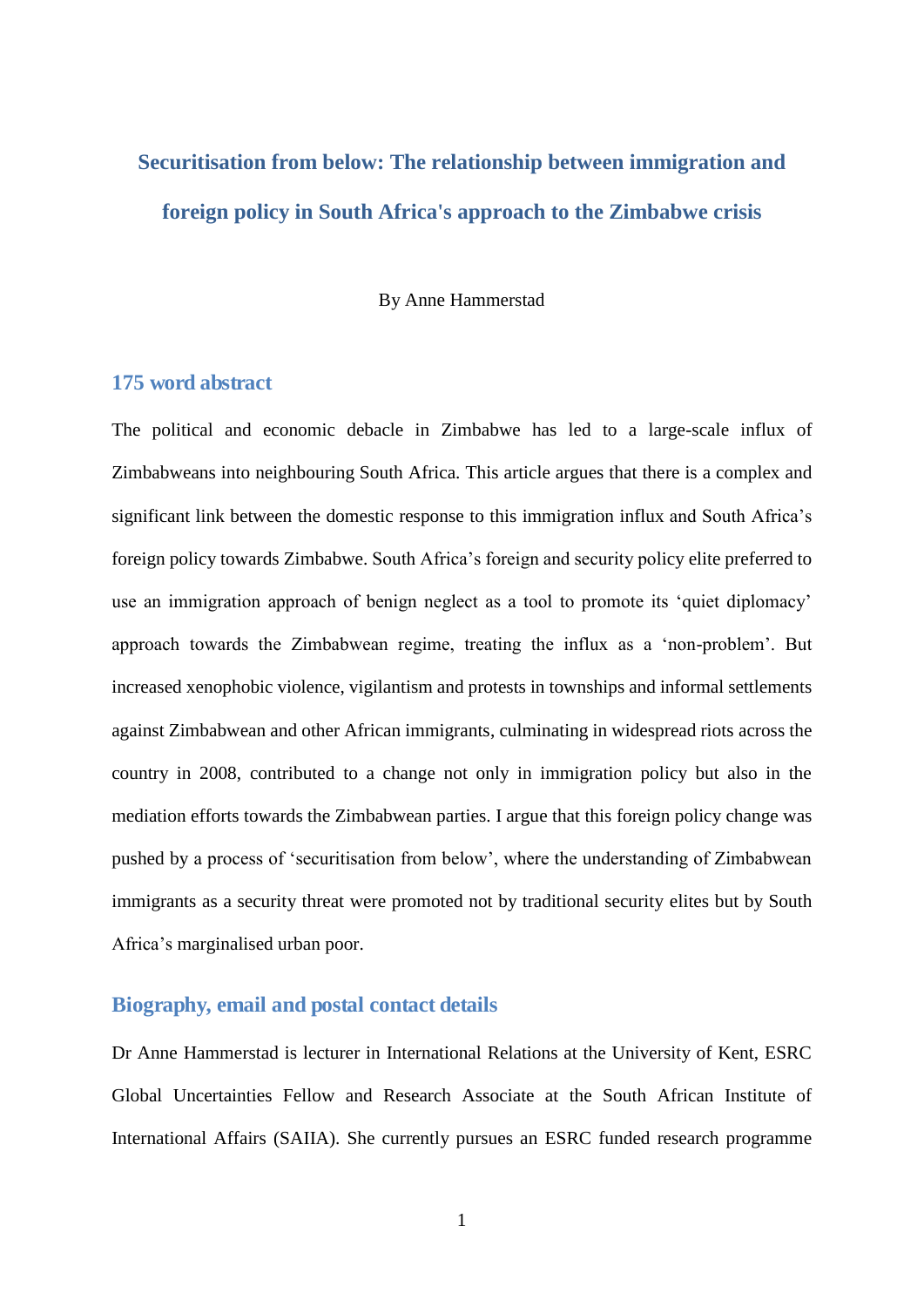within the RCUK Global Uncertainties fellowship scheme on 'The securitisation of forced migration: ideas and beliefs about displacement and their impact on security'.

Email address:

[a.hammerstad@kent.ac.uk](mailto:a.hammerstad@kent.ac.uk)

Postal address:

School of Politics and IR University of Kent Canterbury Kent CT2 7NX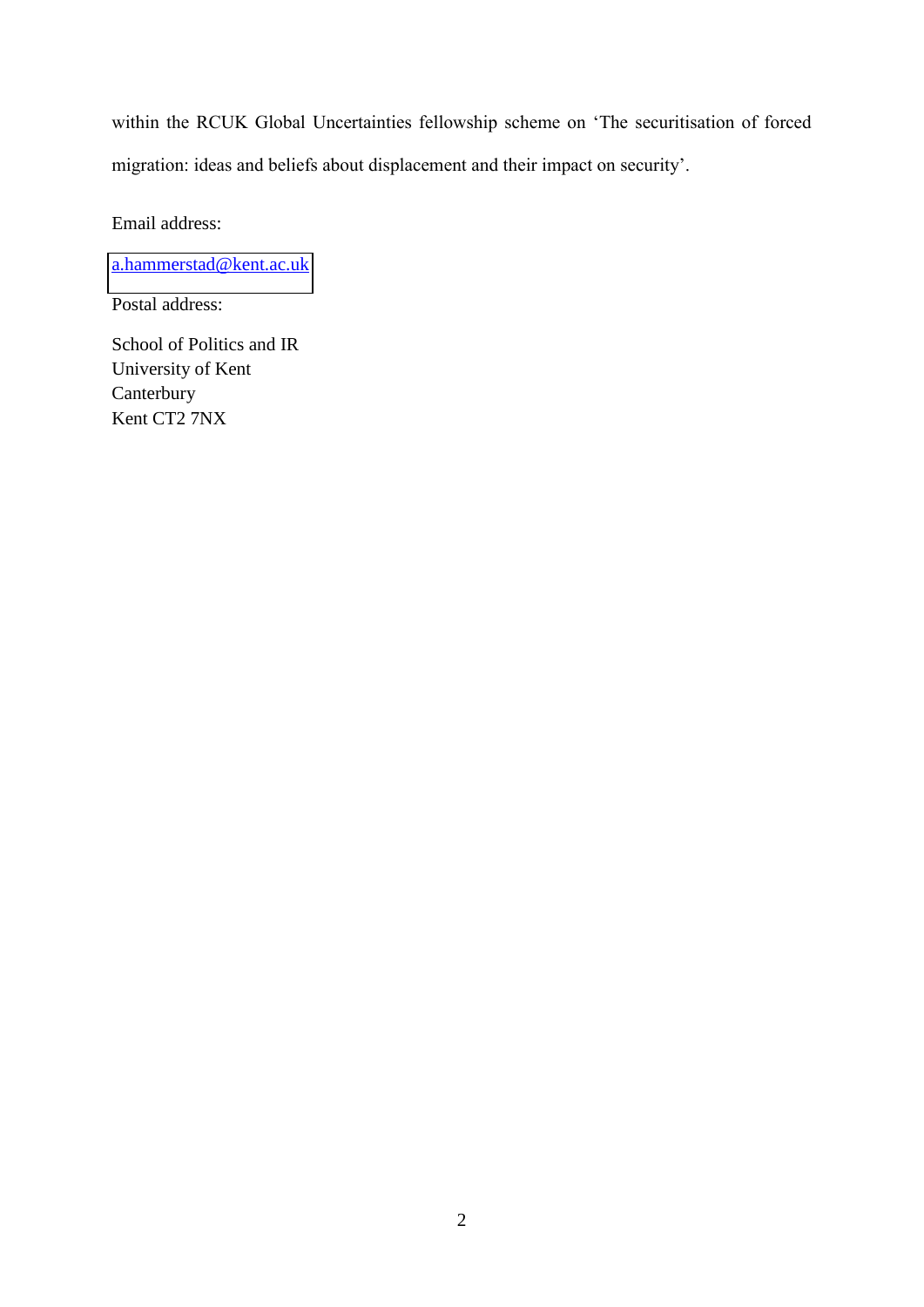# **Securitisation from below: The relationship between immigration and foreign policy in South Africa's approach to the Zimbabwe crisis**

#### **Introduction**

The drawn-out political and economic crisis in Zimbabwe has posed serious challenges to neighbouring South Africa. In the area of foreign policy, South Africa's apparent inability to bring about a resolution to the imbroglio has dented its international reputation as a regional and emerging power. South Africa's Zimbabwe policy has been described as 'perplexing'<sup>1</sup> , a sign of its 'moral decline'<sup>2</sup>, or even proof that it has become 'the despots' democracy'.<sup>3</sup> In addition to this foreign policy cost, domestic South African politics have also been adversely affected. South Africa is host to somewhere between 1.5 and three million Zimbabweans, and has since 2008 become the world's most popular destination for asylum seekers.<sup>4</sup> The popular response to this influx of undocumented immigrants and asylum seekers has become increasingly hostile and fearful, culminating in widespread xenophobic riots in 2008. The riots left 62 people dead, while tens of thousands of foreign nationals fled into internal displacement camps.<sup>5</sup>

While these foreign policy and domestic immigration policy challenges caused by the Zimbabwe crisis have each and separately received ample scholarly attention,<sup>6</sup> few have attempted to explore the complex but significant links between South Africa's foreign policy towards Zimbabwe and its immigration policies towards Zimbabweans. This article aims to demonstrate that domestic immigration policy is not necessarily secondary to the 'high politics' of foreign policy. While the policy response of South Africa's African National Congress (ANC) government to the mass influx of Zimbabwean immigrants can to some extent be understood as supporting its foreign policy goals towards Zimbabwe, a closer analysis shows a complex inter-relationship between foreign and immigration policy. This article argues that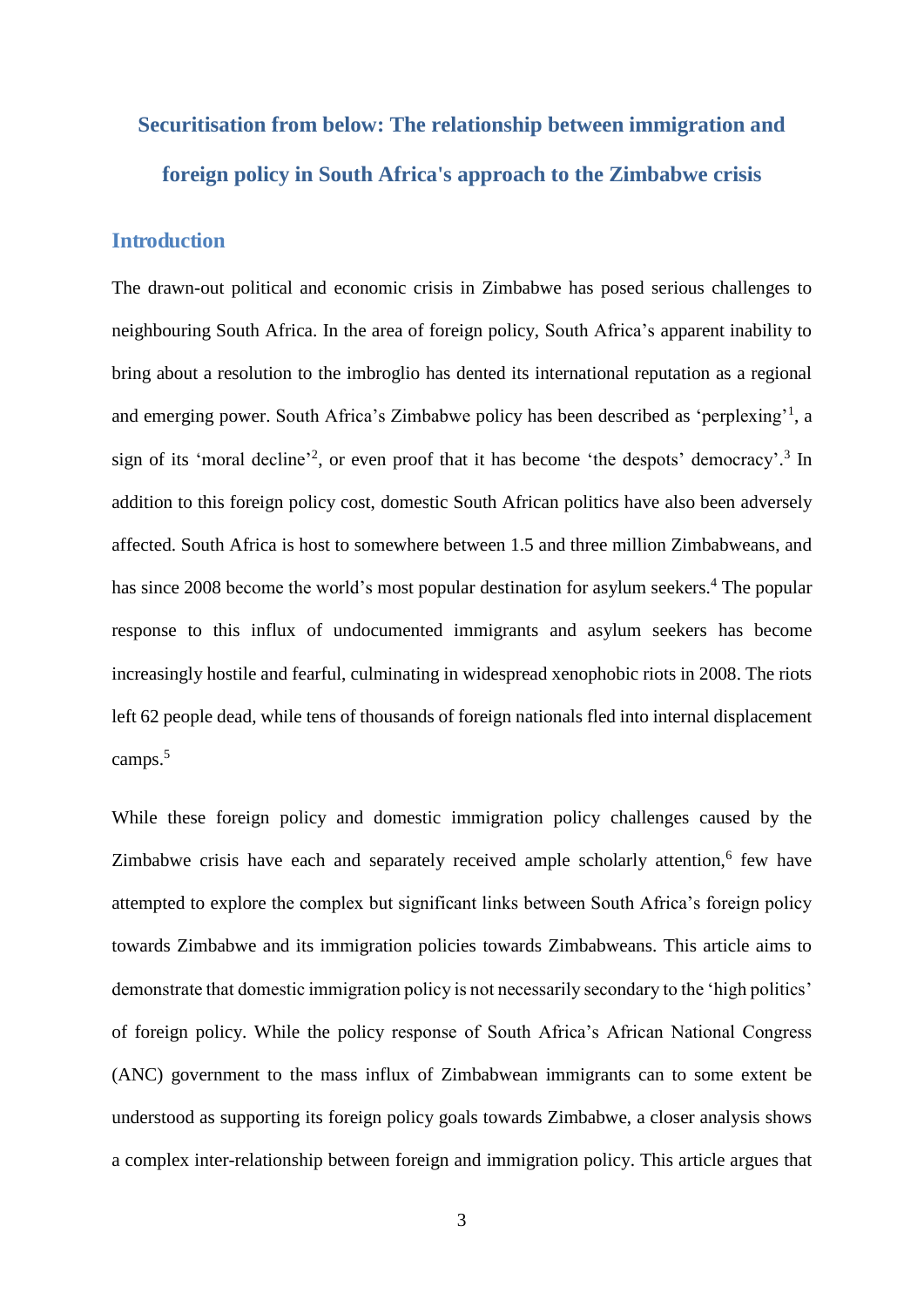as the Zimbabwe debacle has dragged on, domestic concern over immigration has played an increasingly significant role not just in shaping immigration policy but also in influencing South Africa's foreign policy towards Zimbabwe.

The analysis takes place within the framework of securitisation theory.<sup>7</sup> The question underlying this study is why growing xenophobic violence, vigilantism and volatility within South Africa received little attention for so long by the country's foreign and security policy elite. I argue that this is because South Africa's immigration approach towards the mass influx of Zimbabweans was for a long time broadly geared towards supporting foreign policy goals rather than addressing domestic concerns. But, importantly, since 2008 the influence began to also flow in the other direction, leading the government to strike an uneasy compromise between addressing immigration concerns and xenophobia, on the one hand, and furthering its foreign policy aims, on the other. This article studies the reasons behind this development and suggests it is the result of a gradual securitisation of Zimbabwean immigration.

 The increased salience of immigration concerns in influencing South Africa's foreign policy towards Zimbabwe is the result of a three-stage securitisation process: First, the evolution in the 1990s of a xenophobic public discourse on African immigration, fuelled by the Department of Home Affairs (DHA). Second, a hostile grassroots level response to the mass influx of Zimbabweans from the early 2000s onwards, as segments of South Africa's poorer citizenry perceived Zimbabwean immigrants as threats to jobs, health and welfare. Finally, this grassroots level securitisation, increasingly manifested in violence, riots and social and political tension in townships and informal settlements, led to an elite level securitisation of a different kind. South Africa's traditional foreign and security policy elite did not, and still do not, see Zimbabwean immigration as a security threat in itself, but after the 2008 xenophobic riots it began to perceive the reaction to this immigration as a potential threat to domestic stability. As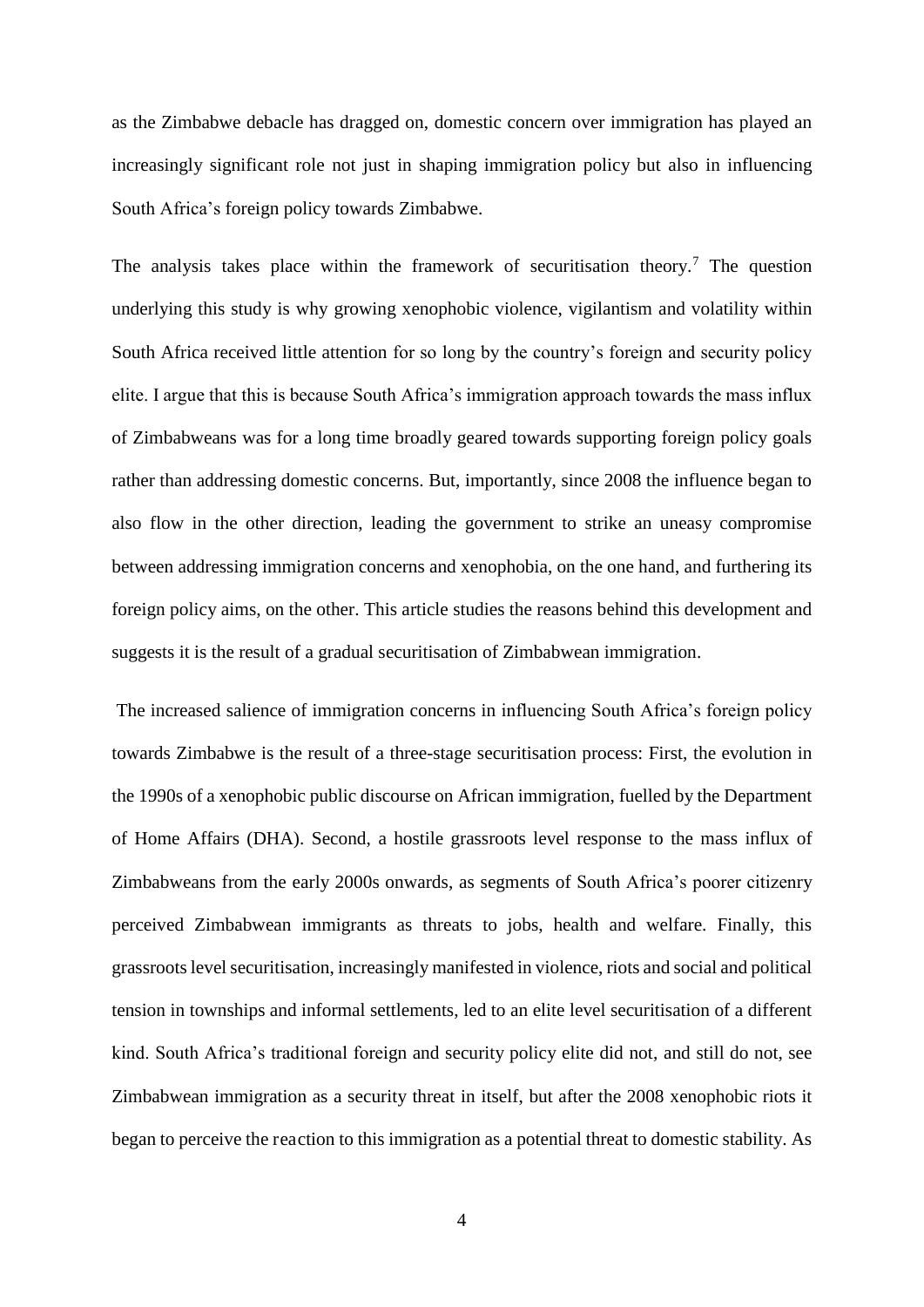a result, immigration concerns started from late 2008 onwards to play a role in the ANC government's handling of the Zimbabwe crisis.

The securitisation process of Zimbabwean immigration is unusual. It resulted not from overt pronouncements by a traditional security policy elite, but despite this elite's attempt at treating the influx as a non-problem. I describe this process as securitisation from below, since the main securitising actors do not hold positions of influence and authority but belong to the disempowered margins of South Africa's politics.

I divide the argument into four sections. First, I present the securitisation framework and develop an analytical grid of securitising actors and audiences to be deployed in the analysis of the securitisation of Zimbabwean immigration. This done, section two sets out the main ideas, beliefs and perceptions that make up the government's foreign policy discourse. Section three does the same for South Africa's immigration discourse. I describe the former as a 'foreign policy discourse of African solidarity', while the latter is denoted the 'Home Affairs xenophobic discourse'. Section four analyses how the contradictory relationship between these two discourses evolved over the course of the Zimbabwe crisis. From 2000 to 2008, the period covering the onset, deterioration and nadir of the Zimbabwe crisis, South Africa's foreign policy goals, embodied in its 'quiet diplomacy' approach towards the Zimbabwean regime, go a long way towards explaining the (lack of) immigration regime put in place to deal with the Zimbabwean influx. This changed in 2008, when a humanitarian emergency in Zimbabwe led to an unprecedented influx of desperate Zimbabweans and deadly xenophobic riots broke out across South Africa. The agonised soul searching following the riots contributed to a noticeably firmer South African diplomacy towards the parties to the Zimbabwe conflict; a more critical stance towards the ruling ZANU-PF; closer government attention to domestic anti-immigrant sentiments; and attempts at regularising and controlling the Zimbabwean influx.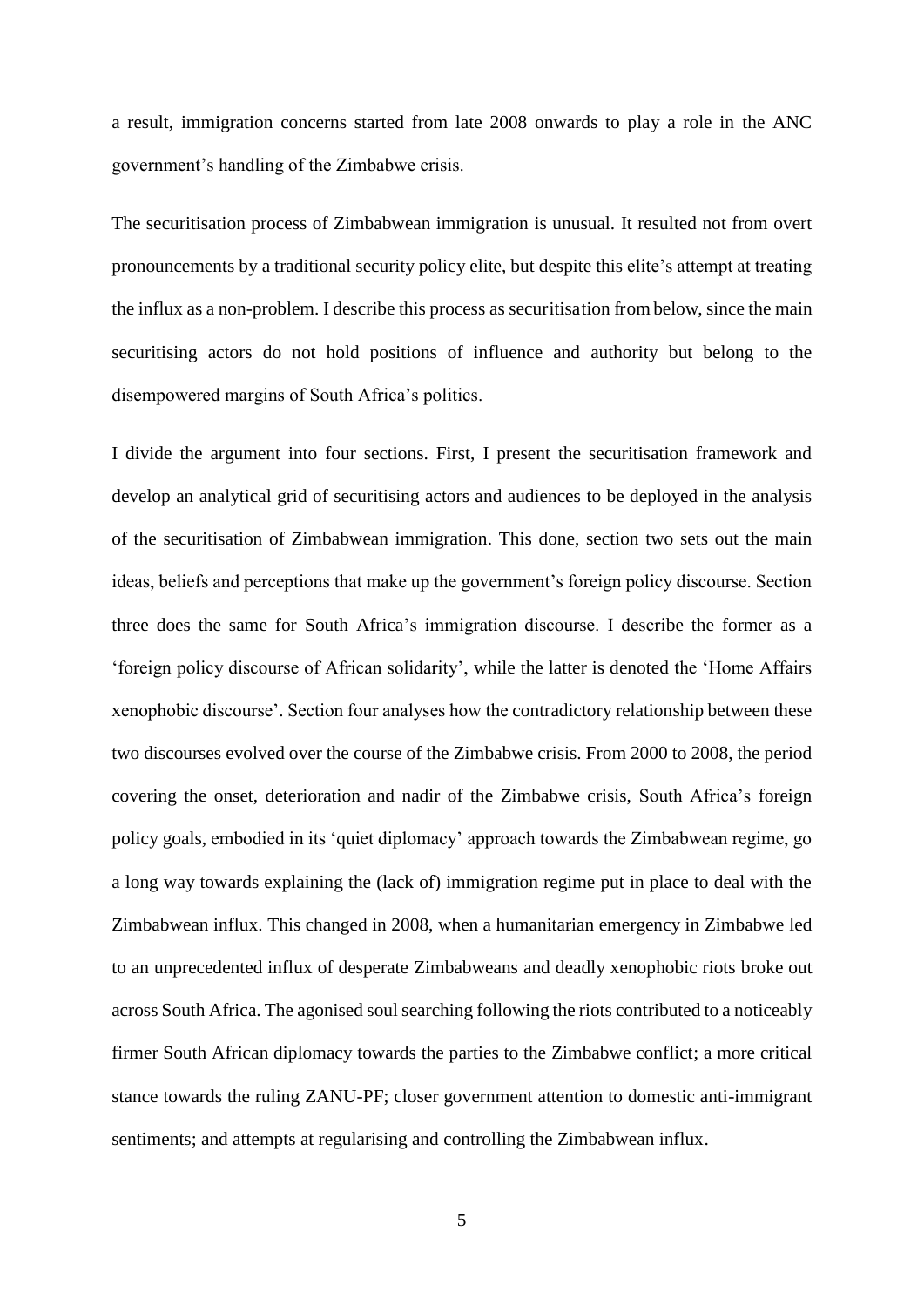The article concludes with two sets of observations. First, it sums up the complex dynamics of the securitisation process of Zimbabwean immigration and its eventual impact on South African foreign policy. Second, it draws on this study of securitisation from below to provide some conclusions on the analytical framework of the securitisation approach. This said, the argument in this article is not theory driven. The main aim is to further our understanding of the relationship between immigration and immigration responses, on the one hand, and foreign policy choices on the other, in the case of South Africa.

#### **Securitisation from below: an analytical framework**

There has been a constructivist turn in security studies over the past couple of decades, predicated on the observation that security threats are not objectively given realities, but intersubjectively constituted through social processes.<sup>8</sup> Our understanding of the phenomenon of migration is perhaps the best example of this: the tendency to perceive human movement through a security lens has become increasingly common over the past couple of decades.<sup>9</sup> One way of explaining this trend is to describe some aspects of migration and some types of migrants as having become securitised: Instead of being discussed as a political, social or economic challenge, migration is framed in the language of existential and urgent threat, as dictated by the concept of security.<sup>10</sup>

The securitisation approach, first formulated by the Copenhagen School in the early 1990s, takes as its starting point the insight that security agendas are the results of political battles. The winners of security debates are successful in securitising the issue they are championing, i.e. transferring it from the sphere of normal politics to that of the politics of threat, urgency and survival. In the Copenhagen School terminology, a securitising move is to present something to an audience as an existential threat to a particular referent object and to argue that this threat must be counteracted urgently and by all means necessary. A successful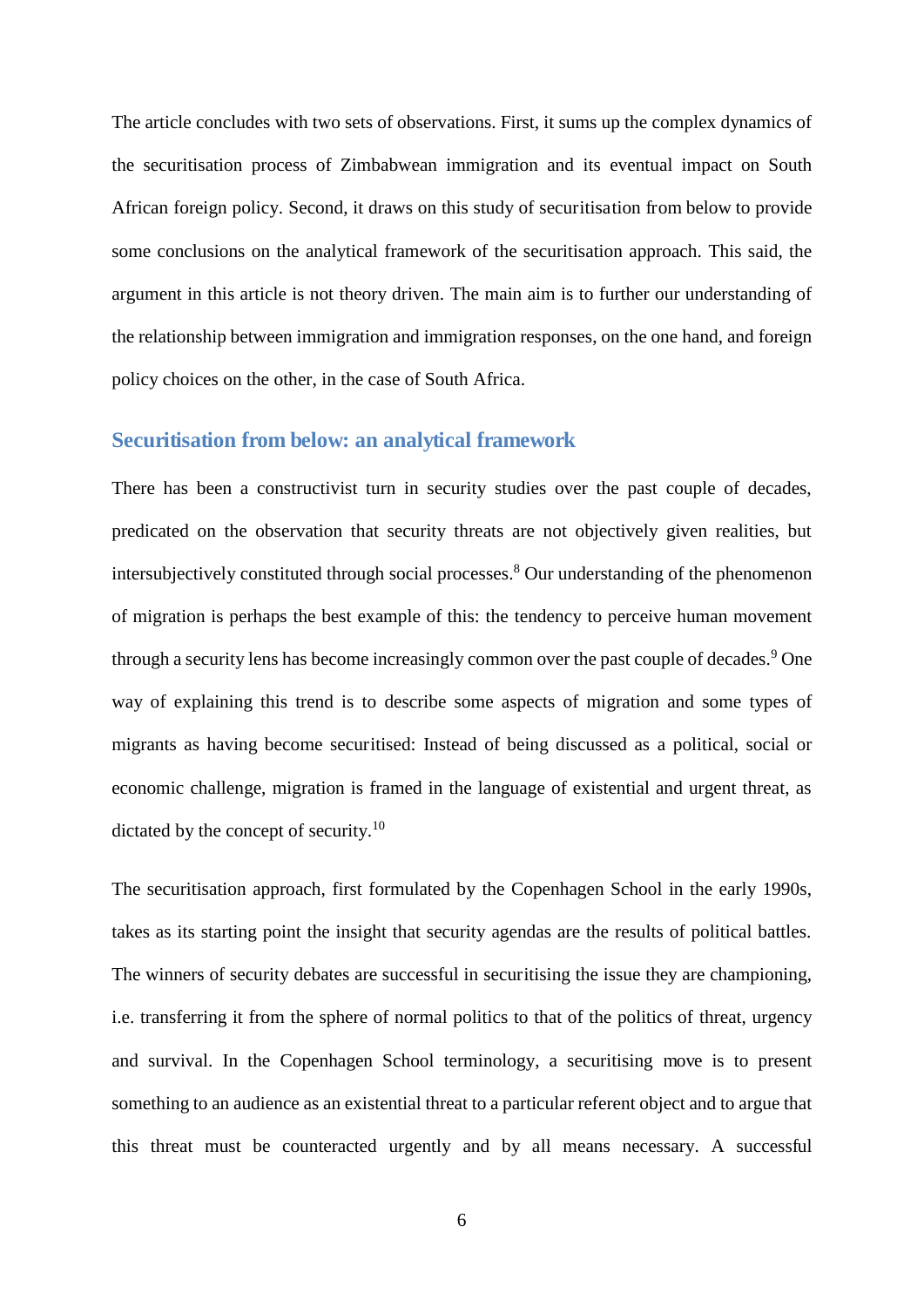securitisation means that the threat is placed on a prioritised 'high politics' agenda. It also involves an acceptance that the threat may be dealt with through exceptional and emergency measures – suspending ordinary procedures and rules by which action would otherwise be bound. $11$ 

The Copenhagen School suggests that securitising moves usually take the form of speech acts uttered by politically influential elites. A speech act is an utterance that also involves an action: 'by saying the words, something is done'. <sup>12</sup> A securitising speech act presents a threat and, when successful, creates a sense of crisis and urgency which allows for exceptional and emergency measures to be taken to counteract the threat. The emphasis on elites is predicated on the assumption that a securitising speech act is far more likely to be successful if speakers hold a position of authority, power and expertise or are seen (by the audience of the securitising act) as legitimate representatives of the group for whom they speak. Thus traditional security policy elites, such as heads of state, cabinet ministers (especially foreign ministries, defence departments and homeland security), heads of intelligence agencies and defence bodies, are usually in a privileged position to speak authoritatively on security.

While analysing elite level speech acts is important for tracing the securitisation process of Zimbabwean immigration to South Africa, it is not sufficient. The elite focus means that securitisation processes are mapped primarily through studying the contestation of threat definitions.<sup>13</sup> Little emphasis is laid on structural factors, whether discursive structures such as the inherent constraints of the concept of security, or bureaucratic or societal structures, with deep-rooted practices and power relations. Securitising moves that stray too far from linguistically, historically and socially embedded practices will struggle to succeed. And certain securitisations are promoted by bureaucracies if they confirm institutional values, advance institutional goals or confirm existing power relations (including self-preservation and advancement in competition with other institutions and bureaucracies). Thus, the Copenhagen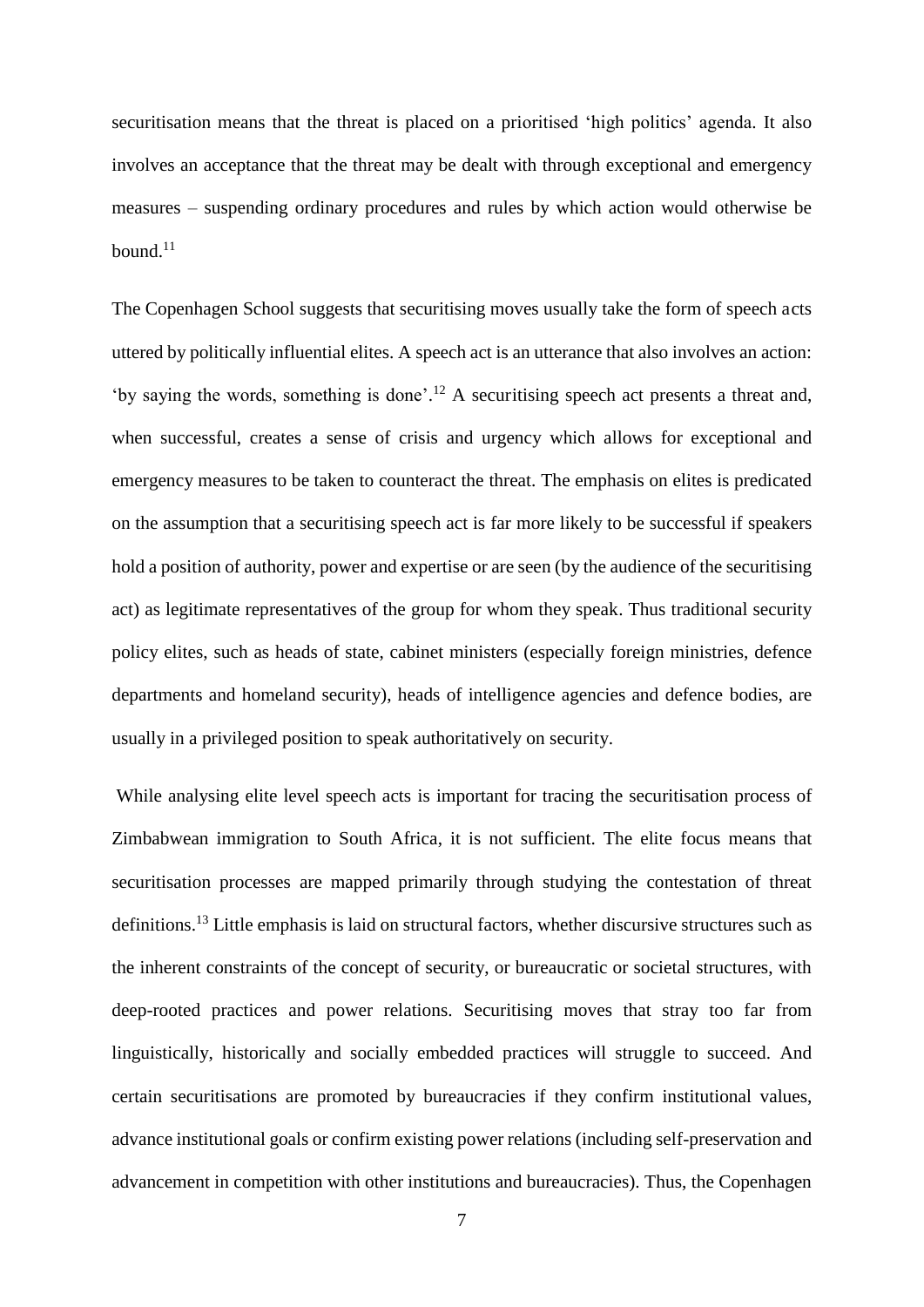School has been criticised for focusing too narrowly on the utterances of small elites, to the detriment of broader discursive, historical, social or bureaucratic processes and structures.<sup>14</sup>

Since the success of a securitising move involves its acceptance by an audience, it is necessary to determine who this significant audience is.<sup>15</sup> In a democracy, there is a presumption that threat contestations are battled out in a public arena and that securitisations are the results of broad acceptance of threat depictions. This understanding becomes problematic in nondemocratic countries, where the threat perceptions and needs of rulers can differ widely from those of the ruled, and where the ruled may have few opportunities to make a 'securitising move'. But even in democratic countries, widespread popular fears and hatreds do not necessarily translate into a successful securitisation. A key criterion for determining if a securitising move has been successful is not only that it has been accepted by an audience, but that this audience is 'significant', meaning that it is in a position to act urgently and in emergency mode to deal with the perceived threat. In other words, the securitising move needs to translate into policy changes or changes in behaviour to urgently tackle the threat. At the national level, governments therefore remain the most central audience in need of convincing for a securitising move to become successful, since governments possess executive powers to carry out policies in security mode.<sup>16</sup>

This point seems to suggest that the Copenhagen School is right after all to pragmatically retain a statist, or rather governmental, bias in their analytical framework. However, the convoluted trajectory of the securitisation of Zimbabwean immigrants in South Africa reveals a complicated multi-level relationship between securitising actors, audiences and messages. This confirms Stritzel's assertion that 'in empirical studies one cannot always figure out clearly which audience is when and why most relevant, what implications it has if there are several audiences and when exactly an audience is "persuaded"'.<sup>17</sup> Many securitisation processes can only be mapped by studying a range of securitising actors, audiences and messages, where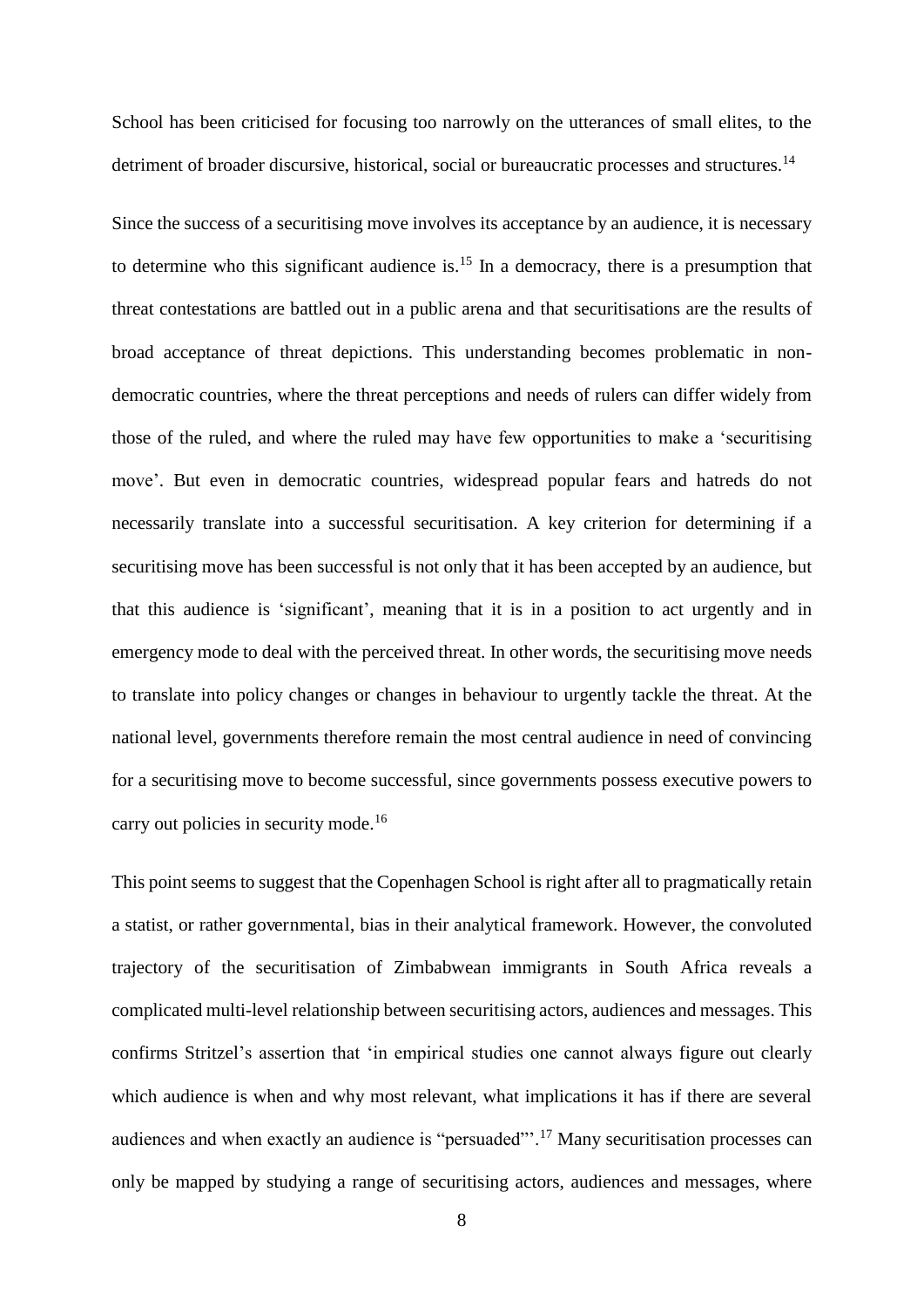securitising actors are often simultaneously audiences and where differing securitising messages can be drawn from the same securitising move.

I set out in Table 1 an analytical grid of the three significant actor groups that have been involved in the securitisation of Zimbabwean immigration, both as securitising/nonsecuritising actors and as significant audiences. They are: First, the traditional security elite, made up of government security policy makers such as the President's Office and the top foreign, security, defence and intelligence policy ministers, bureaucrats and advisers. Second, other members of the political elite, not directly related to traditional security policy making, particularly the leadership of the DHA and the police. The third group I depict as the 'grassroots level', poor South Africans living in the areas most affected by the Zimbabwean influx – the informal settlements, inner-city areas and townships. Within this broad group we find, among others, community leaders, vigilante groups, local political actors and administrators, criminal networks and gangs. Based on this division we can produce an analytical grid depicting the relationship between securitising actors and audiences and the likely outcome (successful, partially successful or weakly successful securitisations) of particular actor/audience constellations.

This article shows that securitisation can take place 'from below': grassroots level actors have the potential to become significant securitisers, even in the face of resistance from traditional security elites. Securitisation from below is a slow and messy process. As this case shows, it can also be a dangerous one, both from the perspective of state stability and the human security of immigrants.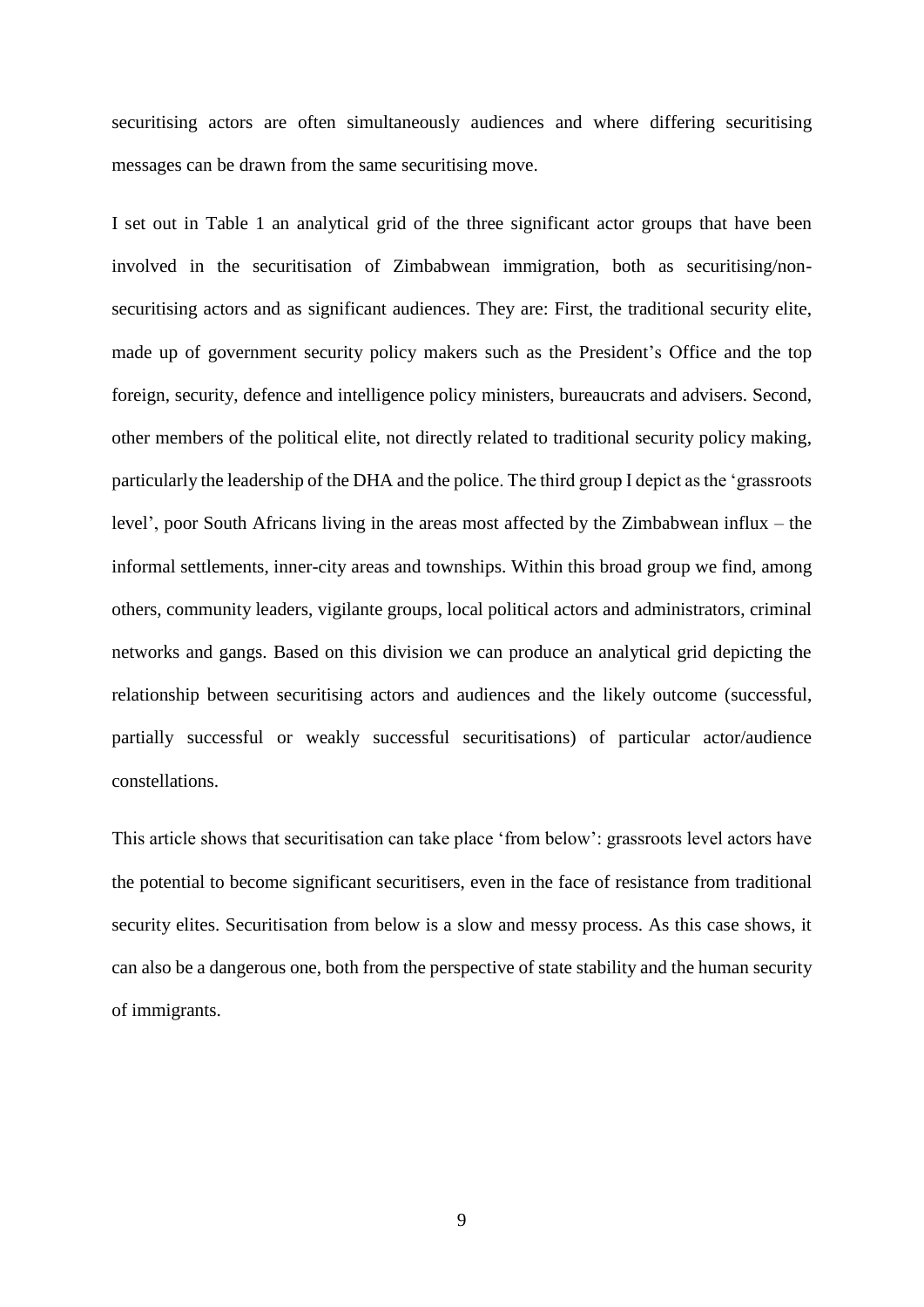| <b>Securitising actor</b>                                                                                                                                                   | Government security elite                                                                                                                                                                                                                                     | Other elite actors                                                                                                                                                                                                                                                                                     | Grassroots level                                                                                                                                                                                                                                                                                                          |
|-----------------------------------------------------------------------------------------------------------------------------------------------------------------------------|---------------------------------------------------------------------------------------------------------------------------------------------------------------------------------------------------------------------------------------------------------------|--------------------------------------------------------------------------------------------------------------------------------------------------------------------------------------------------------------------------------------------------------------------------------------------------------|---------------------------------------------------------------------------------------------------------------------------------------------------------------------------------------------------------------------------------------------------------------------------------------------------------------------------|
| <b>Audience</b>                                                                                                                                                             |                                                                                                                                                                                                                                                               |                                                                                                                                                                                                                                                                                                        |                                                                                                                                                                                                                                                                                                                           |
| Government<br>security elite<br>Head of state;<br>foreign, security,<br>defence and<br>intelligence policy<br>top bureaucrats,<br>advisers and<br>politicians               | <b>Successful securitisation.</b><br>Threats determined and<br>accepted by security<br>professionals and political<br>leadership.<br>The accepting audience is in<br>a position of political power<br>to enable it to instigate<br>policies in security mode. | <b>Successful securitisation.</b><br>Elite actors other than the<br>traditional security elite<br>convince the latter of the<br>existence of a threat. The<br>accepting audience is in a<br>position of power to<br>instigate policies in security<br>mode.                                            | Successful securitisation.<br>Grassroots actors convince<br>security elite to deal with a<br>threat in security mode.<br>Acceptance can happen<br>responsively ('accepting the<br>will of the people') or<br>reluctantly (after protest,<br>unrest, violence or threat of<br>revolt.                                      |
| Other elite actors<br>Department of<br><b>Home Affairs</b><br>(DHA) politicians<br>and top<br>bureaucrats, police<br>and immigration<br>authorities, parts of<br>the media. | <b>Successful securitisation A</b><br>broader elite audience<br>accepts the securitisation,<br>and promotes it to members,<br>readers/listeners, thus<br>ensuring broader support of<br>government policies in<br>security mode.                              | <b>Partially successful</b><br>securitisation, although not<br>enough to result in state<br>policies in security mode.<br>But with strong support<br>among parts of the political<br>elite, there is a good chance<br>of momentum towards<br>broader acceptance of the<br>securitisation.              | <b>Weakly successful</b><br>securitisation. Enough to<br>muster support from parts of<br>the elite, but not enough to<br>achieve decisive action to<br>respond to the threat. Success<br>depends on if these elite actors<br>induce traditional security<br>elites to instigate policies in<br>security mode.             |
| <b>Grassroots level</b><br>Community<br>organisations and<br>leaders; protesters,<br>demonstrators and<br>local activists;<br>vigilantes; gangs                             | <b>Successful securitisation</b><br>accepted/reflected in<br>popular perception and<br>mood. Broad social support<br>of the security elite's claim<br>for the need to instigate<br>security policies to deal with<br>the pronounced threat.                   | <b>Partially successful</b><br>securitisation. Grassroots<br>audiences accept the threat.<br>But it depends on the<br>particular political culture<br>whether grassroots<br>acceptance leads to actions<br>in security mode $-$ by<br>grassroots actors themselves<br>or eventually by<br>governments. | <b>Weakly successful</b><br>securitisation. Broad<br>segments of the community<br>feel threatened but do not have<br>the power to influence political<br>elites. The securitisation can<br>nevertheless be successful in<br>the sense that actions take<br>place at grassroots level<br>(vigilantism, local action, etc.) |

#### **Table 1.** Analytical grid: relationship between securitising actors and audiences

### **Post-***Apartheid South Africa's foreign* **policy discourse**

The ideas, beliefs and perceptions underpinning South Africa's post-Apartheid foreign policy discourse can in short be characterised as a 'discourse of African solidarity'. I outline the evolution of this discourse over the period between 1994 and 2000, in order to set the stage for understanding the foreign policy response to the Zimbabwe crisis in the 2000s. After the transition from Apartheid in 1994, the new ANC-led government sought to establish South Africa as a benevolent African great power and a global emerging power. Based on the 'South African miracle' which bestowed a sense of moral authority on the new regime,<sup>18</sup> President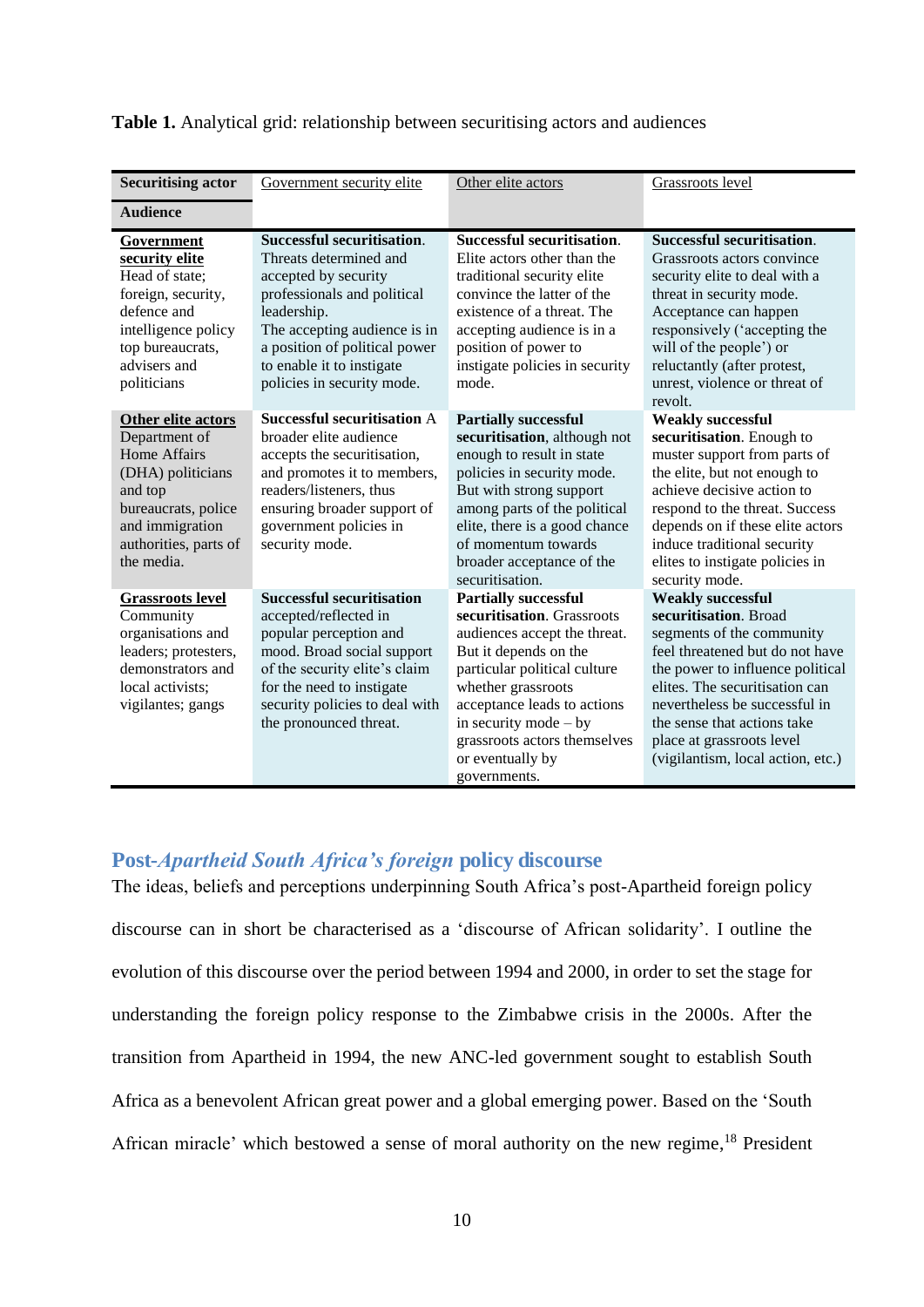Nelson Mandela and his foreign policy advisors outlined an activist and high-profile agenda for the African continent and beyond, promising that human rights would be the guiding light of South African foreign policy.<sup>19</sup> By voluntarily dismantling its nuclear arsenal and spearheading the global campaign to ban landmines, South Africa set a path towards 'middle power' status, aiming to become a multilateral activist playing a key role in niche areas of international politics.<sup>20</sup>

However, it soon became clear that South Africa's ability to punch above its weight in international arenas could not rely solely on the ethical credentials of its democratic transition. As the post-Apartheid exuberance settled, South Africa's international stature became increasingly dependent on its ability to claim the status as a dominant power in sub-Saharan Africa and speak on behalf of its African peers. But Mandela's bilateral and outspoken human rights approach had little traction in African politics. Other powerful African leaders, including Nigeria's military dictator Sani Abacha, Zimbabwe's president Robert Mugabe and Angola's president José Eduardo Dos Santos, actively resisted South African leadership on the continent.<sup>21</sup> Disputing the legitimacy of South Africa's Africa interventions, they maintained – implied and overtly – that South Africa's transition from white minority rule was little more than window dressing, and pointed out that white officers were still leading its armed forces, white bureaucrats still developing policy in the ministries, and white economic power still underpinning South Africa's political might.<sup>22</sup> Infamously, during a political row between Mandela and Abacha, the Nigerian information minister Walter Ofonagoro characterised South Africa as 'a white country with a black head of state<sup> $23$ </sup>, a comment that was deeply hurtful to the ANC but found resonance with many African leaders concerned over South Africa's ascendancy.

Lack of capacity, experience and legitimacy among its African peers led the ANC government to abandon the more forceful and explicit human rights discourse set out by Mandela.<sup>24</sup> A more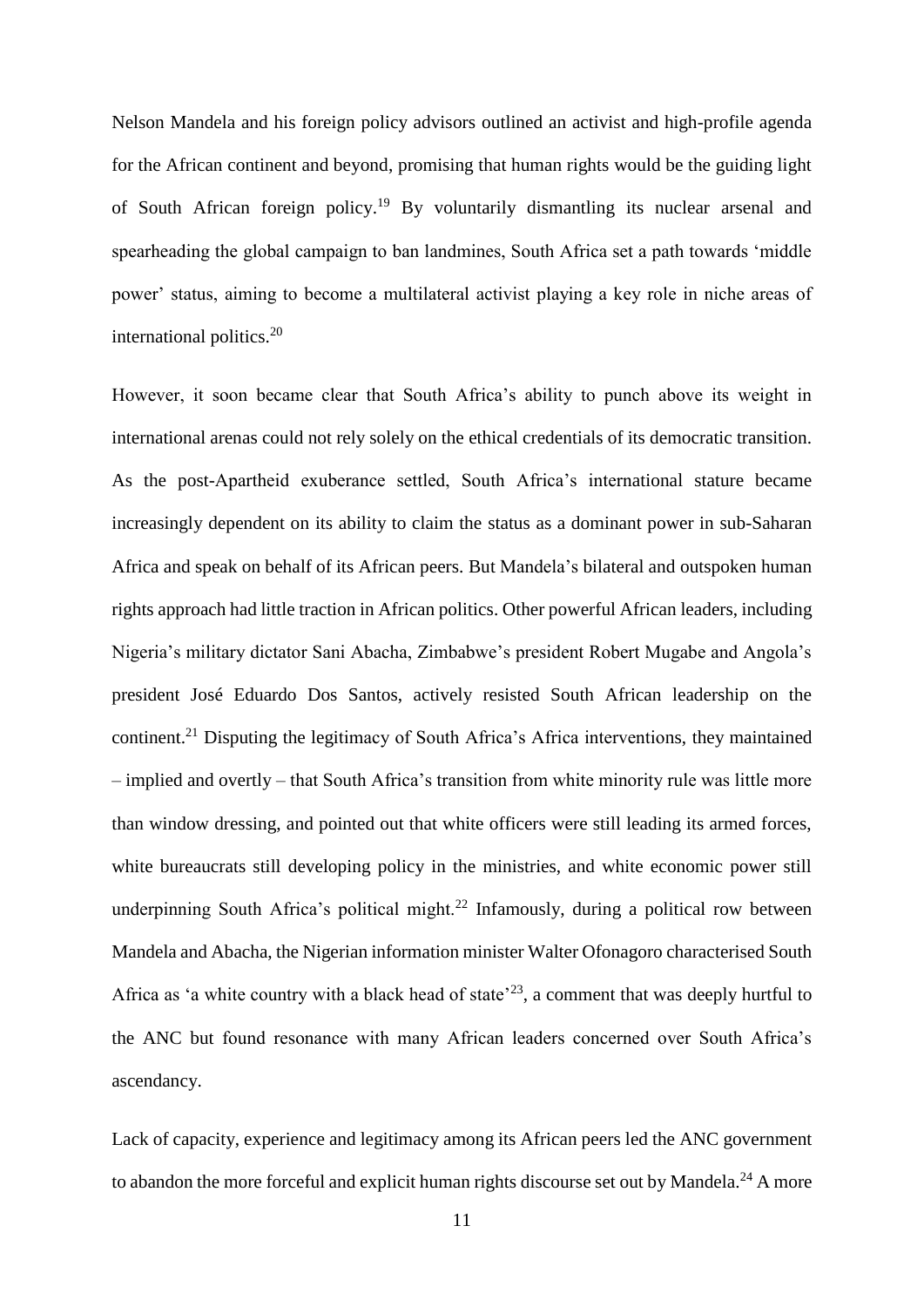cautious foreign policy discourse on African solidarity, consensus and multilateralism took its place. This discourse was focused around president Thabo Mbeki's vision of an African Renaissance or renewal, $^{25}$  described as the fostering of peace and stability, democratisation, good governance and sustainable development in a manner suited to African peoples' own histories and cultures. This includes a belief that African governments must work together through regional institutions to achieve the continent's rightful place in global politics. African states must also pull together to reform the global economic system into one more equitable for Africa.<sup>26</sup> While the African Renaissance and solidarity discourse has been 'high on sentiment, low on substance<sup> $27$ </sup>, it has shaped, and continues to shape, the broad direction of South Africa's foreign policy.

One key message of this African Renaissance discourse is the affirmation – almost protestation – that South Africa is an African country, whose fate is inextricably linked to that of the rest of the continent. In 1993, Mandela asserted that 'our destiny lies with Africa, and southern Africa in particular, but [we] will cooperate in the sphere, not dominate it'.<sup>28</sup> Mbeki stated that '[s]uch are the political imperatives of the African Renaissance which are inspired both by our painful history of recent decades and the recognition of the fact that none of our countries is an island which can isolate itself from the rest, and that none of us can truly succeed if the rest fail'.<sup>29</sup> The island motif has been frequently repeated, for instance by the then deputy minister of foreign affairs, Aziz Pahad:

Implicit in this reasoning is the assertion that what is good for South Africa is good for Africa,  $31$ and that South Africa should be a key player in the continent's renewal as a primus inter pares

<sup>&#</sup>x27;We have to accept another basic reality, namely, that South Africa cannot be an island of prosperity in a sea of poverty. Our national interest is inextricably linked to what happens in our sub-region, SADC, and the continent of Africa. Therefore, the African Renaissance is a vision that must underscore our foreign policy activities.'<sup>30</sup>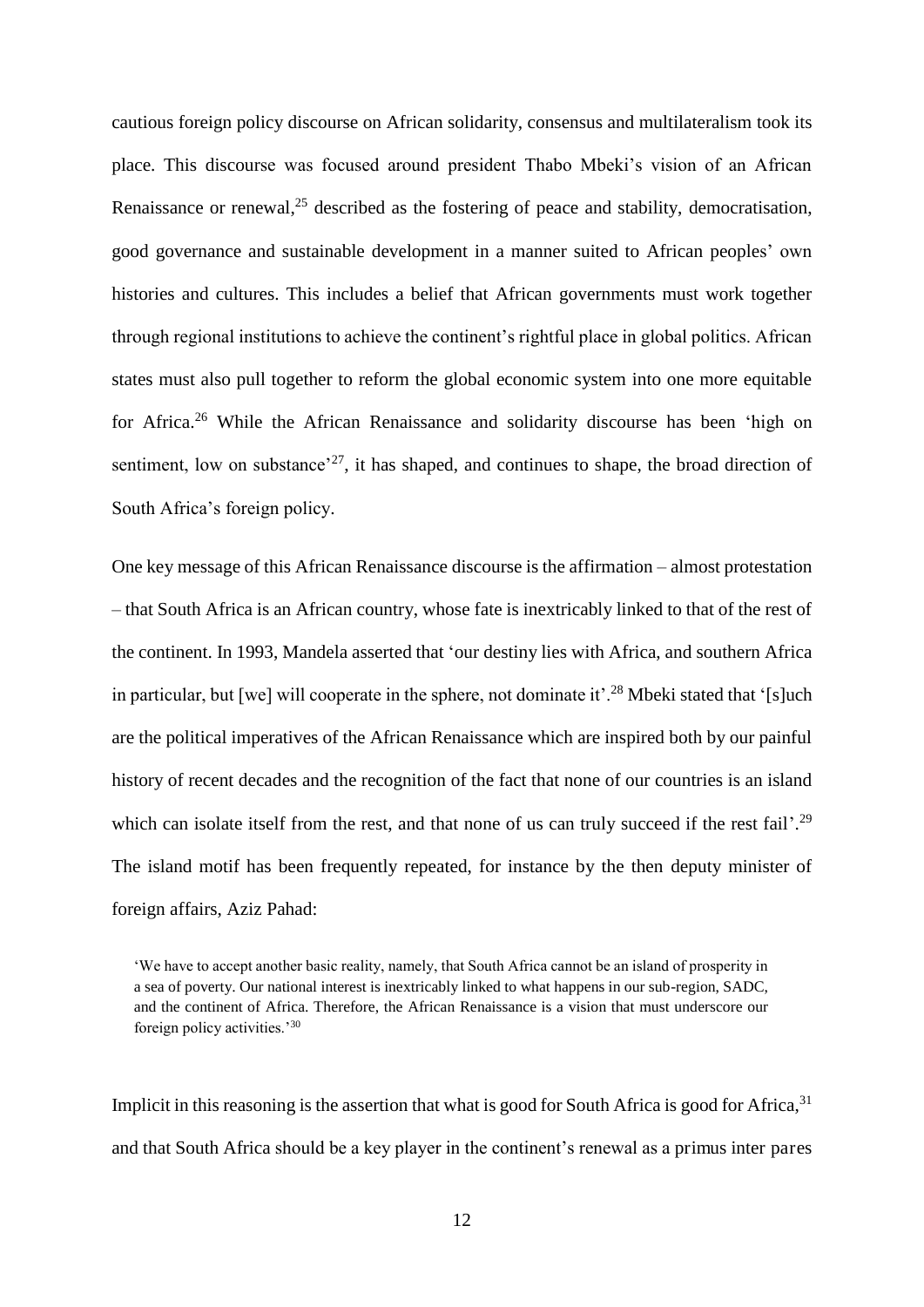among other African states. However, many other African governments remain sceptical towards this notion. To counteract accusations of self-interested economic motives driving South Africa's foreign policy, the official discourse on South Africa's connectedness to the rest of Africa is imbued throughout with an affirmation of African solidarity and repeated assertions of South Africa's humility and sense of responsibility towards the African continent. Mandela stipulated that 'the concerns and interests of the continent of Africa should be reflected in our foreign-policy choices'.<sup>32</sup> Mbeki and his advisors developed this theme into a discourse of pan-African unity: Standing together, African countries are better able to resolve their own problems. They will also be able to assert African interests beyond the continent and finally gain an equitable role in global politics: 'Africa's time has come. The 21st Century must be the African Century.<sup>33</sup>

By the end of the 1990s the notion of African solidarity had come to include the aim to make do without non-African interventions – sloganised by Mbeki as 'African solutions for Africa's problems'.<sup>34</sup> Such self-help was depicted as an important counterweight to the marginalisation of Africa in international politics. Western powers were invited to join African countries as partners in an African-led renewal project, but in a supporting rather than guiding role.<sup>35</sup> South Africa has been at the forefront of campaigns for reforming international institutions such as the World Trade Organisation and the UN Security Council. Mandela declared that '[t]he United Nations should not be dominated by a single power or group of powers, or else its legitimacy will continuously be called into question'.<sup>36</sup> When taking office in 1999, Mbeki elevated this theme of a structurally skewed and western dominated international system to a central position in the South African government's foreign policy discourse. He repeated in numerous speeches that 'the entire system of global political and economic governance [...] has to be reformed, among other things, to address the issue of equity among the nations and peoples of the world'.<sup>37</sup> Linked to this was a less overtly stated theme of the importance of the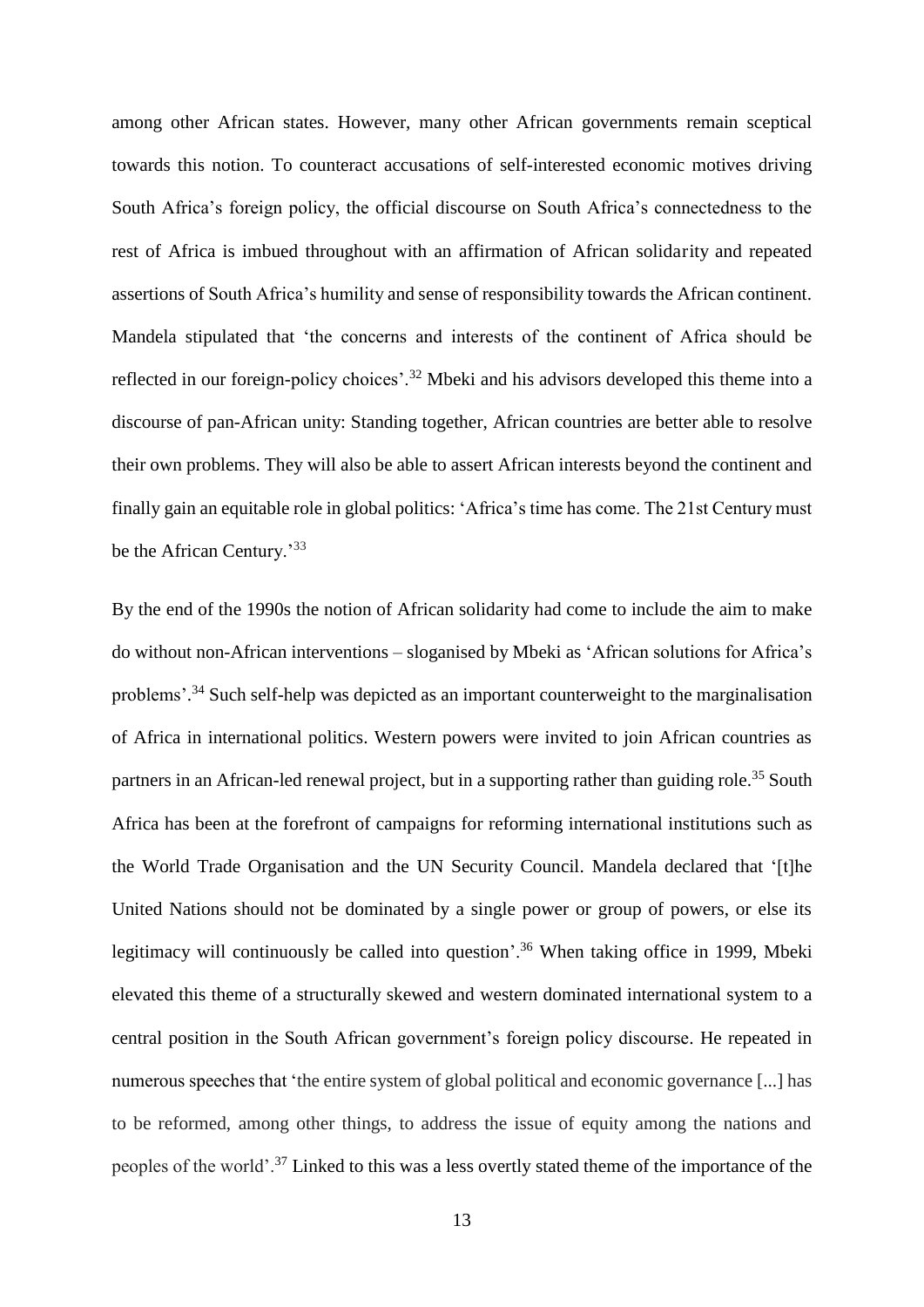ANC as a national liberation movement, not only in transforming South Africa, but in exporting the domestic struggle for justice, human rights and democracy to African and global arenas.<sup>38</sup> Thus the foreign policy discourse projects the ANC government as a pivotal actor in the efforts to transform both African states and the international system into more representative and just entities. Portraying itself as the vanguard of the African Renaissance, the ANC leadership argues that 'the [ANC] movement needs to continue, and deepen, its work towards the achievement of a better Africa and a better world'. 39

South Africa's foreign policy discourse as it evolved in the first half-decade after the end of Apartheid was partly the result of deeply held convictions and partly a strategic positioning in order to achieve acceptance on the continent as a legitimate African great power. On the one hand, it harbours an activist vision of democracy, good governance, peace and prosperity on the African continent – to make the  $21<sup>st</sup>$  Century the African Century.<sup>40</sup> On the other hand, its efforts not to affront, alarm or annoy fellow African governments, has led to a rather convoluted and cautious discourse on how to achieve this vision. As Landsberg observes, 'it is one thing to preach democratization and quite another to get other states to listen'.<sup>41</sup> From Mandela's lofty human rights assertions in 1993,<sup>42</sup> the ANC government would by the year 2000 rather display an elitist version of African solidarity than criticise fellow African governments for human rights abuses or anti-democratic behaviour. South Africa's democratisation and human rights agenda had to be pursued quietly, through mediation behind closed doors, and gradually, through strengthening the AU, SADC and other regional institutions. Asserting the need to defend African sovereignty against international interventionism, South Africa distanced itself from western powers. The motivation underlying this discourse was straight-forward: South Africa could only pursue its ambition to be an emerging power in global politics if it were widely perceived as representing the African continent. This in turn meant that South Africa required the acceptance of fellow African leaders that it was a truly African power rather than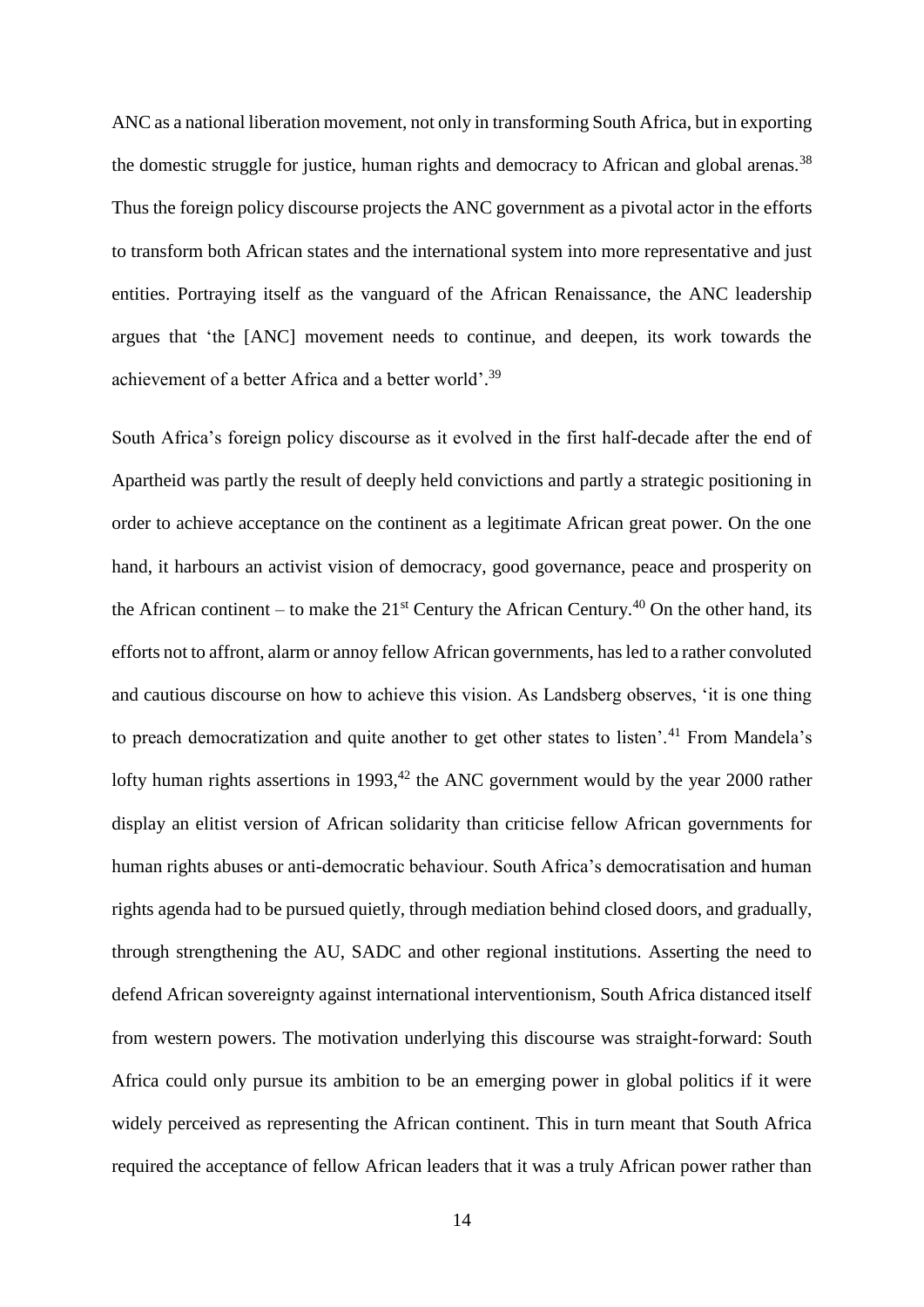a mouthpiece of the West or a vestige of colonialism and white domination. The need to be accepted by its African peers led South Africa's foreign policy discourse to display elements of both leadership and humility.<sup>43</sup>

#### *South Africa's immigration discourse*

At the same time as the ANC government's foreign policy discourse relied on concepts of African solidarity and renaissance, a very different domestic discourse was constructed on the issue of African immigration, confirming the perception that African solidarity is the prerogative of the continent's political elites. Always a 'region on the move'<sup>44</sup>, southern Africa has witnessed centuries of great movements of people fleeing war and violence or seeking economic opportunities. In modern history, a vast but tightly controlled system of organised labour migration to South Africa's mining and agricultural industry was put in place by colonial authorities and later expanded by the Apartheid regime.<sup>45</sup> Millions of southern African labourers were allowed in when needed, closely monitored while in the country, and peremptorily repatriated when no longer required.

As South Africa's townships erupted into 'ungovernability' from the mid-1970s onwards, the Apartheid authorities' ability to enforce draconian pass laws and immigration rules became increasingly feeble.<sup>46</sup> As Apartheid was dismantled in 1994, significant numbers of undocumented African immigrants resided in South Africa. Faced with high unemployment figures, the ANC-led government put in place a new immigration regime to control and reduce the influx, making it almost impossible for African immigrants to obtain work permits and legal residency. But South Africa's long and permeable borders, the economic disparity between South Africa and its neighbours, the relative ease of finding informal employment (e.g. in agriculture or domestic work), and the existence of well-established migration routes, combined to allow unprecedented levels of undocumented immigration. The most visible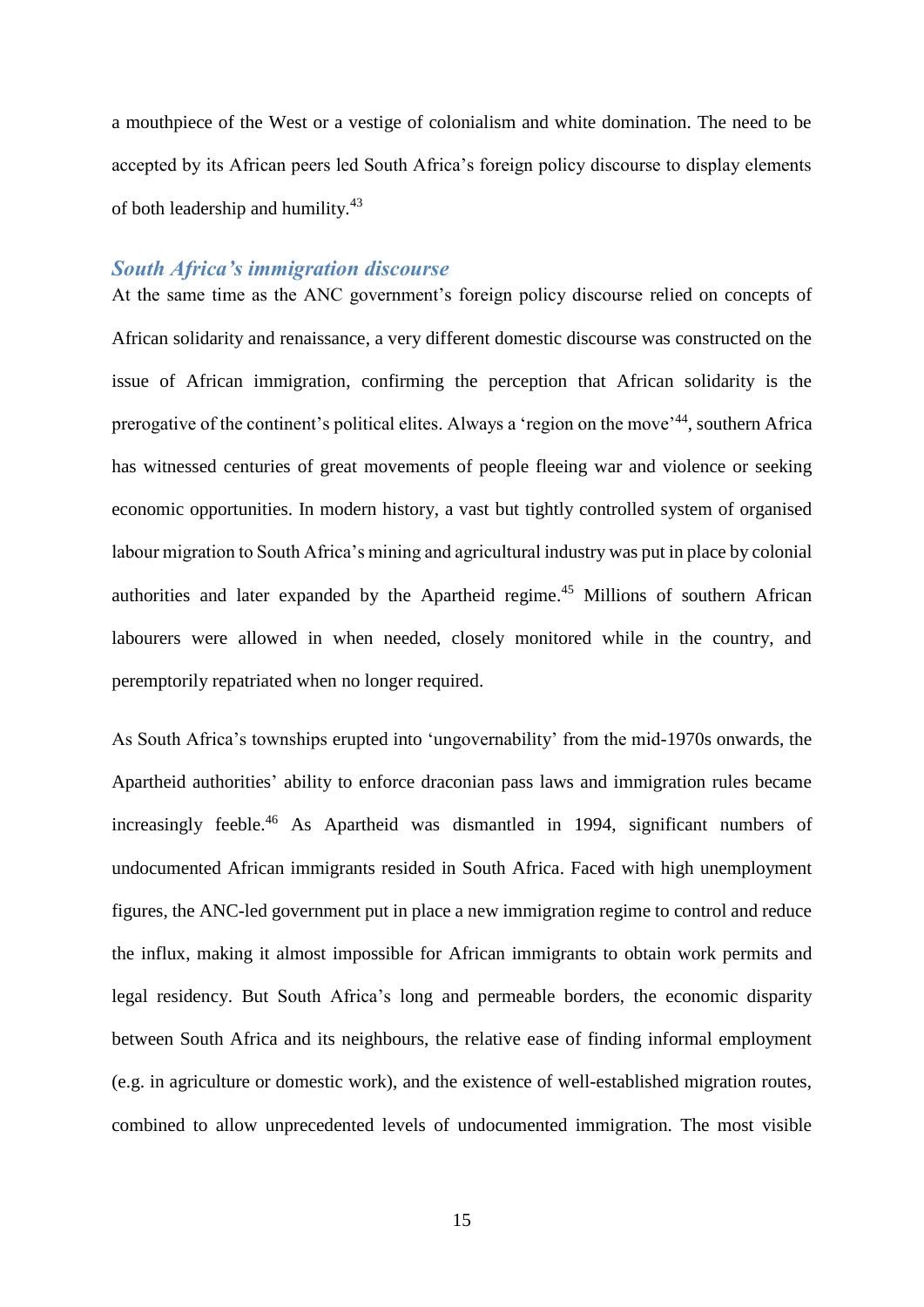aspect of this modern migration has been the explosion in the number of asylum seekers, filling the ranks of South Africa's asylum queue with nationals of 89 different countries.<sup>47</sup>

Human Rights Watch wrote already in 1998 that 'South Africa's public culture has become increasingly xenophobic'.<sup>48</sup> Apartheid South Africa's insulation from the rest of Africa resulted in a self-image of exceptionalism and superiority, combined with a sense of being under siege. Democratic South Africa in many ways retained this siege mentality. Many black and white South Africans share a view of the rest of the continent as less advanced, and worry about the African backward 'other'.<sup>49</sup> This has led to the framing of immigration as a traditional security discourse of 'us' versus 'them', where the threatening other are African immigrants and the threat is depicted as a toxic mix of criminality, disease, job stealing and scrounging on the welfare system.<sup>50</sup> The perceived victims of this threat are particularly the marginalised and jobless urban poor. African immigrants have come to function as scapegoats for the many socio-economic ills afflicting townships, informal settlements and inner-city areas.

Xenophobia and autochthony (a 'sons of the soil' mentality) has been on the rise over the past couple of decades, not only in South Africa, but in many parts of Africa.<sup>51</sup> South Africa's antiimmigrant xenophobic discourse has in particular been driven by the DHA. Chief Mangosuthu Buthelezi, Minister of Home Affairs from 1994 to 2004, was deeply hostile to African immigrants.<sup>52</sup> He posited 'illegal immigration' as the most important threat facing South Africa, warranting draconian counter-measures. His views bolstered widespread xenophobic sentiments within South African society, media and the political establishment.<sup>53</sup>

The anti-immigrant xenophobic discourse centred in particular on crime, although welfare scrounging<sup>54</sup>, the spread of disease,<sup>55</sup> and job stealing also figured prominently. Even Mbeki, in an unusual outburst while Vice-President, was quoted in the Malawian newspaper as saying: 'Our people are just loafing in the streets at the expense of foreigners flooding our offices and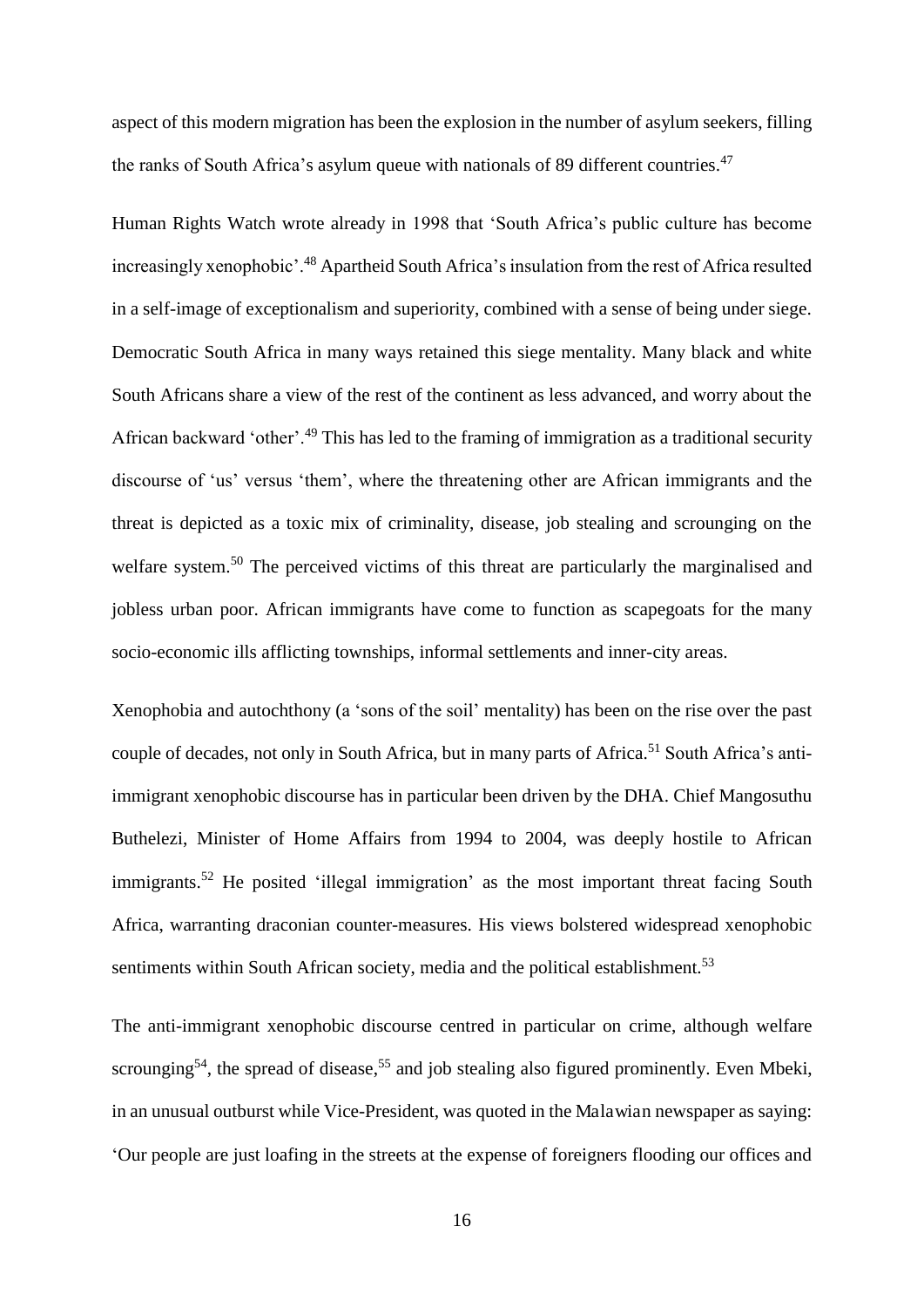mines. The Home Affairs Ministry will have to sort this thing out [. . .] these foreigners have to go back home'. <sup>56</sup> In 1997, the then Defence Minister Joe Modise blamed high crime rates on immigrants, complaining 'what can we do? We have one million illegal immigrants in our country who commit crimes'.<sup>57</sup> Police, migration authorities and parts of the media shared the unsubstantiated assumption that 'illegal' migrants were the main cause of the country's dismal crime figures.<sup>58</sup> Research into the relationship between immigrants and crime does not show migrants to be less law abiding than South Africans.<sup>59</sup> Yet the then Director-General of Home Affairs, Billy Masetlha, misleadingly claimed in 2002 that:

Approximately 90 per cent of foreign persons who are in RSA with fraudulent documents, i.e., either citizenship or migration documents, are involved in other crimes as well (...) it is quicker to charge these criminals for their false documentation and then to deport them than to pursue the long route in respect of the other crimes that are committed.<sup>60</sup>

The criminalising and xenophobic discourse on African immigration was accompanied by a securitised Apartheid era-style paramilitary police practice of 'controlling' undocumented migration through massive night-time raids on urban areas; scooping up, arresting and deporting anyone without papers.<sup>61</sup> Such police practices confirmed and reinforced the images presented by the xenophobic discourse of immigrants as threatening, intruding aliens against whom it was justified to use violence and force. In this sense, the xenophobic discourse was a successful 'securitising move', in the Copenhagen School terminology, legitimising actions in emergency mode. Both discourse and police practice had broad resonance among the population: In 1997, 48 percent of South Africans surveyed felt that African immigrants were a 'criminal threat'; 37 percent perceived them as threatening jobs and the economy, while 29 percent believed they brought diseases into the country.<sup>62</sup> The anti-foreigner discourse made no attempt at discerning undocumented migrants from those in the country legally, lumping everybody together in the term 'illegal alien'.<sup>63</sup>

Returning to the analytical grid of the relationship between securitising actors and audiences set out earlier, it is noteworthy that South Africa's traditional security policy elite – the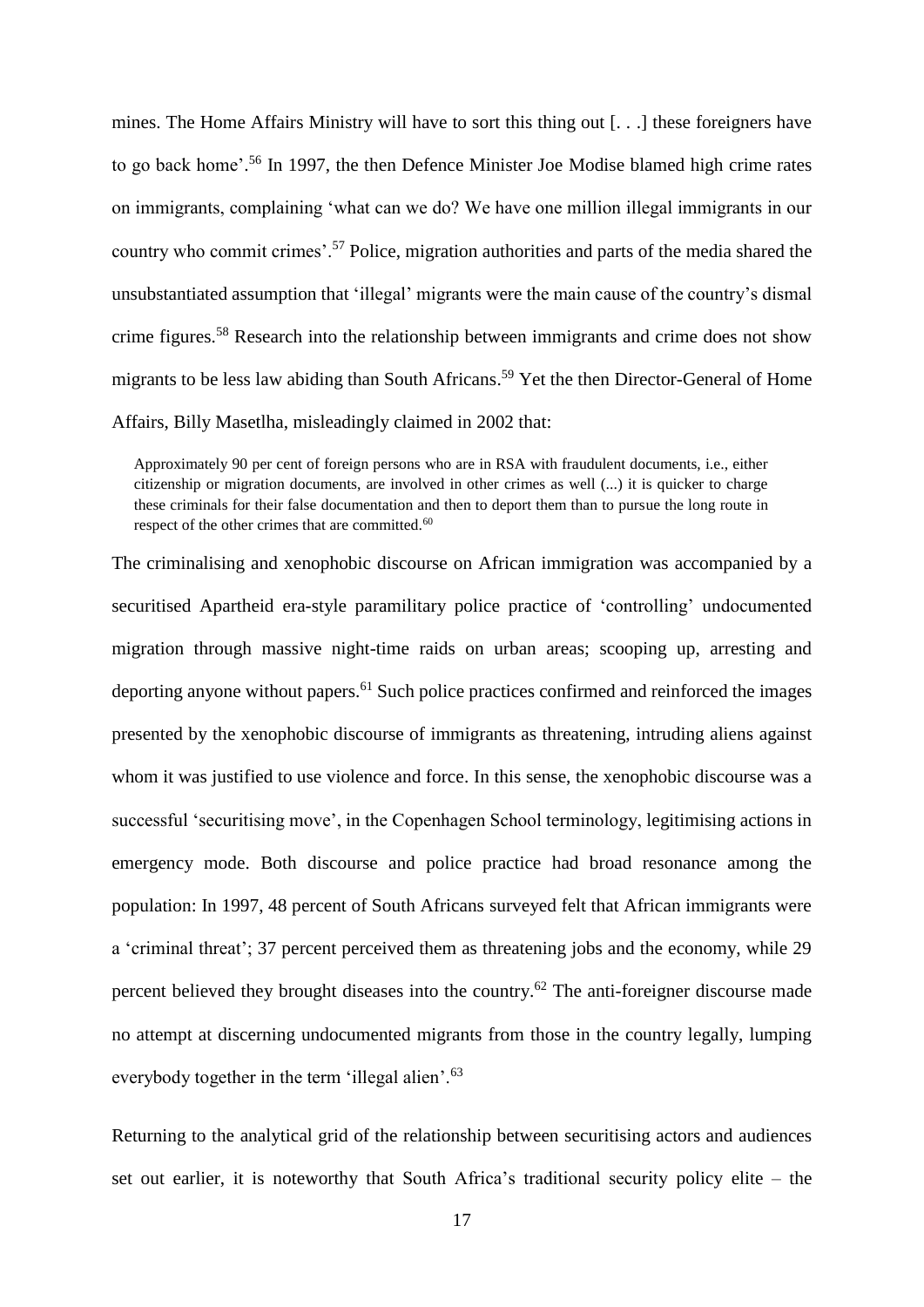presidency and the foreign, defence and intelligence community – had little input into this securitisation discourse. Instead, a lower tier of South Africa's political elite, particularly the DHA, were its main propagators.<sup>64</sup> This discourse, and the police practices accompanying it, then found resonance among the urban poor, frustrated with lack of jobs, housing, and opportunity. The xenophobic discourse and brutal police conduct against immigrants created a permissive environment within which an otherwise disempowered part of the population could vent their anger, resentment, frustration and fear on a group even more vulnerable than itself.<sup>65</sup>

Thus, in the period 1994-2000, the securitisation of African immigration took place as a negotiation between 'second-tier' elite securitisers within Home Affairs and the police and a responsive grassroots audience (although it should be made clear that far from all township dwellers were xenophobic). At the same time, the traditional security policy elite displayed little interest in migration issues and, with few exceptions, did not opt into the Home Affairs xenophobic discourse. Instead, it subsumed the immigration challenge under the logic of the foreign policy discourse of African solidarity: the influx of fellow Africans was a burden South Africa would have to shoulder due to the obligations conferred on South Africa by its great power status and the long history of injustice inflicted by the Apartheid regime on the region.

#### **The South African response to the Zimbabwe crisis**

This article is not concerned with the causes of the political and economic debacle that has engulfed Zimbabwe for over a decade, but with how the ensuing mass Zimbabwean exodus has affected both South Africa's domestic immigration policy and its strategy for dealing with the situation next door. The remainder of this article depicts the competition between the logics of the Home Affairs xenophobic discourse, which has resonated strongly at grassroots level, and the foreign policy African solidarity discourse, promoted by South Africa's most powerful political elite, in influencing South Africa's response to the Zimbabwe crisis. From the point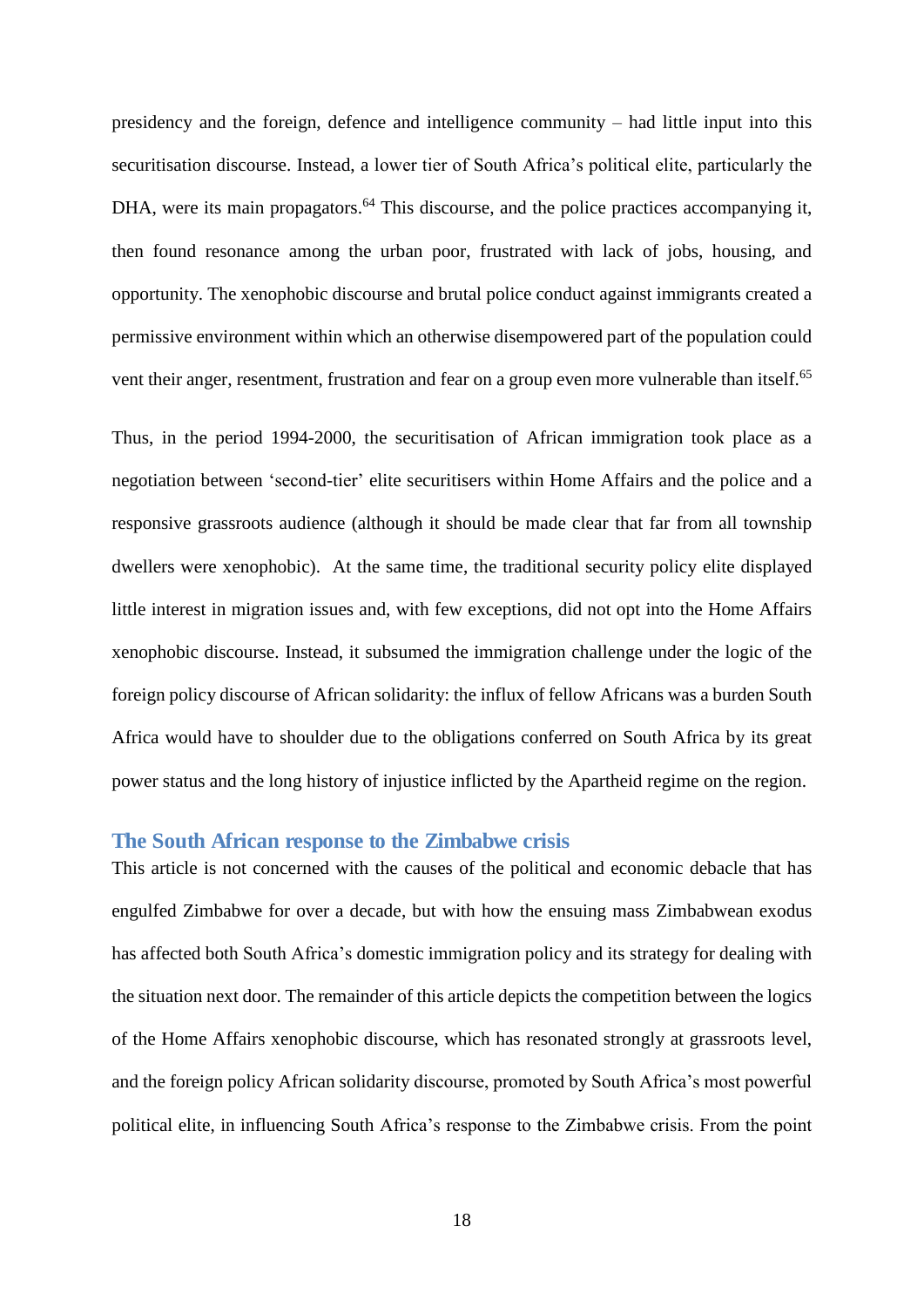of view of securitisation theory, the process of securitisation of Zimbabwean immigration has been unorthodox in that it has been pushed from below, and resisted from above.

#### **South Africa's foreign policy goals towards Zimbabwe**

South Africa's foreign policy aims towards Zimbabwe have been characterised as perplexing even by veteran analysts.<sup>66</sup> As summed up by Garth le Pere, ""quiet diplomacy" in Zimbabwe and [the] May 2008 xenophobic violence have challenged South Africa's international legitimacy as a moral leader of the Global South'.<sup>67</sup> However, when viewed within the context of the foreign policy discourse on African solidarity, its Zimbabwe approach becomes more explicable. South Africa's foreign policy objectives are not merely to restore and strengthen democracy in Zimbabwe and reduce the influx of Zimbabweans onto its own soil. A more pressing concern for the ANC government has been how its handling of the Zimbabwe crisis affects its standing among other African governments.

Infused with themes of racism and neocolonialism, the Zimbabwe debacle put to the test the ANC government's core aim to establish South Africa as a truly African power, not a proxy for Western interests. Previously stung by Mugabe's and other African leaders' suggestions that South Africa may not have the interests of Africa at heart,<sup>68</sup> it painstakingly avoided a response to the Zimbabwe crisis that could be construed as dictated by its own white minority or the former colonial power, Britain.<sup>69</sup> Thus the international controversy around Zimbabwe contributed to radicalising South Africa's African solidarity foreign policy discourse. The ANC government's vocal defence of the sanctity of national sovereignty against western interventions took on a stronger hue in the  $2000s$ .<sup>70</sup> This was partly due to the more ideological foreign policy outlook of Mbeki compared to Mandela; partly a reaction to the American led War on Terror; and partly a result of what many South Africans perceived as disproportionate (and implicitly racist) western concern with the fate of white landowners in Zimbabwe. The anti-intervention theme already existed in the foreign policy discourse in the 1990s, but South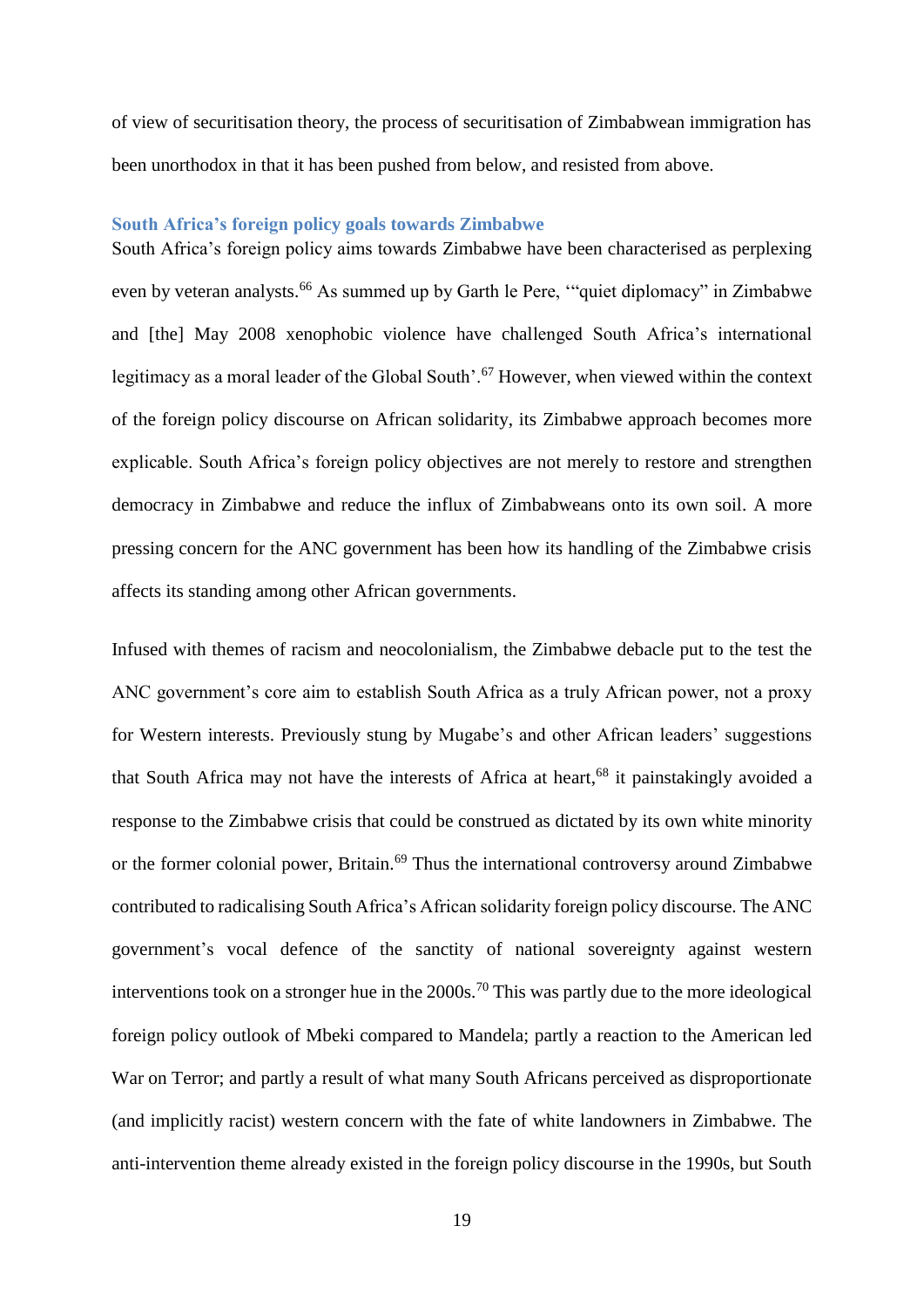Africa's preference for quiet and non-coercive diplomacy took on a dogmatic tint in the case of Zimbabwe. As western denunciation of ZANU-PF intensified, the ANC government's inclination to understand African sovereignty as regime security became particularly pronounced in the case of Zimbabwe.<sup>71</sup>

In Zimbabwe, not only regime security but the security of a fellow ruling party of national liberation, was at stake. Liberation credentials still matter to the  $ANC<sup>72</sup>$  and nowhere has this been more tangible than in its Zimbabwe diplomacy. In 2001 South Africa's then president, Thabo Mbeki, wrote a long treatise entitled 'How Will Zimbabwe Defeat its Enemies?', addressed to the leadership of ZANU-PF but also circulated among ANC party members. While criticising many ZANU actions as counter-productive, including the land-grabbing by war-veterans and political violence against the opposition, the treatise revealed an inability to envision any other party ruling Zimbabwe than 'the party of revolution', ZANU-PF.<sup>73</sup> Parts of the treatise conflate 'the people of Zimbabwe' with ZANU. Other parts acknowledge that ZANU has lost support among large parts of the Zimbabwean population, but argues this is because opposition voters have been misled: The opposition has seemingly taken over the defence of the democratic project, but is actually controlled by neo-colonial forces, within and outside Zimbabwe, opposed to the national democratic revolution.<sup>74</sup> The treatise, together with South Africa's actual mediation efforts and reluctance to criticise or otherwise undermine ZANU-PF, reveal a strong reluctance to envision the MDC taking office: democracy in Zimbabwe is desirable, but only if led by ZANU-PF. Although South Africa's government would like to see a democratic, economically prosperous and stable Zimbabwe, the aims of its power-broking efforts have been to help ZANU-PF regain legitimacy rather than merely to ensure democratic restoration. Such an outcome would be in the interest of many of the SADC region's governments, who as 'brother presidents in sister parties'<sup>75</sup> share ZANU-PF's history as liberation movements.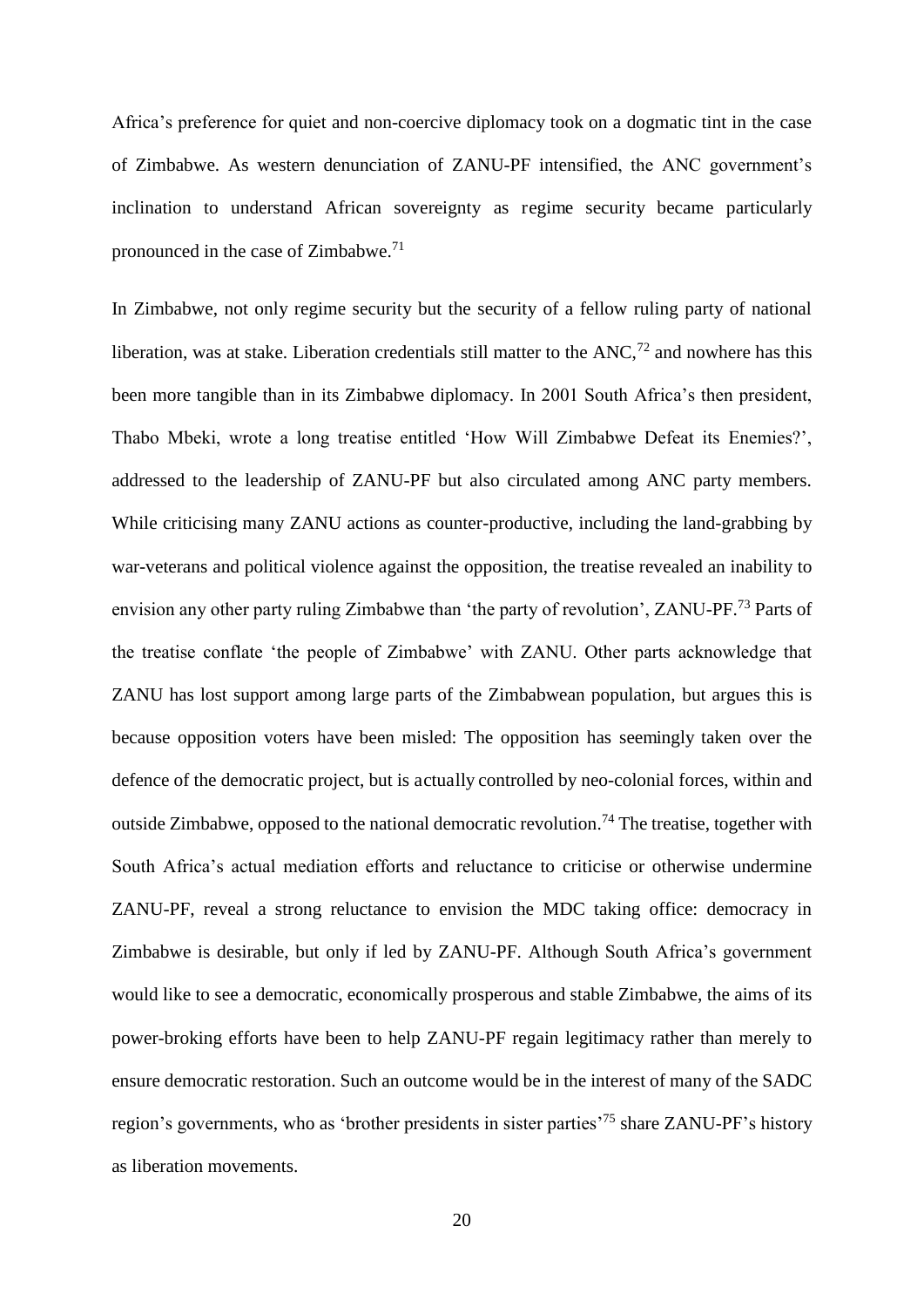#### **South Africa's response to the Zimbabwean influx**

The 2000s saw a decrease in overtly xenophobic statements uttered by Home Affairs and immigration authorities. This partly resulted from minister Buthelezi leaving office in 2004 and partly from ANC concern over growing xenophobic violence. For instance, the resolutions from the ANC's important 52nd National Conference in Polokwane in 2007 stated that 'ANC structures must take a lead in fighting xenophobic practices' and 'acknowledge the valuable skills many immigrants bring to the country'. On the other hand, the same document introduced its section on 'Immigration and Refugees' by cautioning that immigration control poses 'a challenge to the state' and that revisions to the Immigration Act should ensure that 'national and regional security concerns are addressed'. Since the document did not specify what such security concerns might be it did little to dispel the view that migrants themselves constitute a threat to South Africans.<sup>76</sup>

While the Home Affairs xenophobic discourse was toned down, the securitised and criminalising police response to immigration continued unabated. The Home Affairs xenophobic discourse had contributed to setting the stage for a lawless environment for African immigrants and the neighbourhoods in which they lived: 'Criminals, along with the police [...] learned to exploit foreigners' vulnerabilities' and as a result immigrants became disproportionately victims of criminal attacks.<sup>77</sup> The rise in xenophobic violence, together with police harassment, detention and deportation, left African immigrants feeling profoundly insecure in their host country. South Africa had, by the time the influx of Zimbabweans gathered pace in the early 2000s, '[i]nstitutionalised attitudes and practices that dehumanise foreign nationals and/or minority groups and exclude them from access to social protection and rights'. A 'culture of impunity' had been entrenched 'with regard to public violence in general and xenophobic violence in particular that encourages the ill intentioned to attack nonnationals'.<sup>78</sup>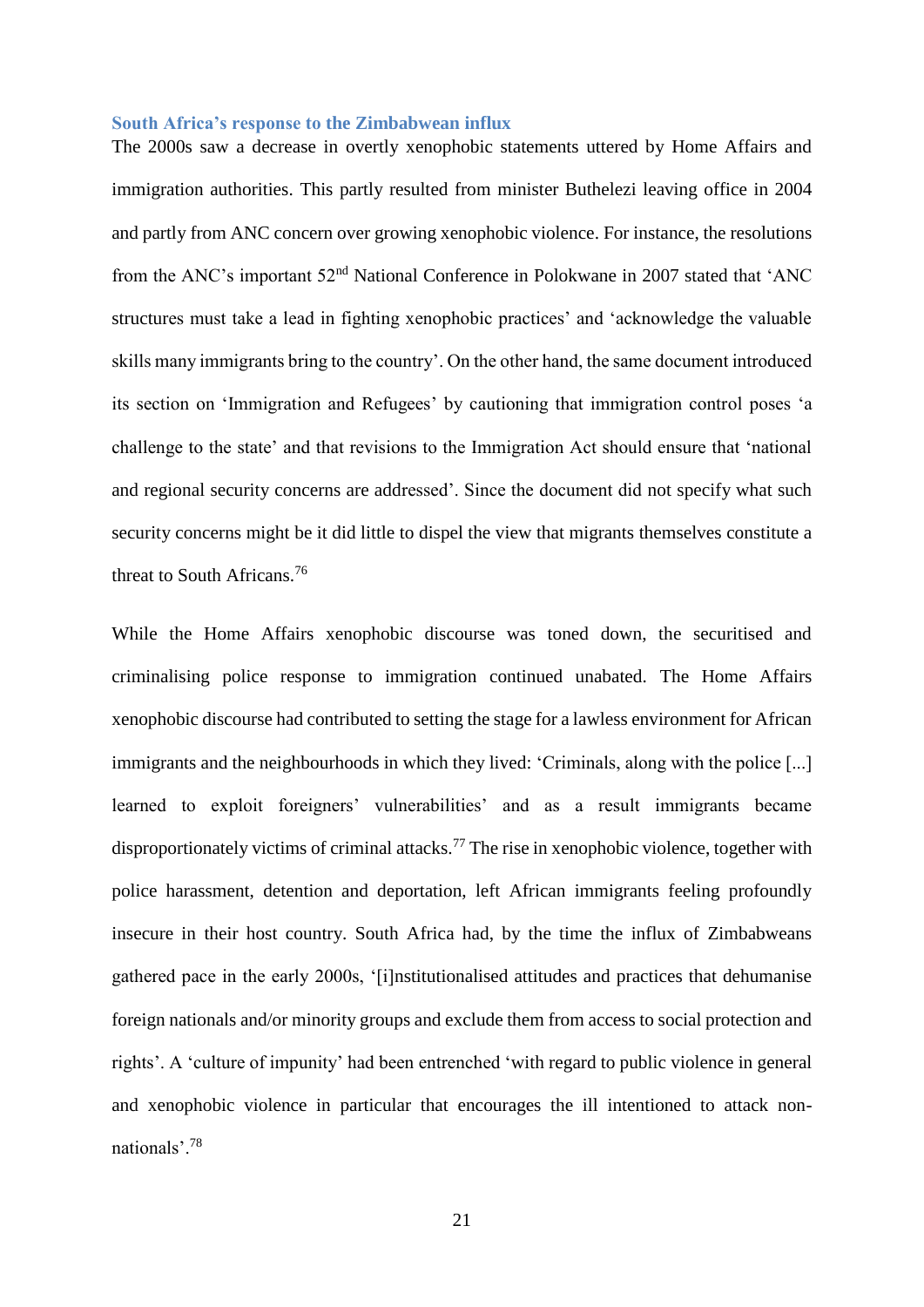Township dwellers seemingly responded more readily to the continued high-visibility police securitisation of immigrants than to the government's much less visible and ambivalent (as shown by the example from the 2007 Polokwane resolutions above) effort to tone down verbal attacks on immigrants. Thus grassroots level securitisations of African immigration – particularly the Zimbabwean influx – gathered pace in the 2000s. A survey on attitudes showed a steep rise in anti-immigrant sentiments from 1999 to 2006, with 35 (up from 25) percent of respondents favouring a total ban on immigration. Of those asked, only 12 percent had favourable views of Zimbabweans.<sup>79</sup> The perception of immigrants as threats became more pervasive: in 2006, a majority of respondents agreed that migrants used up resources intended for South Africans (67%), committed crime (67%), took jobs away from South Africans (62%) and brought disease into the country  $(49\%)$ .<sup>80</sup>

Concentrating on the response to Zimbabwean immigration, the official approach to this influx was contradictory. At the level of discourse, xenophobic statements were to some degree replaced by a 'non-discourse' of benign neglect preferred by the Presidency and foreign affairs officials. Mbeki displayed this laissez-faire view in one of his few comments on Zimbabwean immigration:

As to this... inflow of illegal people, I personally think that it's something we have to live with... it's difficult; you can't put a Great Wall of China between South Africa and Zimbabwe to stop people walking across."<sup>81</sup>

But little was done by the political elite to counteract widespread perceptions of fear and hostility towards foreigners among the populace. And at the level of immigration policy (rather than discourse), Zimbabwean immigrants were handled as a criminal invasion force that needed to be repulsed. Zimbabweans were treated as a group of illegal aliens eager to partake in South Africa's relative riches of jobs and opportunity. The possibility that Zimbabweans might have protection needs was dismissed.<sup>82</sup> DHA repeatedly declared that 'Zimbabweans are here to work'. Official asylum statistics reveal a near-zero refugee recognition rate for Zimbabwean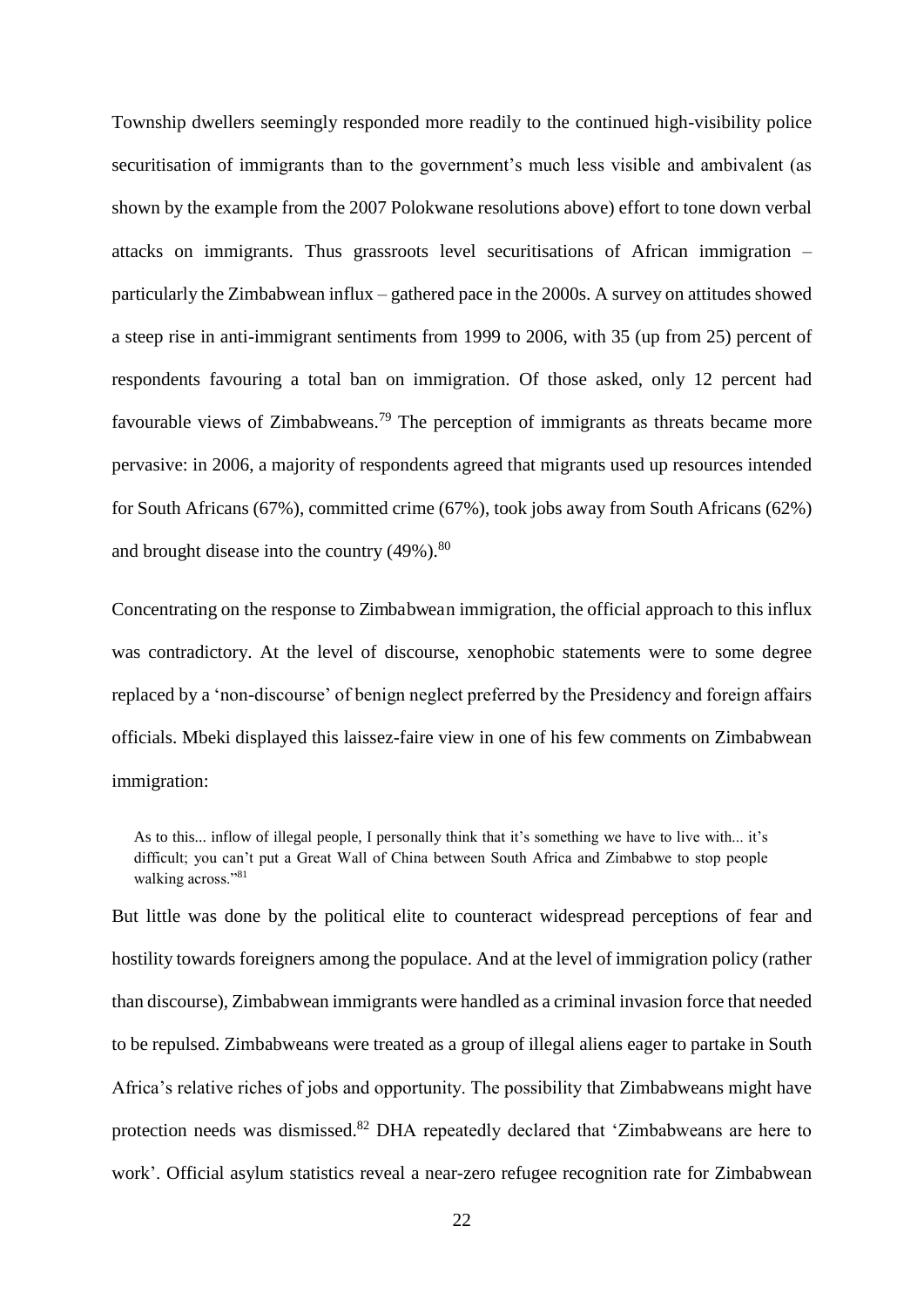asylum seekers. An unpublished recent review of asylum decisions made by the SADC office in one South African Refugee Reception Centre showed that of 15,000 asylum applications, only one was approved.<sup>83</sup> This compares unfavourably to global recognition rates.<sup>84</sup>

The main policy tool employed to 'repulse' the Zimbabwean immigration flow was detention and deportation. 17,000 Zimbabweans were deported in 2001, 72,000 in 2004, $85$  and 300,000 in 2008, despite the acknowledgement by Home Affairs officials that deportations did little to reduce the number of Zimbabweans in South Africa.<sup>86</sup> Dropped off at the Zimbabwean side of the Beit Bridge border, many deportees simply turned around and headed back into South Africa, either by fording the Limpopo river or by bribing their way past corrupt border officials. Thus the official immigration policy response to the Zimbabwean influx was muddled: partpermissive, part-criminalising. The result was that most Zimbabweans, although portrayed as opportunistic illegal economic migrants, were able to stay and work in South Africa and remit money to increasingly desperate family members back home.

This attitude of benign neglect from the foreign and security policy elite coupled with harassment, deportations and cursory rejections of asylum applications at the administrative level fit well with the ANC government's foreign policy priorities of African solidarity and quiet diplomacy towards Zimbabwe. By broadly tolerating Zimbabwean migrants, South Africa became an economic and political safety valve for the Zimbabwean regime. Remittances from migrants contributed to Zimbabwe's economy and helped ordinary Zimbabweans survive. Politically, it was helpful for ZANU-PF that many opposition supporters and activists were exiled. As the main SADC mediator between ZANU-PF and the MDC, South Africa never brought up, or included, the diaspora when discussing voting rights in Zimbabwean elections despite the fact that a 'voter drain' of maybe one million (largely opposition) voters would affect election outcomes.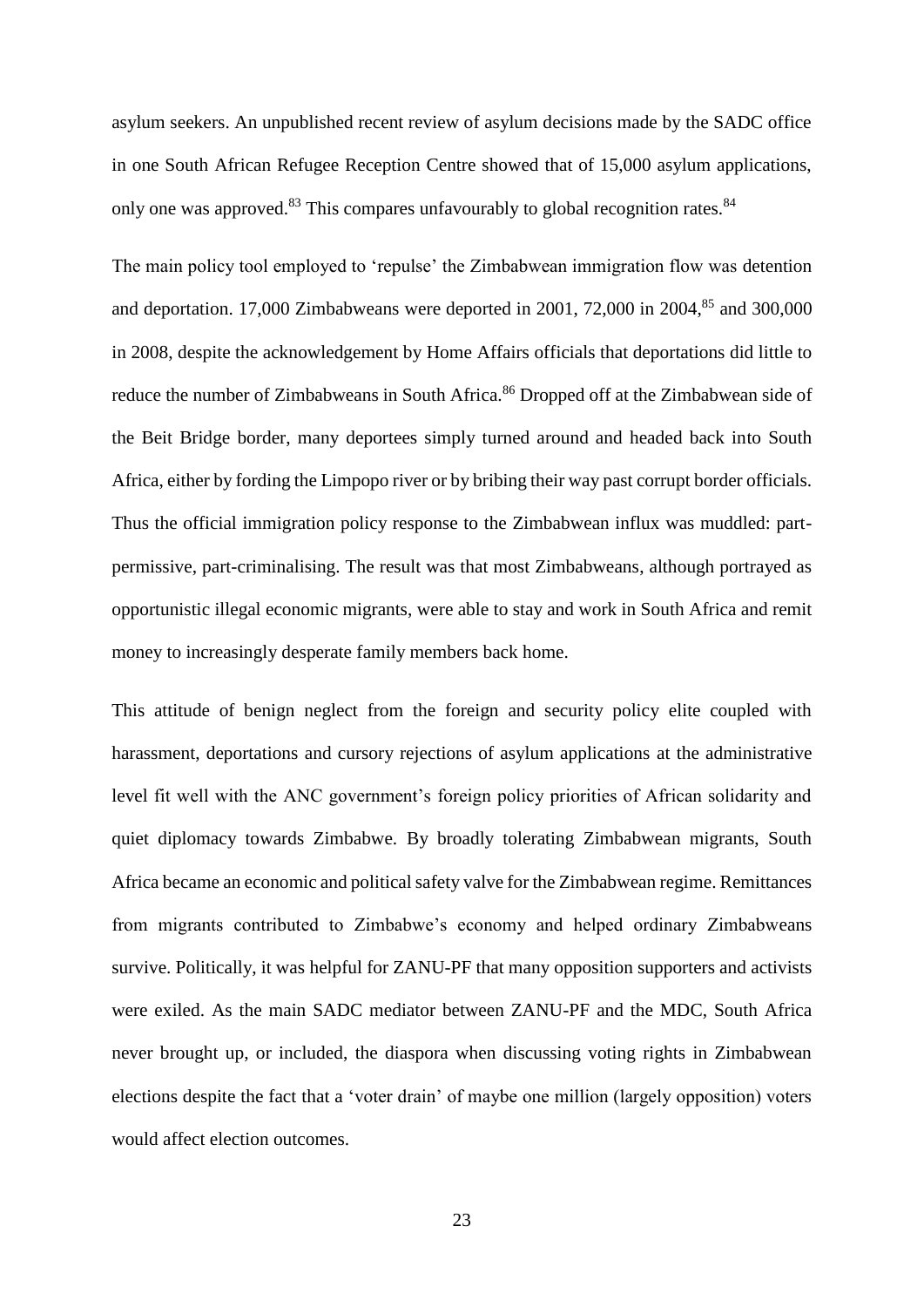The quiet diplomacy strategy made it essential for the ANC government to down-play the political dimension of Zimbabwean flight, as seen in the near-zero refugee recognition rate of Zimbabwean asylum seekers. Thus South Africa's immigration approach could not be construed as a criticism of ZANU-PF or an acknowledgment of opposition grievances. The choice of approach was not politically neutral: it avoided adding legitimacy to the MDC's cause. The asylum approach also supported South Africa's strong commitment to national sovereignty. By not granting asylum to Zimbabweans, South Africa avoided indirectly criticising the internal politics of a sovereign country. Up until 2008 the twice-weekly deportation trains to the Beit Bridge border were a constant signal that South African authorities did not consider the Zimbabwe crisis to be much of a crisis at all.

#### **Humanitarian disaster, xenophobic riots and a foreign policy shift**

2008 was a watershed both within Zimbabwe and for the ANC government's foreign and migration policy response to the Zimbabwe crisis. Within Zimbabwe, the situation reached a low point, with violent and rigged elections, hyperinflation, internal displacement, food shortages and a cholera outbreak. At the same time, South Africa's economy was slowing. As a humanitarian emergency developed in Zimbabwe, Zimbabweans grew more desperate to enter South Africa but were less welcome on their arrival. Xenophobic violence became widespread and detention and deportation efforts were stepped up.<sup>87</sup> In May that year, xenophobic riots started in the Alexandra township of Johannesburg and quickly spread across South Africa. As Zimbabweans and other foreign nationals flocked into temporary IDP camps, or to the Refugee Reception Centres to seek the relative protection granted the owner of an asylum seekers permit, South Africa became the world's number one asylum destination.<sup>88</sup> Order was only restored through large-scale military deployment in the worst-affected townships and settlements. The shame and soul searching following the riots was palpable. In an effort to stop the violence, Archbishop Desmond Tutu declared that '[t]he world is shocked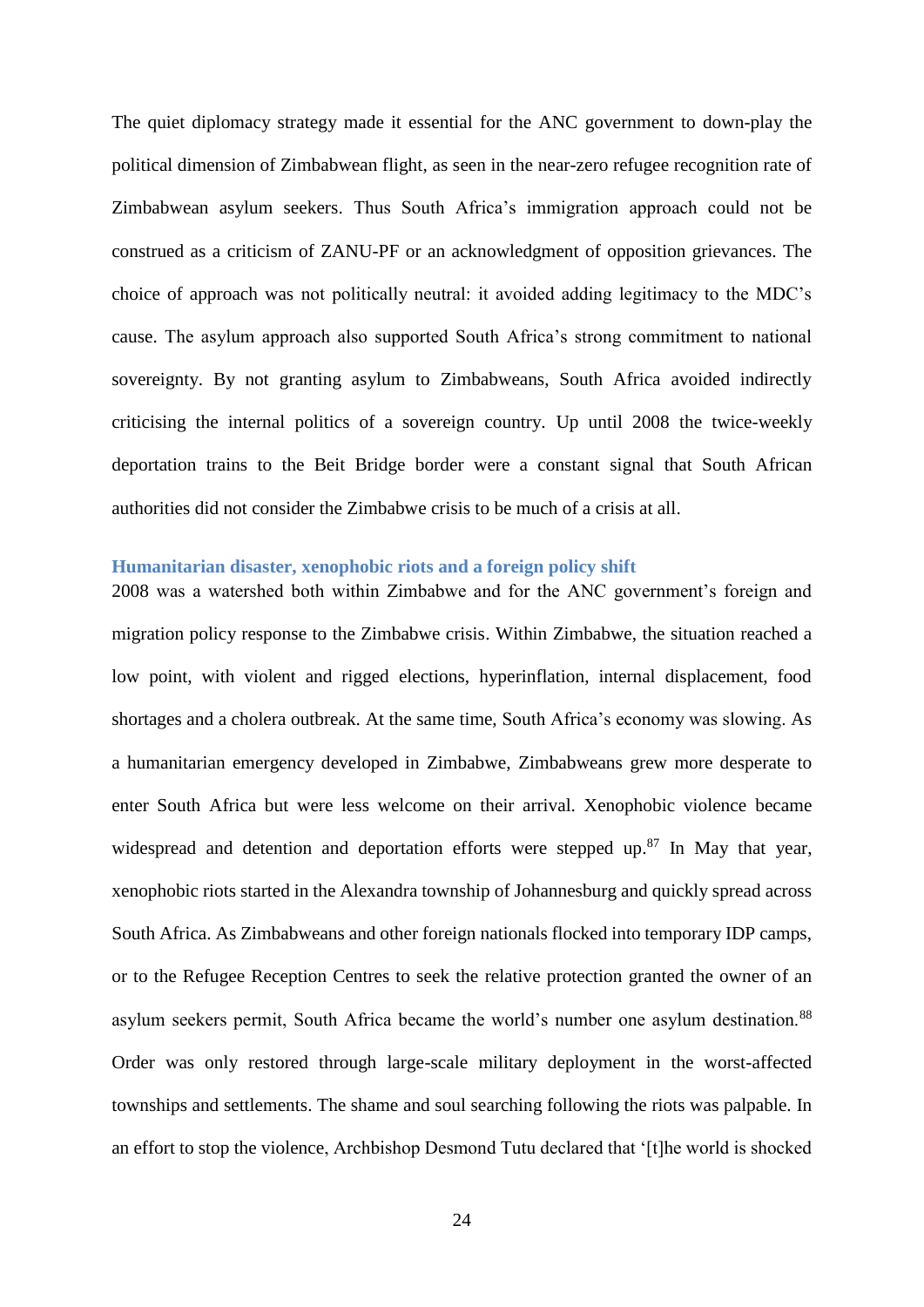and is going to laugh at us and mock us. We are disgracing our struggle heroes. Our children will condemn us in the future'.<sup>89</sup> President Mbeki declared South Africa 'disgraced' and national papers announced this as 'arguably the most grave, dark and repulsive moment in the life of our young nation'. 90

This combination of humanitarian crisis inside Zimbabwe, cholera spreading across the border, and shock over the xenophobic riots, jolted the government foreign and security policy elite, particularly in the President's Office, out of its complacent attitude of benign neglect towards the Zimbabwean influx. A change in policy approach was instituted both towards Zimbabwean immigrants and towards the ZANU-PF regime. While not a u-turn, this approach was more activist and energetic, more sympathetic to the plight of ordinary Zimbabweans, and less sympathetic to the ZANU-PF regime. The era of benign neglect was over.

First, in the area of immigration policy, South Africa introduced for the first time a specific regime for Zimbabweans, including automatic 90-day visa-free entry, a moratorium on deportations and a 'special dispensation' that would allow all Zimbabweans to live, work, receive schooling and healthcare for a 6-month period in South Africa. The humanitarian disaster in Zimbabwe encouraged agreement among the relevant government departments (DHA, the Department for International Relations and Cooperation (DIRCO), and the President's Office) on the moratorium on deportations as a 'humanitarian policy'. It is less clear if the special dispensation as such had widespread government support. The Home Affairs minister left office only weeks after announcing it, and her successor, Nkozasana Dlamini-Zuma, never implemented it. As a result, the new policy from April 2009 entailed a moratorium on deportations, but did not regularise Zimbabweans' stay in South Africa. The ensuing uncertainty meant that pressure on the asylum system continued to rise. New Zimbabwean applications rose from 122,600 in 2008 to 149,453 in 2009.<sup>91</sup> A new initiative launched in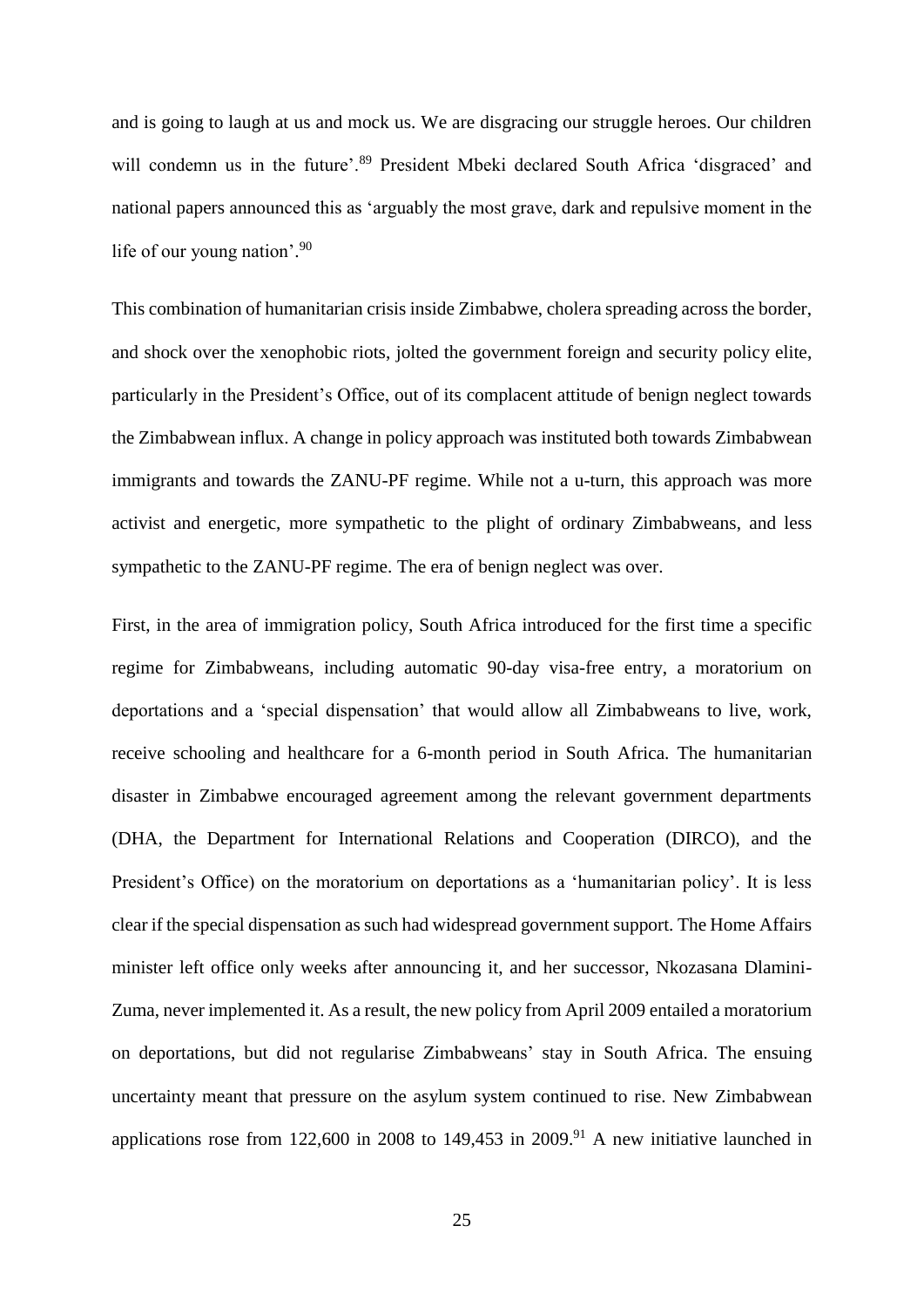September 2011, the Zimbabwean Documentation Process, also left the majority of Zimbabwean immigrants unregistered.

The new policy had three effects: First, it relieved the humanitarian situation within Zimbabwe by allowing remittances to flow freely. Second, it helped control the cholera epidemic, since cholera victims present in South Africa no longer felt forced to hide in fear of deportation. Third, it sent a signal to the South African population, for the first time, of a sense of solidarity with ordinary Zimbabweans rather than exclusively with the Zimbabwean regime. Thus, it was a first step towards counteracting the prevailing securitising discourse of Zimbabweans as just another group of opportunistic 'African others' posing a threat to the jobs, health and safety of South African citizens. For instance, in June 2008, the then Labour minister, Membathisi Mdladlana, declared it 'a misconception to conclude that migrants steal jobs from South Africans. The opposite is actually true.' He continued, '[i]n the last two months we have our people being easily misled into believing that their genuine concerns on poverty and unemployment are caused by our fellow brothers and sisters from Africa.'<sup>92</sup> Such comments aside, the shift was a matter of degree rather than wholesale change. The policy of routine refusal to grant asylum to Zimbabweans continued, and the asylum determination system remained riddled with problems of corruption and poor capacity.<sup>93</sup>

Second, there was also a shift in foreign policy. The xenophobic riots and unrest in South Africa, worsening political violence against opposition supporters in Zimbabwe, and the influx into South Africa of victims of Zimbabwe's humanitarian emergency, all contributed to a marked change in the ANC government's mediation efforts. Unprecedentedly, ANC officials began to openly criticise their ZANU-PF counterparts. Soon after the xenophobic riots started, Pallo Jordan, member of the ANC's National Executive Committee (NEC), wrote in a commentary: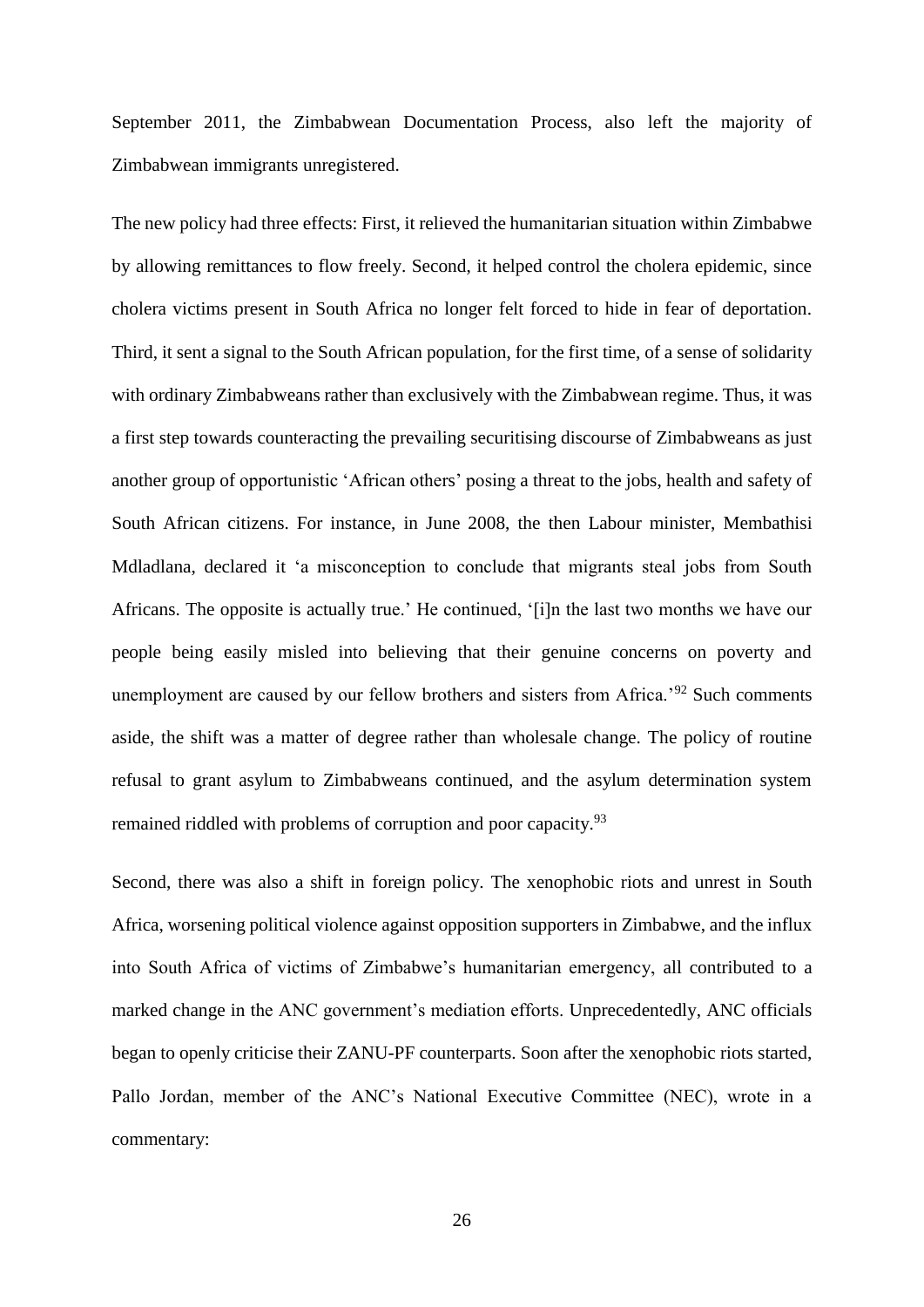If ZANU (PF) has lost the confidence of a substantial number of the citizens of that country, such that the only means by which it can win elections is either by intimidating the people or otherwise rigging them, it has only itself to blame. Nobody doubts the anti-imperialist credentials of ZANU (PF), but that cannot be sufficient reason to support it if it is misgoverning Zimbabwe and brutalising the people.<sup>94</sup>

A month later, on 24 June 2008, President Zuma stated at a press conference in Johannesburg that "[w]e cannot agree with ZANU-PF. We cannot agree with them on values [...]. We fought for the right of people to vote, we fought for democracy."<sup>95</sup> The ANC party released a statement the same day declaring that it was 'deeply dismayed by the actions of the government of Zimbabwe, which is riding roughshod over the hard-won democratic rights of the people of that country'.<sup>96</sup> Later that year the ANC Secretary-General Gwede Mantashe stated that abduction and detention without trial in Zimbabwe 'tests the very fabric of the liberation we fought for in this region of Africa'. <sup>97</sup>

The hard talk was followed by heavy diplomatic pressure on both ZANU-PF and opposition MDC politicians to force through a transition coalition government in Zimbabwe. The Global Political Agreement (GPA) left President Mugabe at the helm but created the position of Prime Minister for MDC-leader Morgan Tsvangirai. The GPA was a typical creature of South African diplomacy: a government of national unity dominated by the previously ruling party, ZANU-PF. As such it was far from a return to democracy, but it reduced political violence within Zimbabwe, allowed its economy to stabilise, and mitigated the influx into South Africa. The moratorium on deportations supported South Africa's efforts to make this coalition work: Economically, it eased the strain on Zimbabwe's economy by not hampering the flow of remittances. Politically, with the moratorium in place, there would be no sudden mass return of exiled Zimbabwean opposition sympathisers with the potential to destabilise the fragile compromise between ZANU-PF and the MDC.

#### **Conclusion: securitisation from below and its impact**

This article has aimed to show that South Africa's immigration and foreign policies towards Zimbabwe are best understood when analysed together, and within a securitisation framework.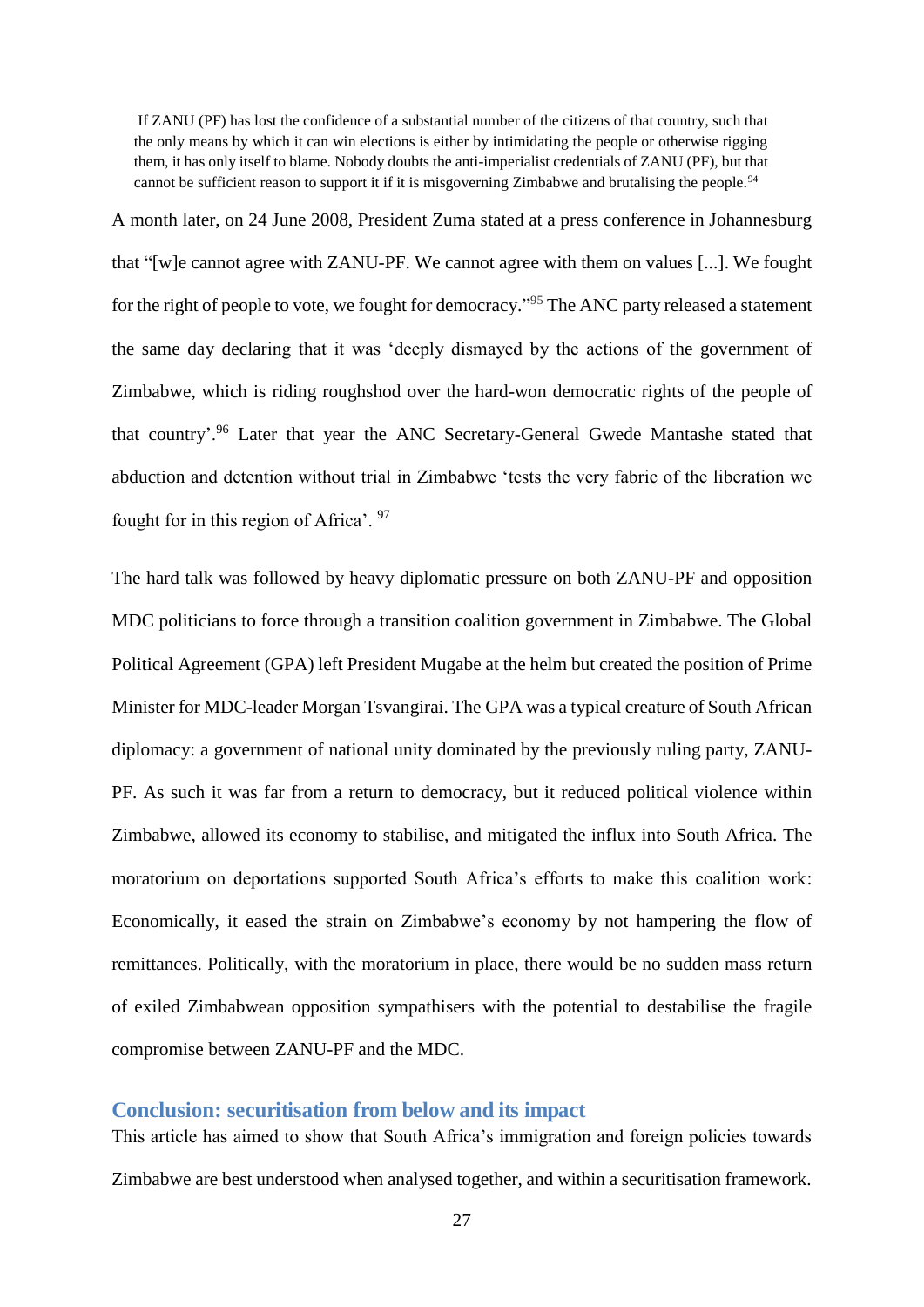The pushing through of the GPA should be understood as the result of an uneasy compromise between domestic and foreign policy concerns. I will conclude by summing up the nature of this compromise and the role 'securitisation from below' played in amending South Africa's foreign policy approach from mid-2008 onwards. This done, I use the findings from this study of the complex relationship between securitising actors and audiences to suggest some avenues for further exploration within securitisation theory.

For most of the 2000s, the official approach to the Zimbabwean immigration crisis was one of 'benign neglect', ignoring widespread resentment and fear within South Africa towards immigrants in order to pursue a foreign policy strategy of (elite) African solidarity and quiet diplomacy towards the Zimbabwean regime. This policy was driven by the foreign and security policy elite, especially in the President's office. It can be described as a 'non-securitising' silence more than a desecuritising discourse, since there were few attempts at counteracting anti-immigrant sentiments displayed by other parts of the political elite and at grassroots level. Existing alongside this non-securitising silence was the xenophobic Home Affairs discourse. Although this discourse was slightly dampened in the 2000s, immigration authorities and the police maintained a high level of harassment of Zimbabweans in South Africa, thus continuing to send out the message to the South African populace that Zimbabweans were not welcome. Harassment aside, the overall approach of benign neglect emanating from the highest echelons of power in South Africa ensured that most Zimbabweans were allowed to enter, stay, work, and send money to their family back home in Zimbabwe.

The Home Affairs xenophobic discourse had strong resonance at grassroots level, and it was in the townships and informal settlements that the securitisation of Zimbabwean immigration increased in intensity. Xenophobic violence, vigilantism and public protests against poor service delivery increased over the course of the 2000s, and the riots of May 2008 raised the spectre of the 'ungovernable' townships of the 1980s. Interviews with township dwellers after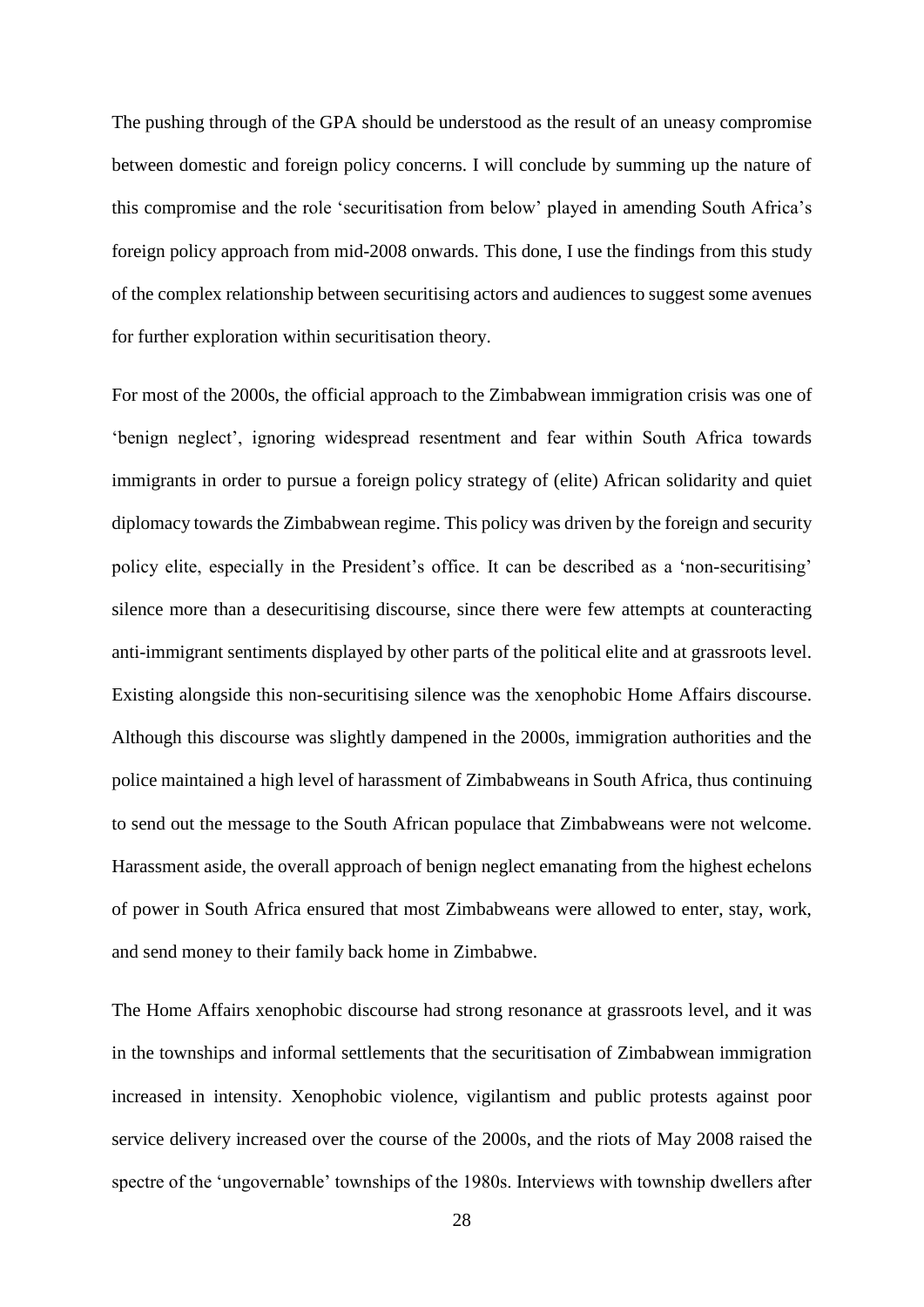the riots depicted not only resentment against foreigners, but a sense of marginalisation and alienation vis-a-vis the government:

Government is fighting against us, employers are fighting against us, and foreigners are fighting against us. That is why we fight against them (foreigners), because they are nearer. They don't support us in our struggle.<sup>98</sup>

African immigrants, and Zimbabweans in particular, were the easiest immediate target of this venting of anger, but the securitisation of immigration was part of a broader breakdown of trust in the authorities and a sense that township dwellers must fend for themselves.

As Balzacq argues, 'the success of securitisation is contingent upon a perceptive environment'.<sup>99</sup> In this case the traditional security elite can be described as the significant audience for grassroots level securitisation attempts: Initially this elite audience was not responsive to securitisation from below, but as grassroots level actions in security mode became more widespread and challenging to elite authority, the environment for the securitisation of Zimbabwean immigration became more conducive. This resulted in the securitisation becoming partially successful in that it contributed to changing the direction and vigour of the government's mediation efforts in Zimbabwe. After almost a decade of no movement in the negotiations between the parties, the South African mediation team forced through the GPA in a short spate of time.

The securitisation from below of Zimbabwean immigration was nevertheless only partially successful. It has contributed to shaping both South African foreign and immigration policy since 2008. However, South Africa's current Zimbabwe policy reflects an uneasy compromise between domestic pressure and foreign policy aims. As argued by Jordaan, if made to choose, South Africa prefers stability over democracy and incumbents over opposition groups in its African foreign policy.<sup>100</sup> In Zimbabwe, this has involved finding ways in which South Africa could help defuse and placate opposition movements rather than support their ambitions to take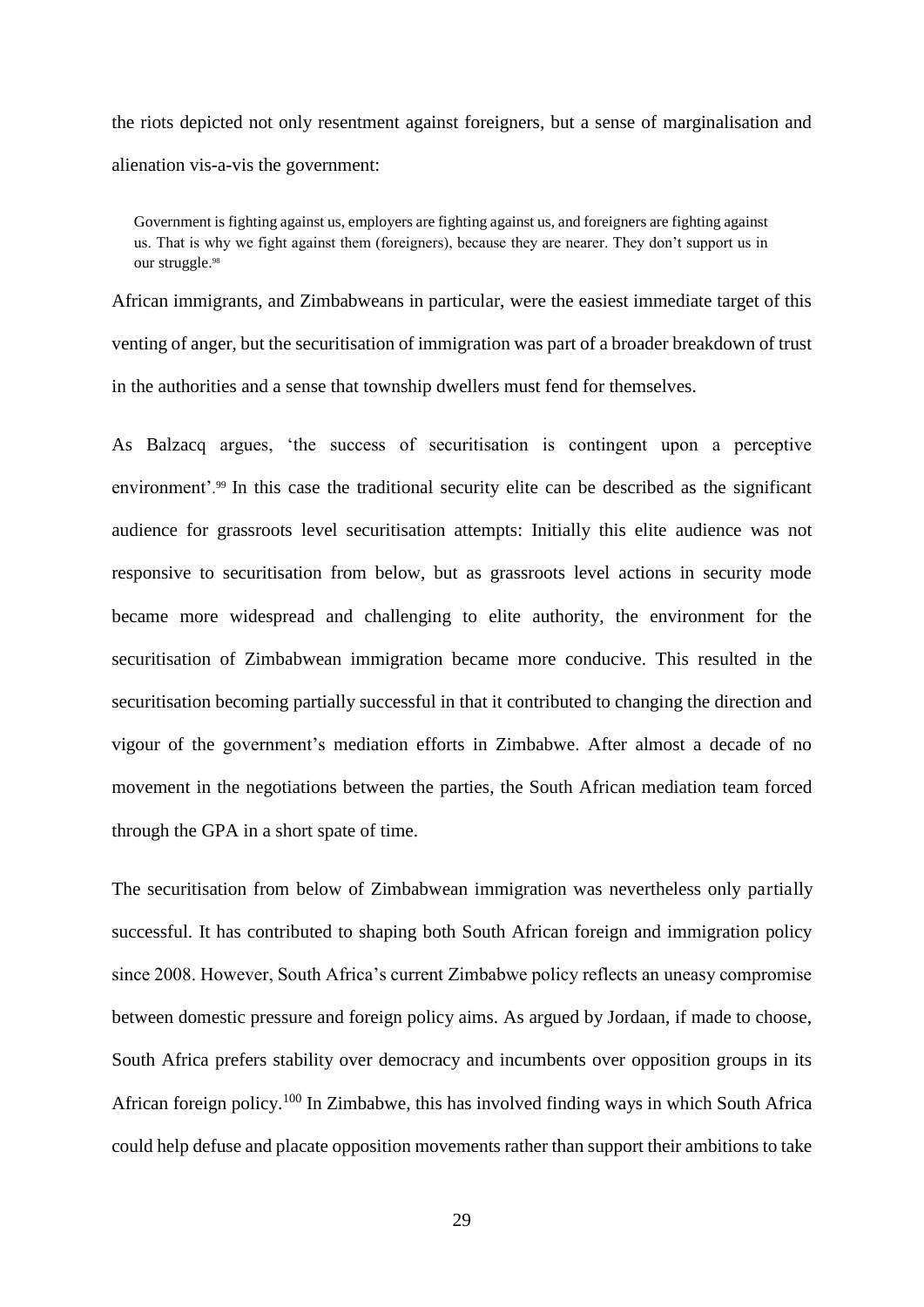power. Critics argue that the GPA coalition government has co-opted MDC politicians into ministerial positions without allowing broader reform of Zimbabwean politics or challenged ZANU-PF's hold on this politics. $101$ 

A way to aid this outcome of 'controlled democracy' in Zimbabwe is to ensure that the opposition-dominated diaspora in South Africa does not return too soon or in too disorderly a manner. The 'brain drain' from Zimbabwe is also a voter drain. Although constitutional reform and free and fair elections are central elements of the GPA, neither ZANU-PF nor the South African mediation team have opened the door for including the diaspora in consultations over constitutional reform.

In terms of theoretical findings, this study highlights the importance of studying securitisation processes as a series of shifting relationships between several significant audience and actor groups. Analysis should never proceed on the assumption that securitisation processes are driven by political elites, but should be conducted across layers of securitising actors and audiences at different levels of power and influence. In the case of South Africa, while each group responded to securitisation and non-securitisation attempts of the other groups, a gradual process of securitisation from below eventually led to the grassroots 'being heard' despite their marginal position in national politics. But it was the violent response in the form of riots and vigilantism, not the persuasive nature of their argument casting immigrants as threats, that led the foreign and security policy elite to respond. Thus, the securitisation from below was 'successful' only when it in turn became securitised by the government as a potential threat to domestic stability, rule of law and state monopoly on violence. The response from the elite was not to clamp down on immigrants and chase them out of South Africa's townships. After all, the detention and deportation policy pursued for over a decade had proven both ineffectual and highly problematic from the point of view of the country's liberal constitution and international reputation. Instead the response was an attempt to control immigration numbers through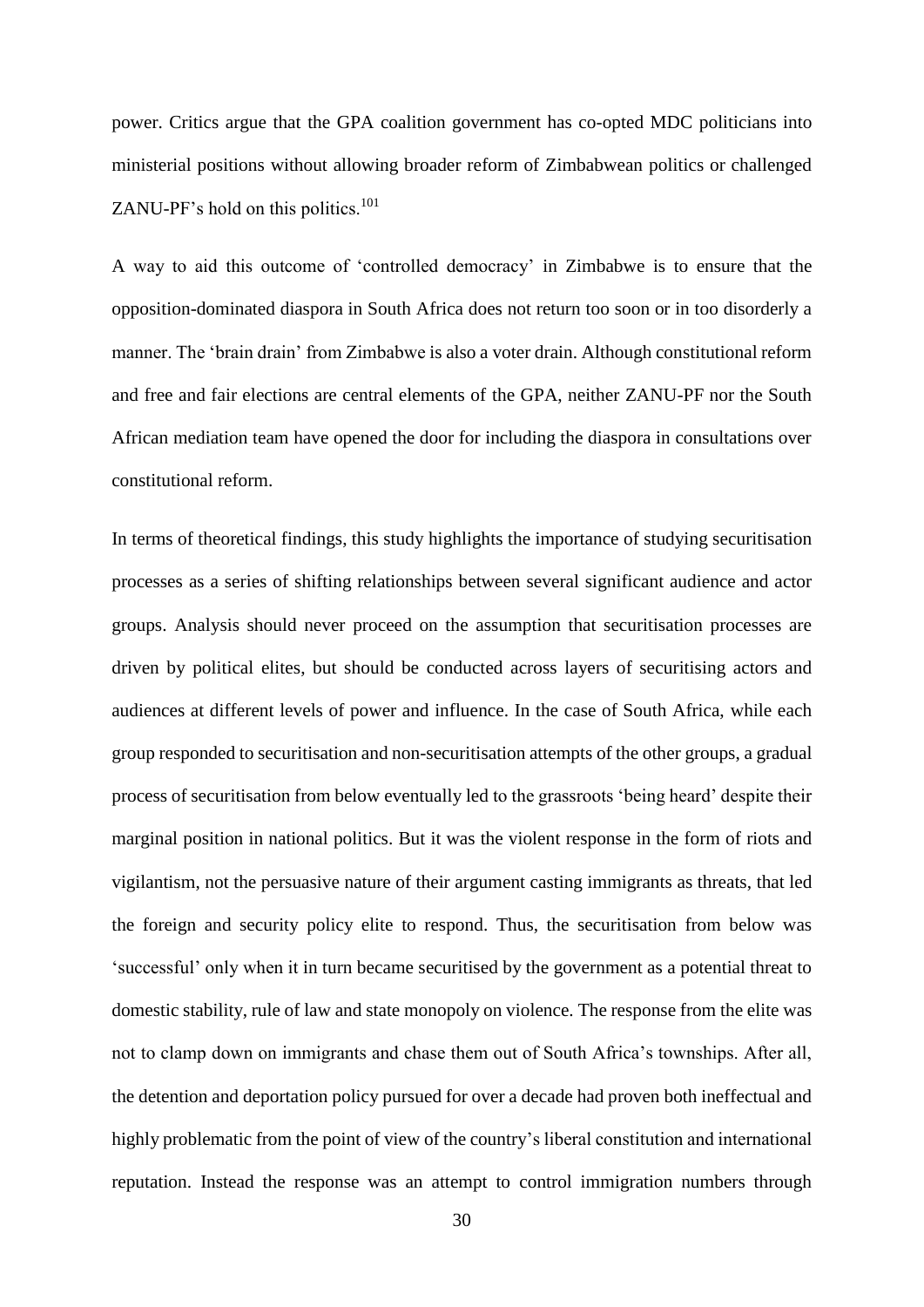improving conditions in the sending country, Zimbabwe, while publicly declaring the riots as shameful 'criminal acts against our African brothers and sisters'.<sup>102</sup> 'Successful' or partially successful securitisation does not, then, necessarily involve acceptance by the elite of the rationale behind the securitising move. In this case, government action to control Zimbabwean immigration numbers was one of several measures aimed at curbing the spread of vigilante groups and xenophobic violence, rather than proof of the acceptance of the claim that Zimbabwean immigrants constituted a national threat. This distinction between 'success' and 'accept' is important for our understanding of how battles for securitisation takes place in the political sphere.

Another theoretical insight offered by this study of 'securitisation from below' is that securitising acts need not be speech acts, and that non-verbal acts should be included in our study of securitisation processes. The urban poor have little voice in South African politics. Instead, other forms of symbolic securitising acts were utilised, particularly violence. Williams and Hansen have both highlighted the importance of including the role of images in securitisation processes.<sup>103</sup> In South Africa, one such potent image was the use of 'necklacing' in the murder of African immigrants during the xenophobic riots.<sup>104</sup> This symbolic securitising act pointed back to the anti-Apartheid struggle of the 1980s when this horrific practice was used against suspected police informers.

Several questions arise from this study, both regarding the future of Zimbabweans in South Africa and the situation within Zimbabwe. The uneasy compromise that ensued between immigration and foreign policy has persisted since 2008. It has led to some improvements for Zimbabweans in South Africa, with opportunities (at least for some) to regularise their stay and the moratorium on deportations kept in place. It has also led to a more robust attitude towards ZANU-PF to ensure that the GPA survives and Zimbabwe does not again descend into violence and economic chaos on a scale leading to another surge in the arrival of destitute Zimbabweans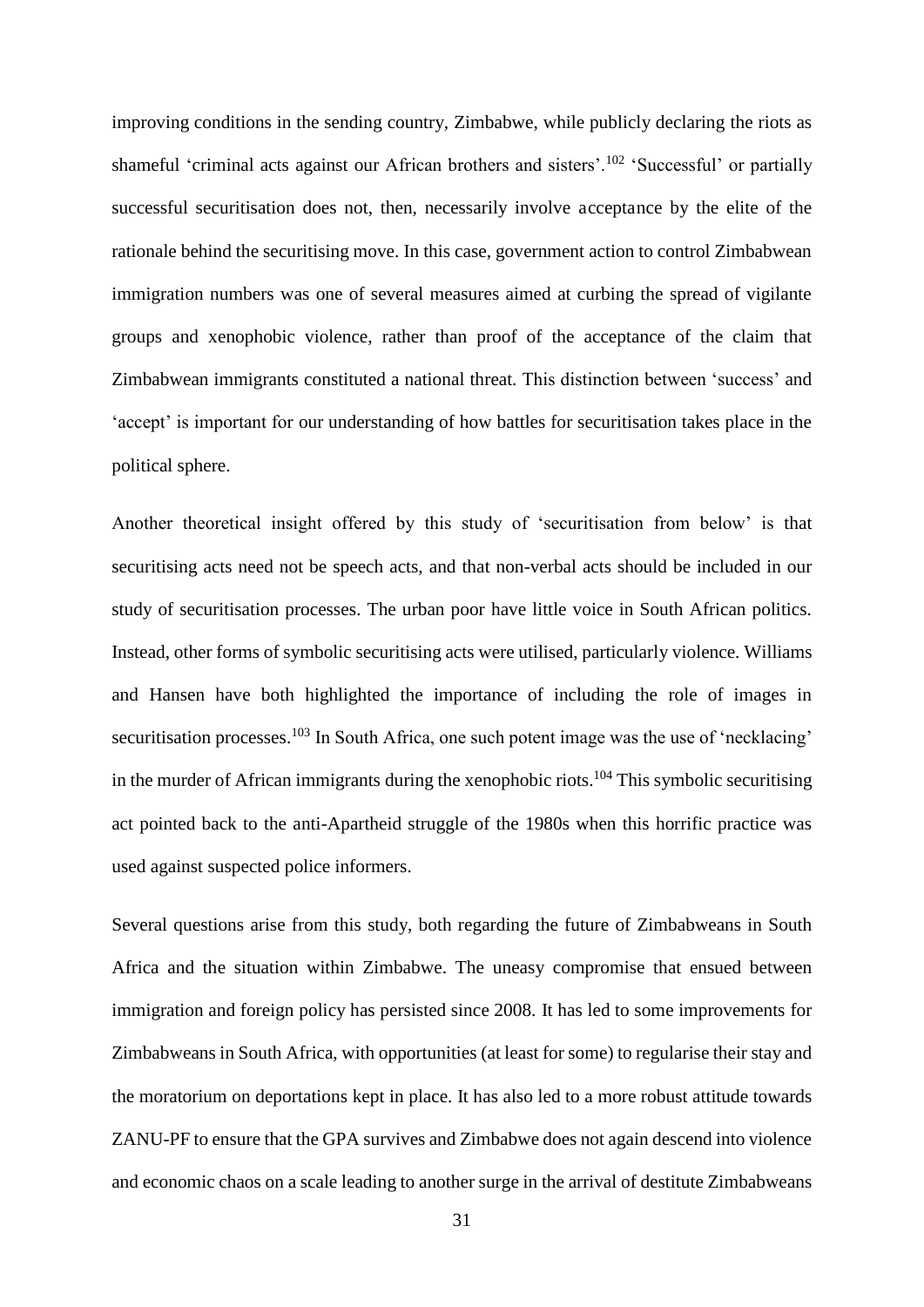in South Africa, as happened in  $2008$ <sup> $105$ </sup> On the other hand, although more pressure has been brought to bear on ZANU-PF, quiet diplomacy and African solidarity continues to guide South Africa's response to the Zimbabwe crisis. The ANC government seldom acknowledges the political, not only the economic, nature of the Zimbabwean exodus, and has done little to counteract the image of Zimbabweans as opportunistic job stealers. As a result, xenophobic attacks remain common. Although the 2008 riots have been thoroughly debated in the South African public sphere, it is not clear that this debate has been conducted in terms understood or accepted among the urban poor.

In South Africa, the grassroots securitisation of Zimbabwean immigration had to turn extremely violent, creating widespread public disorder, in order to achieve some form of recognition by those with the power to affect policy. This undermined the human security of immigrants, sound community relations and even the legitimacy of state authority. By using a negligent attitude to Zimbabwean immigration as a foreign policy tool, the government fuelled an already ripe xenophobic atmosphere. The current compromise between foreign policy and domestic security concerns remains fragile and will be severely tested when new elections in Zimbabwe, scheduled for 2012, are likely to cause renewed tension and violence within Zimbabwe, which again may lead to a new surge of Zimbabweans crossing the Limpopo river into South Africa.

#### **Acknowledgments**

My warmest appreciation to Ruth Blakeley, Hugh Miall, Adam Roberts, Elizabeth Sidiropolous and three anonymous referees for providing valuable comments at various stages of the writing of this article. I am grateful to the Economic and Social Research Council (ESRC) for providing the funds for field research in South Africa and to the South African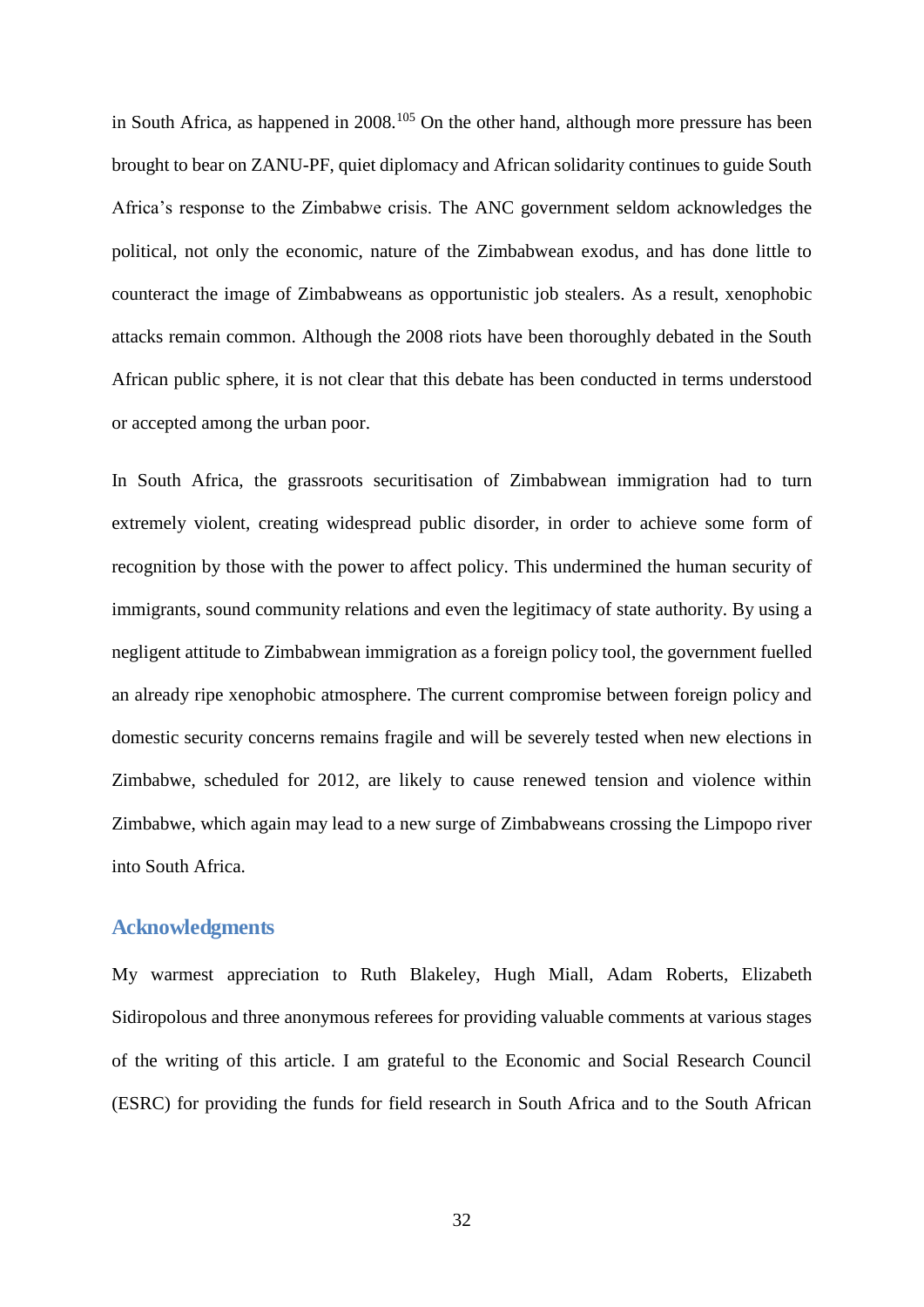Institute of International Affairs (SAIIA) for providing institutional support during my stay there.

#### **Reference List**

- Adebajo, Adekeye, Adebayo Adedeji and Chris Landsberg (eds.), 2007. South Africa in Africa: The Post-Apartheid Era. University of KwaZulu-Natal Press, Scottsville.
- Alden, Chris, and Garth le Pere, 2003. South Africa's Post-apartheid Foreign Policy: From Reconciliation to Revival? Adelphi Paper 362. IISS, London.
- Alden, Chris and Maxi Schoeman, 2003. 'The Hegemon That Wasn't: South Africa's Foreign Policy Towards Zimbabwe'. Strategic Review for Southern Africa 25(1), May, 1-28.
- Alden, Chris and Mills Soko, 2005. 'South Africa's Economic Relations with Africa: Hegemony and its Discontent'. Journal of Modern African Studies 43(3), 367-392.
- ANC, 2007. 52nd National Conference: Resolutions. ANC, 20 December.
- ANC, 2008. 'Statement of the National Executive Committee on the Occasion of the 96<sup>th</sup> Anniversary of the ANC'. ANC, 8 January, Johannesburg.

Baldwin, David, 1997. 'The Concept of Security'. Review of International Studies 23(1), 5-26.

- Balzacq, Thierry, 2005. 'The Three Faces of Securitization: Political Agency, Audience and Context'. European Journal of International Relations 11(2), 171–201.
- Barber, James, 2004. *Mandela's World*. James Currey, Oxford.
- Barber, James, 2005. 'The New South Africa's Foreign Policy: Principles and Practice', International Affairs 81(5), 1079-1096.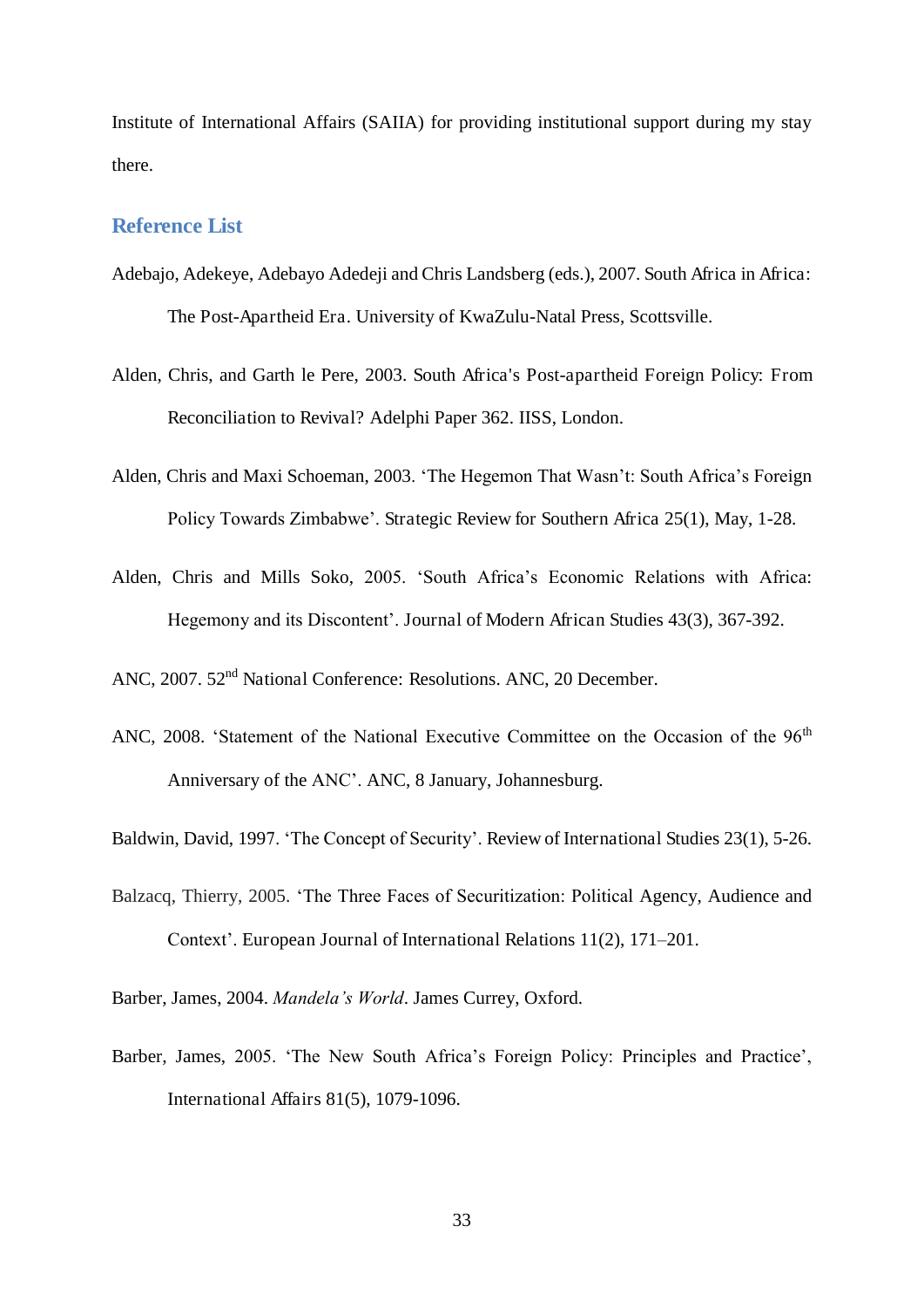- Bigo, Didier, 2002 'Security and Immigration: Towards a Critique of the Governmentality of Unease', Alternatives 27, 63-92.
- Bigo, Didier, 2005. 'From Foreigners to "Abnormal Aliens": How the Faces of the Enemy Have Changed Following September the  $11<sup>th</sup>$ . In International Migration and Security: Opportunities and Challenges, eds. Elspeth Guild and Joanne van Selm. Routledge, Abingdon.
- Buzan, Barry, Ole Wæver and Jaap de Wilde, 1998. Security: A New Framework for Analysis. Lynne Rienner Publishers, London.
- Bøås, Morten, 2009. '"New" Nationalism and Autochthony Tales of Origin as Political Cleavage'. Africa Spectrum 44(1), 19-38.
- Chirwa, Wiseman Chijere, 1998. 'Aliens and AIDS in Southern Africa: The Malawi-South Africa Debate'. African Affairs 97(386), 53-79.
- Crisp, Jeff and Esther Kiragu, 2010. Refugee Protection and International Migration: A Review *of UNHCR's Role in Malawi, Mozambique and South Africa*. Geneva: UNHCR Policy Development and Evaluation Service (PDES). UNHCR Doc. No. PDES/2010/10, August.
- Crush, Jonathan, 2000. 'The Dark Side of Democracy: Immigration, Xenophobia and Human Rights in South Africa'. International Migration 38(6), 103-133.
- Crush, Jonathan (ed.), 2008. The Perfect Storm: Xenophobia in Contemporary South Africa. The Institute for Democracy in South Africa (IDASA), Johannesburg.
- Crush, Jonathan, Vincent Williams and Sally Peberdy, 2005. Migration in Southern Africa: A Paper Prepared for the Policy Analysis and Research Programme of the Global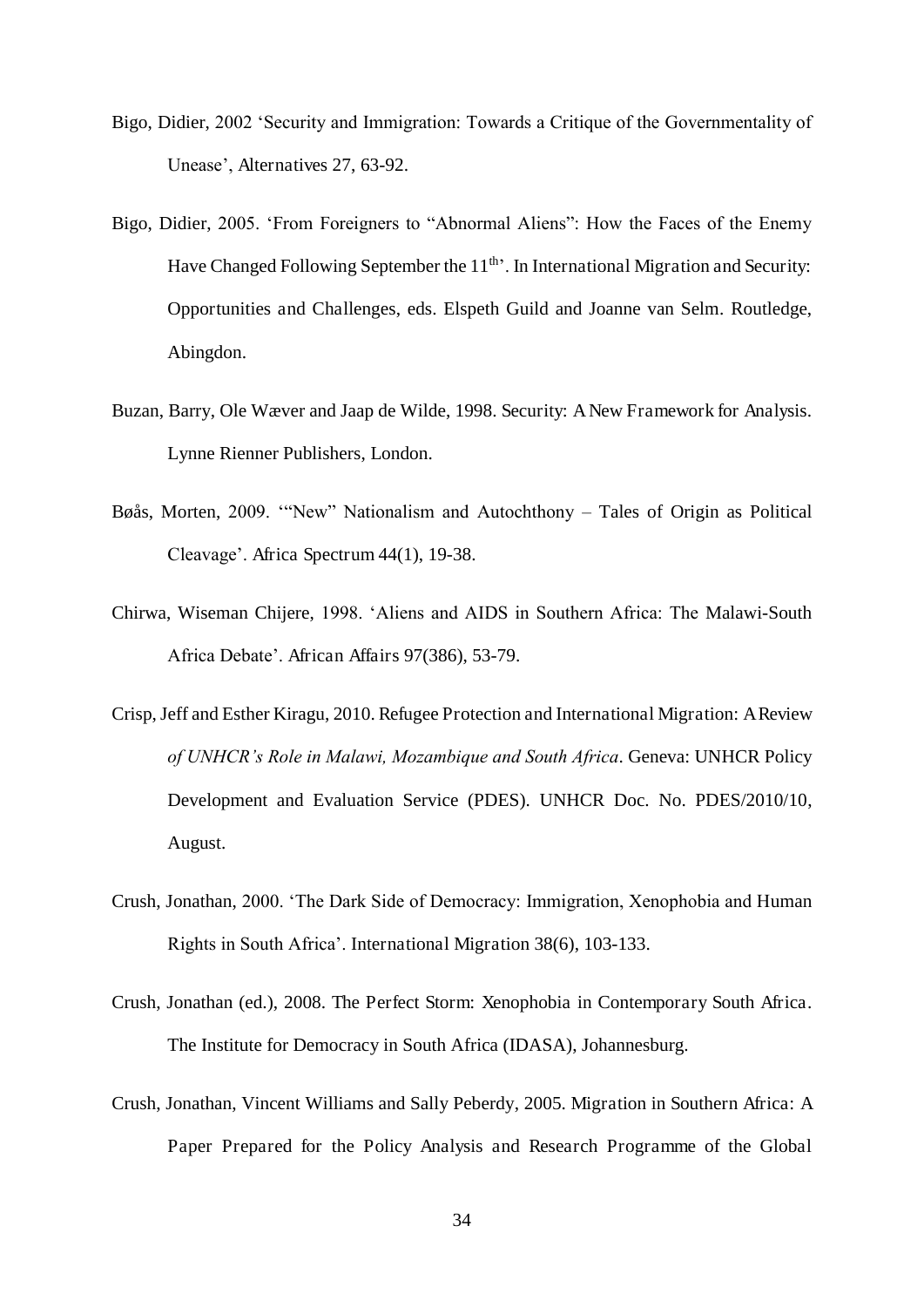Commission on International Migration. Global Commission on International Migration, September.

- Danso, Ransford and David A. McDonald, 2001. 'Writing Xenophobia: Immigration and the Print Media in Post-apartheid South Africa'. Africa Today 48(3), Fall, 115-137.
- Department of Foreign Affairs (DFA), 2009. South Africa in the United Nations Security Council (2007-2008). DFA, Pretoria.
- Dodson, Belinda, 2010. 'Locating Xenophobia: Debate, Discourse and Everyday Experience in Cape Town, South Africa'. Africa Today 56(3), 2-22.
- Doyle, Lisa, 2009. "I *Hate Being Idle": Wasted Skills and Enforced Dependence among*  Zimbabwean Asylum Seekers in the UK. British Refugee Council, London, July.
- FMSP (Forced Migration Studies Programme), 2008. 'Zimbabwe and South Africa's International Reputation'. Background Brief, South African Futures-Zimbabwean Futures Forum. FMSP, University of Witwatersrand, Johannesburg.
- Givens, Terri, Gary Freeman and David Leal, 2009. Immigration Policy and Security: US, European, and Commonwealth Perspectives. Routledge, Abingdon.
- Government of South Africa, 2010. Report on 2009 Asylum Statistics. Government of South Africa, South Africa.
- Guild, Elspeth, 2003. 'Editorial of Special Issue on 9/11 and Migration'. European Journal of Migration and Law 4(4), 395-8.
- Guild, Elspeth and Joanne van Selm, 2005. International Migration and Security: Opportunities and Challenges. Routledge, Abingdon.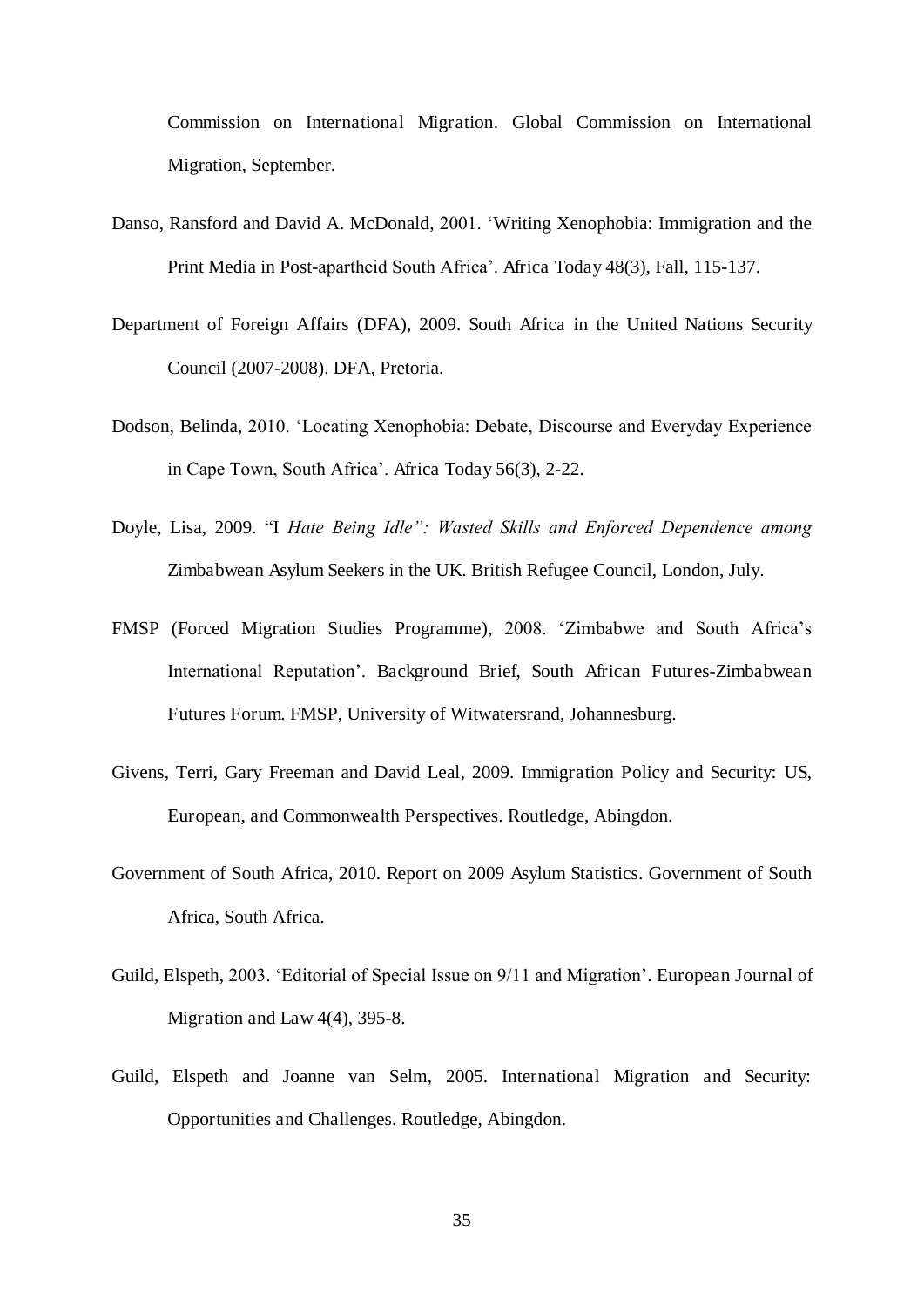- Habib, Adam, 2009. 'South Africa's Foreign Policy: Hegemonic Aspirations, Neo-liberal Orientations and Global Transformation'. South African Journal of International Affairs 16(2), 143-159.
- Hamill, James and John Hoffman, 2009. 'Quiet Diplomacy or Appeasement? South African Policy towards Zimbabwe'. The Round Table 98(402), June, 373-384.
- Hammerstad, Anne, 2005. 'Domestic Threats, Regional Solutions? The Challenge of Regional Security Integration in Southern Africa'. Review of International Studies 31(1), 69-87.
- Hansen, Lene, 2011. 'Theorizing the Image for Security Studies: Visual Securitization and the Muhammad Cartoon Crisis'. European Journal of International Relations 17(1), 51- 74.
- Human Rights Watch, 1998. Prohibited Persons: Abuse of Undocumented Migrants, Asylum Seekers, and Refugees in South Africa. HRW, New York.
- Human Rights Watch, 2009. 'South Africa Country Summary'. World Report 2009: Events of 2008. HRW, New York.
- Human Rights Watch, 2010. 'Zimbabwe: One Year On, Reform a Failure'. News Release. HRW, New York, 12 February.
- Human Sciences Research Council (HSRC), 2008. 'Citizenship, Violence and Xenophobia in South Africa: Perceptions from South African Communities'. Democracy and Governance Programme, HSRC, Pretoria.
- Huysmans, Jef, 2006. The Politics of Insecurity: Fear, Migration and Asylum in the EU. Routledge, Abingdon.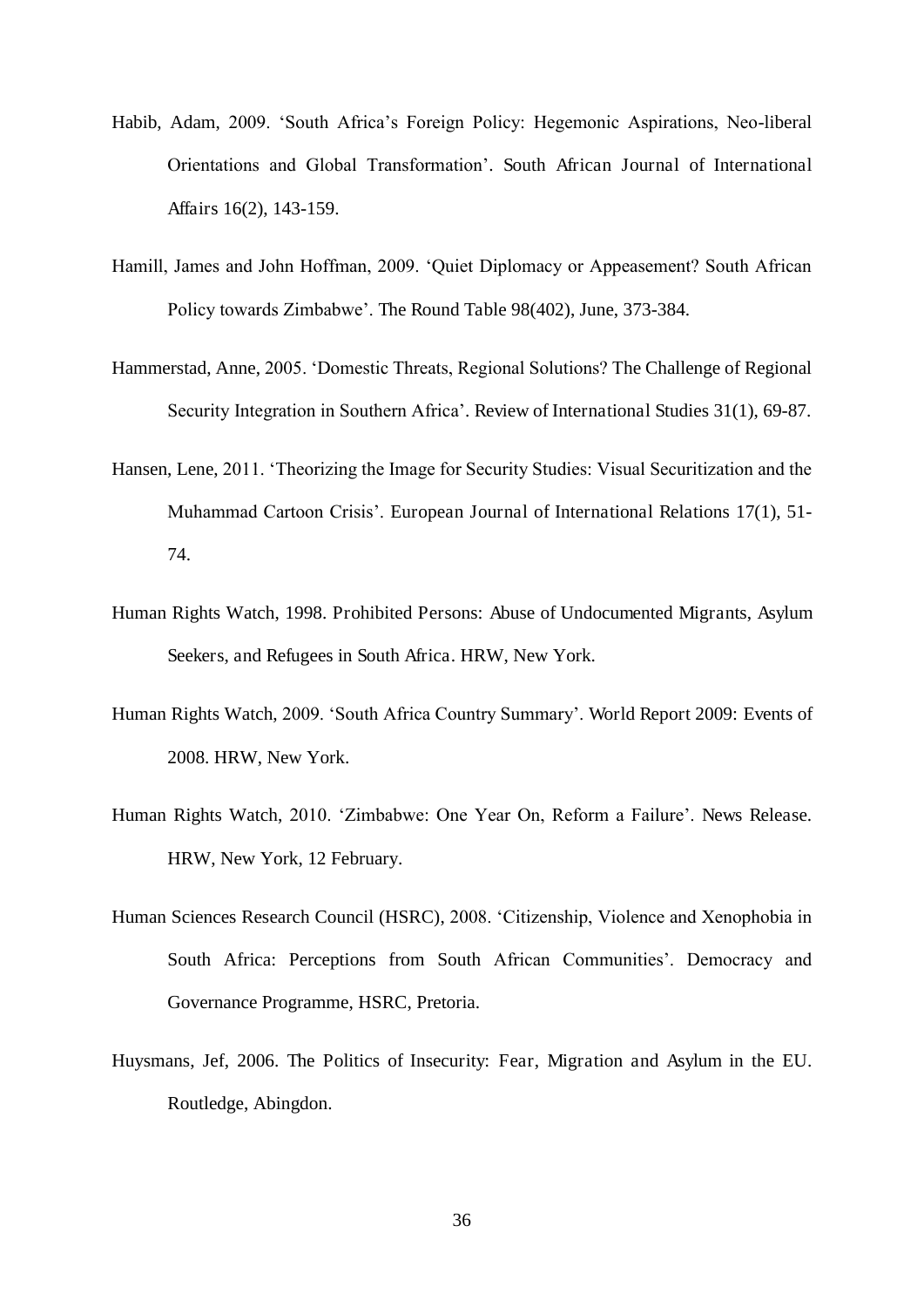Jordaan, Eduard, 2010. 'Fall from Grace: South Africa and the Changing International Order'. Politics 30(Supplement 1), December, 82-90.

Jordan, Pallo, 2008. 'Democracy is Not a Privilege'. ANC Today 8(19), 16 May.

- Kersting, Norbert, 2009. 'New Nationalism and Xenophobia in Africa A New Inclination?'. Africa Spectrum 44(1), 7-18.
- Kriger, Norma, 2010. 'The Politics of Legal Status for Zimbabweans in South Africa'. In *Zimbabwe's New Diaspora: Displacement and the Cultural Politics of Survival*, eds. Joann McGregor and Ranka Primorac. Berghahn Books, United States.
- Krause, Keith & Williams, Michael C., eds., 1997. Critical Security Studies: Concepts and Cases. UCL Press, London.
- Landau, Loren, 2004. 'The Laws of (In)hospitality: Black Africans in South Africa'. Forced Migration Working Paper no. 7. FMSP University of the Witwatersrand, Johannesburg.
- Landau, Loren, 2005. 'Immigration and the State of Exception: Security and Sovereignty in East and Southern Africa'. Forced Migration Working Paper no. 15. FMSP University of the Witwatersrand, Johannesburg.
- Landau, Loren, Kajaal Ramjathan-Keogh and Gayatri Singh, 2005. 'Xenophobia in South Africa and Problems Related to It'. Forced Migration Working Paper no. 13. FMSP University of the Witwatersrand, Johannesburg.
- Landsberg, Chris, 2000. 'Promoting Democracy: The Mandela-Mbeki Doctrine'. Journal of Democracy 11(3), 107-121.
- Lefko-Everett, Kate, 2008. 'Aliens, Migrants, Refugees and Interlopers: Perceptions of Foreigners in South Africa'. ePoliticsSA, edition 1, IDASA [electronic publication].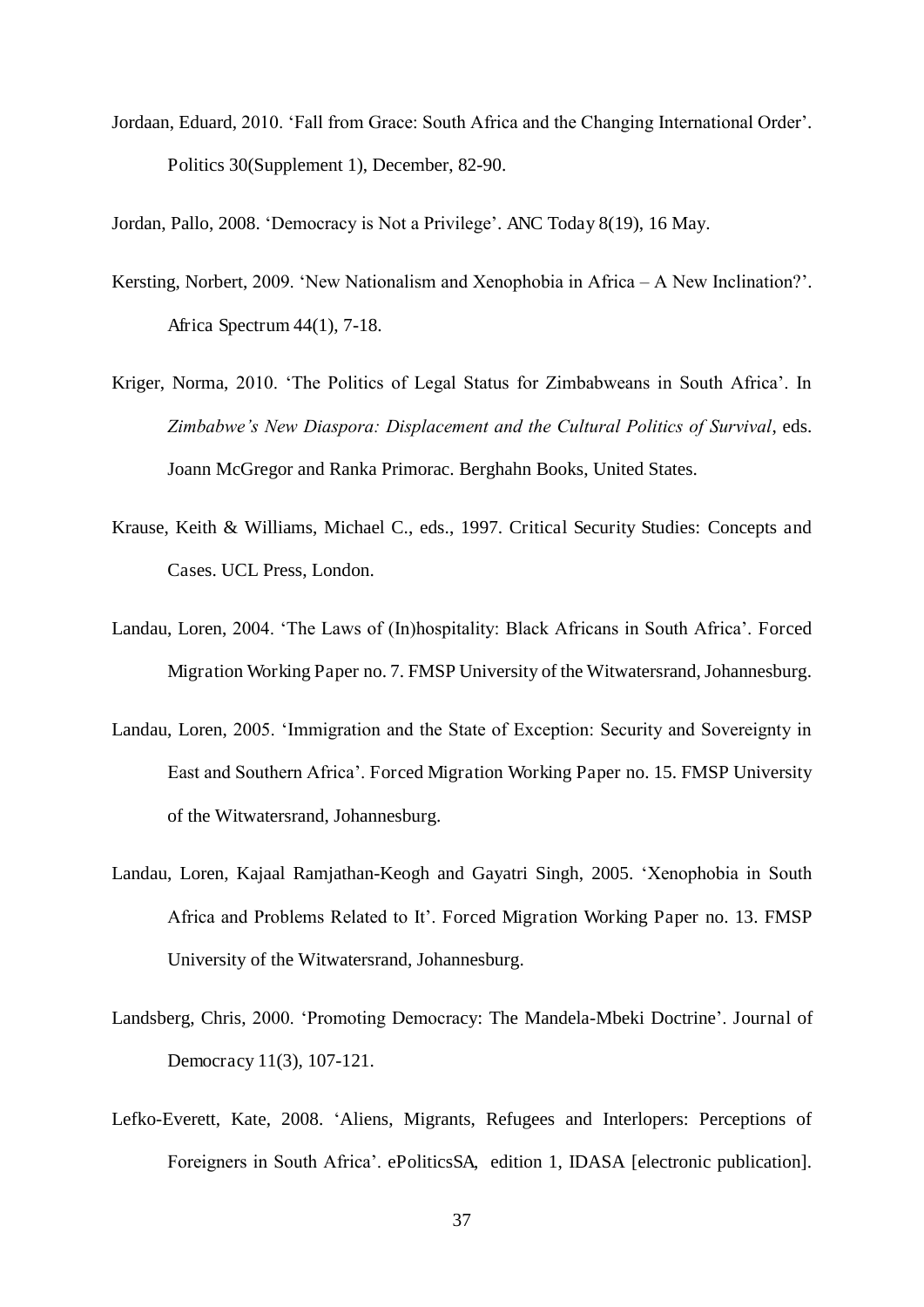Available at : [www.idasa.org/media/uploads/outputs/files/ePolitics%2001.08%20-](http://www.idasa.org/media/uploads/outputs/files/ePolitics%2001.08%20-%20Xenophobia.pdf) [%20Xenophobia.pdf](http://www.idasa.org/media/uploads/outputs/files/ePolitics%2001.08%20-%20Xenophobia.pdf) [Accessed 6 November 2011].

- Lipton, Merle, 2009. 'Understanding South Africa's Foreign Policy: The Perplexing Case of Zimbabwe'. South African Journal of International Affair 16(3), 331-346.
- Loescher, Gil, 1992. Refugee Movements and International Security. Adelphi Paper no. 268. IISS, London.
- MacDonald, David Alexander, 2000. On Borders: Perspectives on International Migration in Southern Africa. St Martin's Press, New York.
- Mandela, Nelson, 1993. 'South Africa's Future Foreign Policy'. Foreign Affairs, 72(5), Nov-Dec, 86-97.
- Mawadza, Aquilina and Jonathan Crush, 2010. 'Metaphors of Migration: Zimbabwean Migrants in the South African Media'. In *Zimbabwe's Exodus: Crisis*, Migration, Survival, eds. Jonathan Crush and Daniel Tevera. SAMP and IDRC, Cape Town and Ottawa.
- Mbeki, Thabo, 1998. 'The African Renaissance, South Africa and the World'. Speech by Deputy President Thabo Mbeki at the United Nations University, 9 April 1998. Available at [www.dfa.gov.za/docs/speeches/1998/mbek0409.htm](http://www.dfa.gov.za/docs/speeches/1998/mbek0409.htm) [Accessed 20 November 2011].
- Mbeki, Thabo, 1999. 'Address of the President of South Africa, Thabo Mbeki at the Millennium Debate of the Joint Houses of Parliament', Cape Town, 19 November 1999. Available at [www.dfa.gov.za/docs/speeches/1999/mbek1119.htm](http://www.dfa.gov.za/docs/speeches/1999/mbek1119.htm) [Accessed 1 November 2011.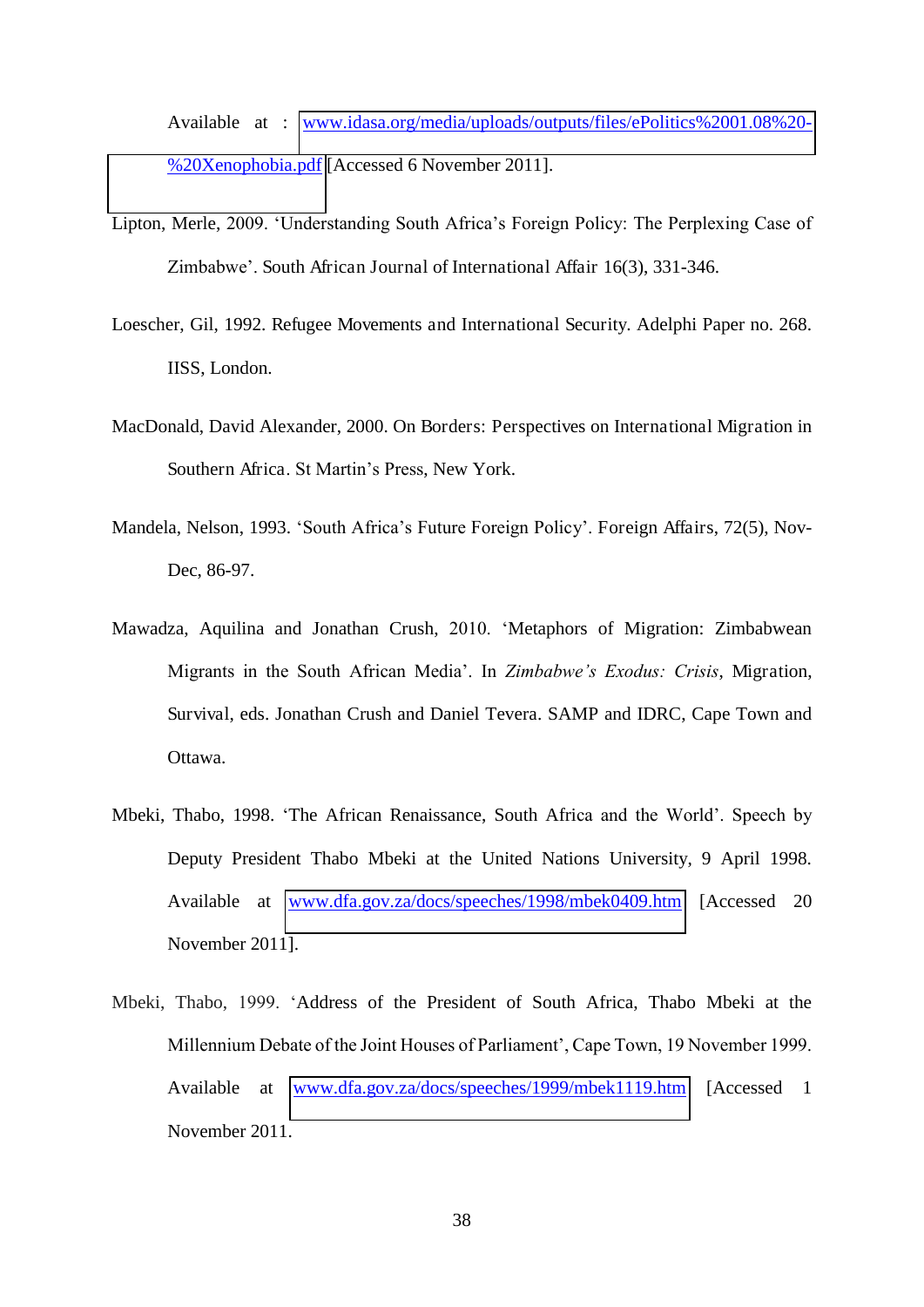- Mbeki, Thabo, 2000. 'Statement of the National Executive Committee on the Occasion of the  $88<sup>th</sup>$  Anniversary of the ANC'. January  $8<sup>th</sup>$  Statement, delivered by Thabo Mbeki on behalf of the ANC's NEC. 8 January, Johannesburg.
- McDonald, Matt, 2008. 'Securitization and the Construction of Security'. European Journal of International Relations 14(4), 563–87.
- Misago, Jean Pierre, Loren Landau and Tamlyn Monson, 2009. Towards Tolerance, Law, and Dignity: Addressing Violence against Foreign Nationals in South Africa. IOM Regional Office for Southern Africa, Pretoria, February.
- Moore, David, 2010. 'A Decade of Disquieting Diplomacy: South Africa, Zimbabwe and the Ideology of the National Democratic Revolution, 1999-2009'. History Compass 8(8), 752-767.
- Muzondidya, James, 2010. 'Makwerekwere: Migration, Citizenship and Identity among Zimbabweans in South Africa'. In *Zimbabwe's New Diaspora: Displacement and the*  Cultural Politics of Survival, eds. Joann McGregor, Joann and Ranka Primorac. Berghahn Books, United States.
- Ndlovu-Gatsheni, Sabelo, 2011. 'Reconstructing the Implications of Liberation Struggle History on SADC Mediation in Zimbabwe'. SAIIA Occasional Paper no. 92. South African Institute of International Affairs, Johannesburg.
- Neocosmos, Michael, 2008. 'The Politics of Fear and the Fear of Politics: Reflections on Xenophobic Violence in South Africa'. Journal of Asian and African Studies 43(6), 586-594.
- Nel, Philip, Ian Taylor and Janis van der Westhuizen, 2000. 'Multilateralism in South Africa's Foreign Policy: The Search for a Critical Rationale'. Global Governance 6(1), 43-60.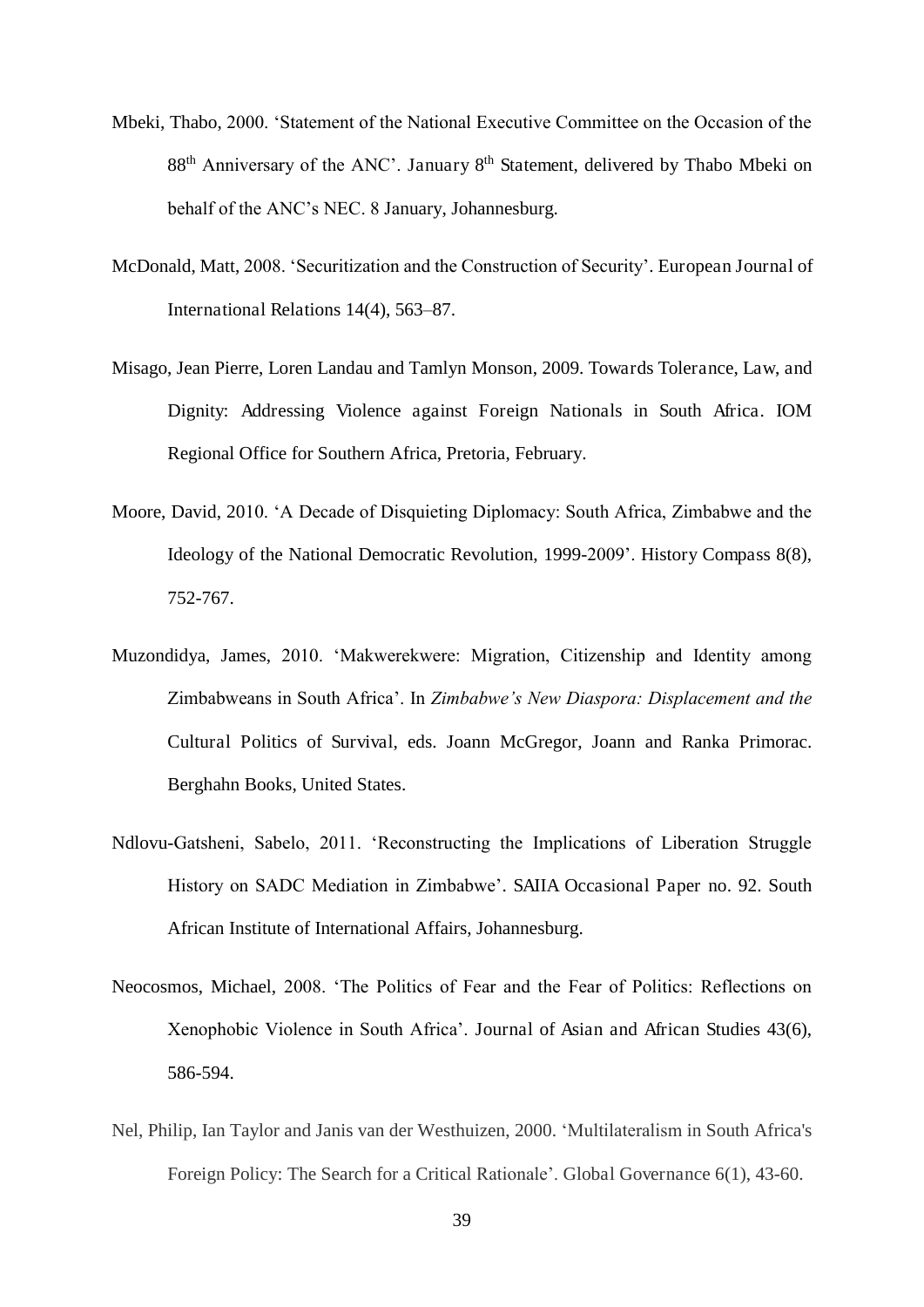- Nyamnjoh, Francis B., 2010. 'Racism, Ethnicity and the Media in Africa: Reflections Inspired by Studies of Xenophobia in Cameroon and South Africa'. Africa Spectrum 45(1), 57- 93.
- Pahad, Aziz, 2000. 'Opening Address by Deputy Minister Aziz Pahad at the Conference on "Reflections on SA's Post Apartheid Foreign Policy"'. 26 September. Available at [www.dfa.gov.za/docs/speeches/2000/paha0926.htm.](http://www.dfa.gov.za/docs/speeches/2000/paha0926.htm) [accessed 14 October 2011].
- Polzer, Tara, 2009. 'Regularising Zimbabwean Migration to South Africa'. Migration Policy Brief. FMSP and CoRMSA, Johannesburg, May.
- Polzer, Tara, 2010. 'Silence and Fragmentation: South African Responses to Zimbabwean Migration'. In *Zimbabwe's Exodus: Crisis, Migration, Survival*, eds., Jonathan Crush and Daniel Tevera. SAMP and IDRC, Cape Town and Ottawa.
- SADC, 2011. Communiqué of the 31<sup>st</sup> SADC Heads of State and Government Summit. SADC, 18 August, Luanda.
- Sasse, Gwendolyn, 2005. 'Securitisation or Securing Rights? Exploring the Conceptual Foundations of Policies towards Migrants and Minorities in Europe'. Journal of Common Market Studies 43(4), 673–93.
- Sharp, John, 2008. '"Fortress SA": Xenophobic Violence in South Africa'. Anthropology Today 24(4), 1-3.
- Steinberg, Jonny, 2011. 'Security and Disappointment: Policing, Freedom and Xenophobia in South Africa'. British Journal of Criminology, online advance access, first published online 24 August 2011.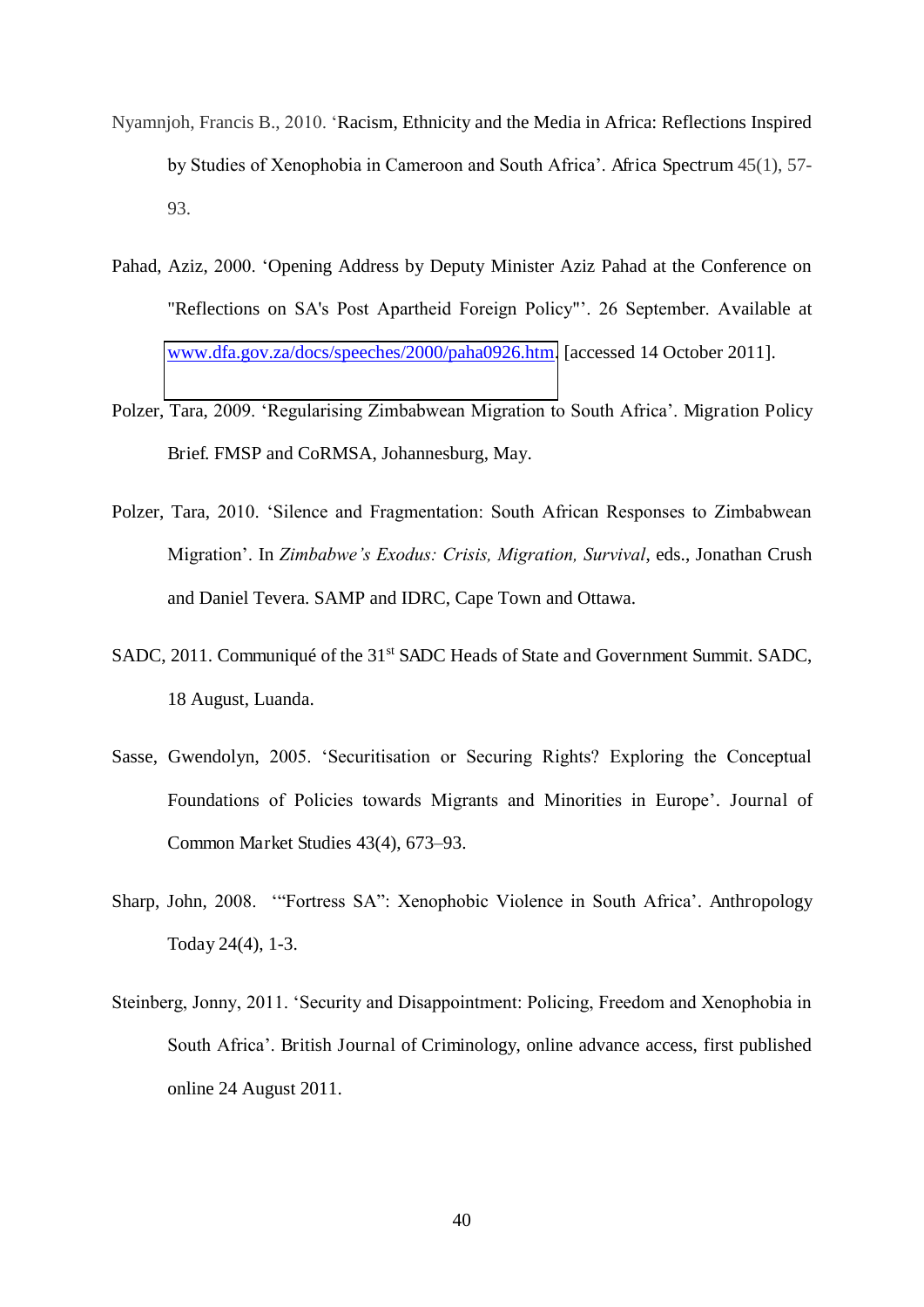Stritzel, Holger, 2007. 'Towards a Theory of Securitization: Copenhagen and Beyond'. European Journal of International Relations 13(3), 357-383.

UNHCR, 2011. Global Trends 2010: Sixty Years and Still Counting. UNHCR, Geneva.

- UNHCR, 2009. UNHCR Statistical Yearbook 2008: Trends in Displacement, Protection and Solutions. UNHCR, Geneva, December.
- Vale, Peter and Sipho Maseko, 1998. 'South Africa and the African Renaissance'. International Affairs 74(2), 271-287.

Williams, Michael C., 2003. 'Words, Images, Enemies: Securitization and International Politics', International Studies Quarterly 47(4), 511-531.

Wæver, Ole, 1995. 'Securitization and Desecuritization'. In On Security, ed. Ronny D.

Lipschutz. Columbia University Press, New York.

Wæver, Ole, Barry Buzan, Morten Kelstrup and Pierre Lemaitre, 1993. Identity, Migration and

the New Security Agenda in Europe. Pinter, London.

#### **Endnotes**

<sup>&</sup>lt;sup>1</sup> Lipton, 'Understanding South Africa's Foreign Policy'. <u>.</u>

<sup>&</sup>lt;sup>2</sup> Jordaan 'Fall From Grace', 82. See also Alden and Soko, 'South Africa's Economic Relations with Africa', 388-389.

<sup>&</sup>lt;sup>3</sup> Gerson, Michael, 'The Despots' Democracy', Washington Post, 28 May 2008.

<sup>4</sup> With a 354 percent rise in applications in 2008 – mostly from Zimbabweans - South Africa became the world's most popular destination for asylum seekers. UNHCR, UNHCR Statistical Yearbook 2008, 42-43. It has kept the top spot since. Of the 180,600 asylum applications lodged in South Africa in 2010, Zimbabweans accounted for 81 percent. That year South Africa received more annual applications than the United States, France, Germany and Sweden (the next four on the list of most popular asylum countries) put together. See UNHCR, Global Trends 2010, 24.

<sup>5</sup> Human Rights Watch, 'South Africa Country Summary', 115.

<sup>6</sup> On foreign policy, see e.g.: Alden and Le Pere, *South Africa's Post*-Apartheid Foreign Policy; Barber, 'The New South Africa's Foreign Policy', 1079-1096; Habib, 'South Africa's Foreign Policy', 143-159; Hamill and Hoffman, 'Quiet Diplomacy or Appeasement?'; Jordaan, 'Fall from Grace', 82- 90; Lipton, 'Understanding South Africa's Foreign Policy, 331-346; Moore, 'A Decade of Disquieting Diplomacy, 752-767. On xenophobia and immigration, see e.g.: Landau, 'The Laws of (In)hospitality'; Human Sciences Research Council, 'Citizenship, Violence and Xenophobia in South Africa'; Dodson, 'Locating Xenophobia'; Danso and McDonald, 'Writing Xenophobia'; Crush, 'The Dark Side of Democracy '; Crush, The Perfect Storm; Misago et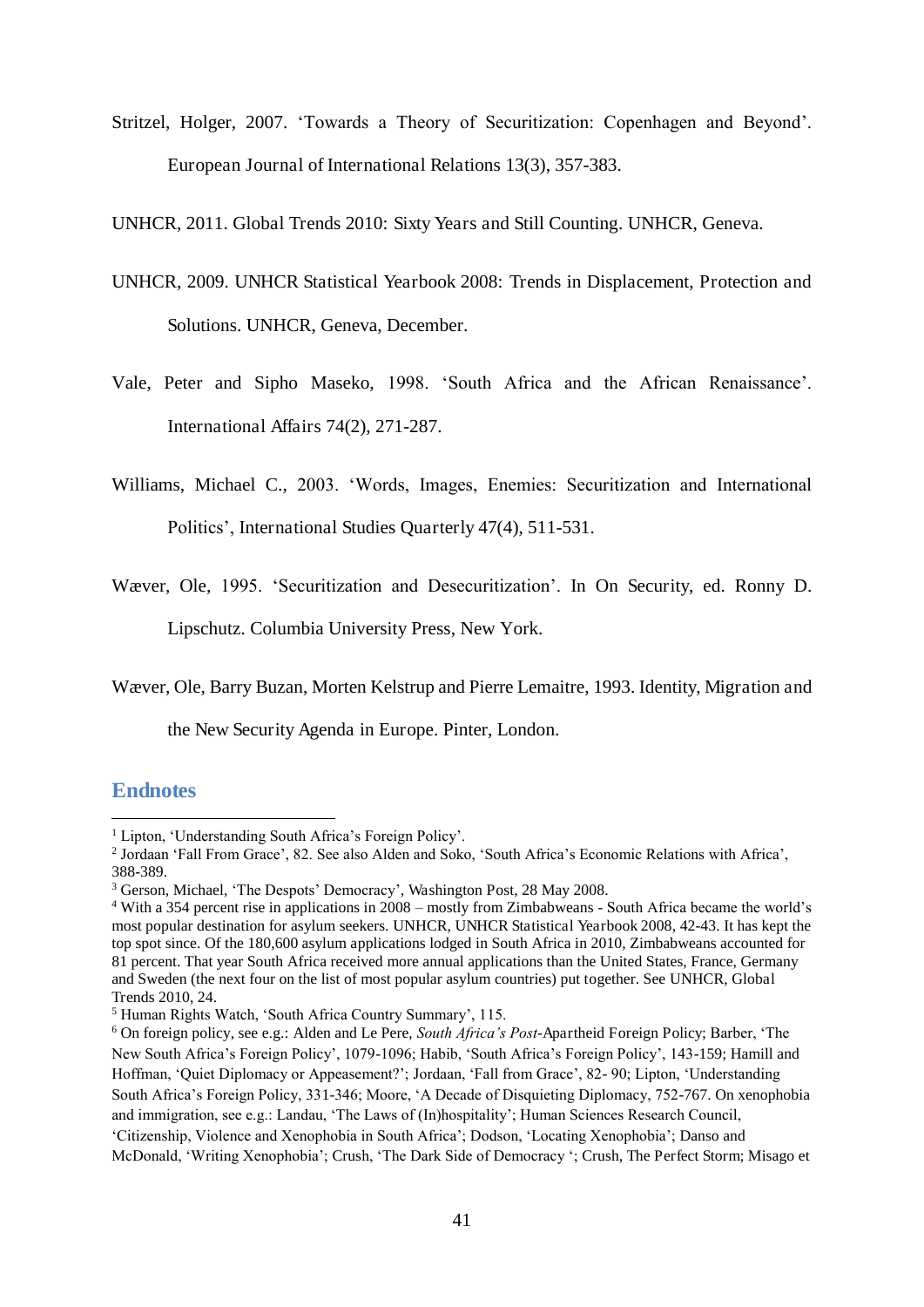al, Towards Tolerance, Law, and Dignity; Neocosmos, 'The Politics of Fear and the Fear of Politics'; Sharp, '"Fortress SA"'; Polzer, 'Silence and Fragmentation'.

<sup>9</sup> see e.g. Loescher, Refugee Movements and International Security; Wæver et al, Identity, Migration and the New Security Agenda in Europe; Bigo, 'Security and Immigration'; Bigo, 'From Foreigners to "Abnormal Aliens"'; Guild, 'Editorial of Special Issue on 9/11 and Migration'; Guild and van Selm, International Migration and Security; Sasse, 'Securitisation or Securing Rights?'; Huysmans, The Politics of Insecurity; Givens et al, Immigration Policy and Security.

<sup>10</sup> For instance, at the outbreak of the 2011 uprising in Libya the foremost concern of the Italian government was not the fate of Libyan civilians. Instead Interior Minister Roberto Maroni feared a mass influx of North African migrants, constituting 'an invasion' that would bring Italy 'to its knees'. Quoted in Squires, Nick, 'Italy Fears Up To 1.5 Million North African Migrants', The Telegraph, 24 February 2011.

 $11$  Buzan et al, Security, 25-6.

<sup>12</sup> Buzan et al, Security, 26.

-

<sup>13</sup> Huysmans, The Politics of Insecurity, 2.

<sup>14</sup> Huysmans, The Politics of Insecurity, 26; Bigo, 'Security and Immigration'; Bigo, 'From Foreigners to "Abnormal Aliens"'.

<sup>15</sup> Stritzel, 'Towards a Theory of Securitization', 362-3. See also Balzacq, 'The Three Faces of Securitization', 173, 177; McDonald, 'Securitization and the Construction of Security'.

<sup>16</sup> Buzan et al, Security, 41-42.

<sup>17</sup> Stritzel, 'Towards a Theory of Securitization', 363.

<sup>18</sup> Barber, *Mandela's World*, 3.

<sup>19</sup> Mandela, 'South Africa's Future Foreign Policy'.

<sup>20</sup> Adebajo et al, South Africa in Africa, 27; Barber, *Mandela's World*, 152-157. Nel et al, 'Multilateralism in South Africa's Foreign Policy'.

<sup>21</sup> Nelson Mandela and Zimbabwe's president Robert Mugabe famously clashed over who should lead the Southern African Development Community's (SADC) Security Organ, leading to controversies over the two military interventions staged in the name of SADC in the 1990s. The South African led 'SADC intervention' in Lesotho in 1996 was disputed by Zimbabwe. Then the Zimbabwe and Angola led 'SADC intervention' in the DRC in support of that country's leader Laurent Kabila, was criticised and boycotted by South Africa. The SADC's Organ for Politics, Defence and Security was as a result moribund for nearly a decade. See Hammerstad, 'Domestic Threats, Regional Solutions?'.

<sup>22</sup> That South Africa requires a consensus seeking and cautious Africa policy due to its lack of legitimacy is argued strongly in Adebajo et al, South Africa in Africa.

<sup>23</sup> Mail & Guardian, 'Mandela and Abacha to Solve Row Personally', 28 July 1997.

<sup>24</sup> Mandela, 'South Africa's Future Foreign Policy'.

<sup>25</sup> Mbeki was central to foreign policy development as Deputy President during Mandela's presidency, as well as during his own tenure as president from 1999 to 2008.

<sup>26</sup> Mbeki, 'The African Renaissance, South Africa and the World'; Pahad, 'Opening Address by Deputy Minister Aziz Pahad at the Conference on "Reflections on SA's Post Apartheid Foreign Policy"'. On South African multilateralism in the 1990s see Nel et al, 'Multilateralism in South Africa's Foreign Policy'.

<sup>27</sup> Vale and Maseko, 'South Africa and the African Renaissance'.

<sup>28</sup> Mandela, 'South Africa's Future Foreign Policy'.

<sup>29</sup> Mbeki, 'The African Renaissance, South Africa and the World'.

<sup>30</sup> Pahad, 'Opening Address by Deputy Minister Aziz Pahad at the Conference on "Reflections on SA's Post Apartheid Foreign Policy"'.

<sup>31</sup> Vale and Maseko, 'South Africa and the African Renaissance'.

<sup>32</sup> Mandela, 'South Africa's Future Foreign Policy', 87.

<sup>33</sup> Pahad, 'Opening Address by Deputy Minister Aziz Pahad at the Conference on "Reflections on SA's Post Apartheid Foreign Policy"'.

<sup>34</sup> Gumede, William, 'A Message to Gordon Brown: We Need African Solutions for Africa's Problems'. The Independent, 30 May 2007.

<sup>35</sup> The African Union (AU) and the New Partnership for Africa's Development (NEPAD), both part of Mbeki's African renaissance initiatives, rely on funding from western donors. Nevertheless, the 2000s have seen many discussions on this 'partnership' deteriorating into accusations of western neo-colonialism, with South Africa providing a leading critical voice. The Zimbabwe situation has contributed to this fraught relationship, for instance when the 2007 Lisbon summit of the Africa-EU strategic partnership was overshadowed by the

<sup>7</sup> This will be set out in more detail in the next section.

<sup>&</sup>lt;sup>8</sup> For some of the pioneers, see: Baldwin, 'The Concept of Security'; Wæver, 'Securitization and

Desecuritization'; Buzan et al, 'Security'; Krause and Williams, Critical Security Studies.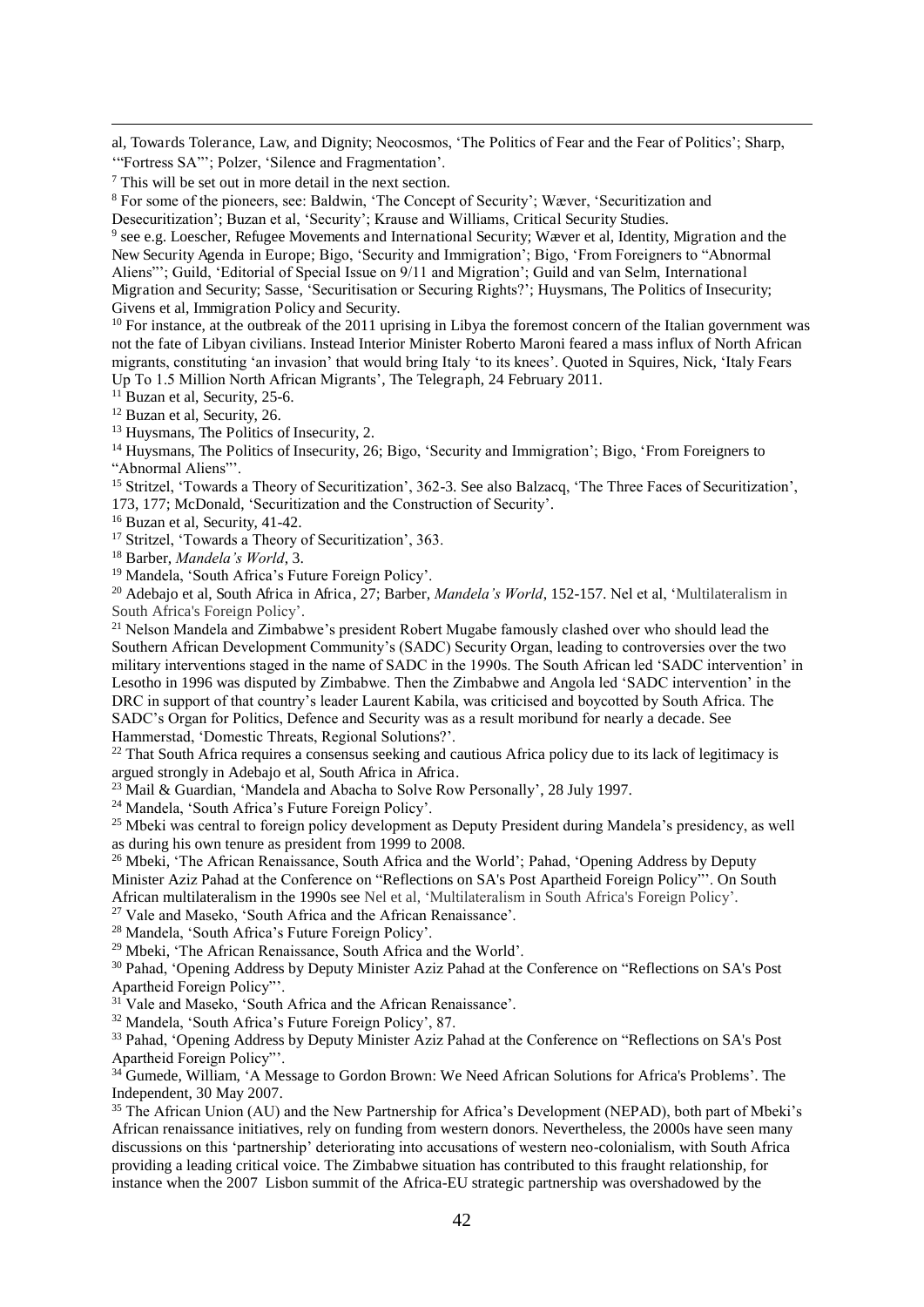question of whether Zimbabwe's president Robert Mugabe should be invited. See e.g. Ian Traynor, 'Mugabe Invited to Lisbon Summit Despite Ban', The Guardian, 2 July 2007.

<sup>36</sup> Mandela, 'South Africa's Future Foreign Policy', 89.

<sup>37</sup> Mbeki, 'Address of the President of South Africa, Thabo Mbeki at the Millennium Debate of the Joint Houses of Parliament'.

<sup>38</sup> The ANC still defines itself as a national liberation movement and views its task, at least at the rhetorical level, to be that of spearheading national liberation and 'national democratic revolution'. See e.g. the ANC website, [http://www.anc.org.za](http://www.anc.org.za/) and the annual 8<sup>th</sup> January Statements delivered by the National Executive **Committee** 

<sup>39</sup> ANC, 'Statement of the National Executive Committee on the Occasion of the 96<sup>th</sup> Anniversary of the ANC'. This quote from 2008 is found under the exuberant heading 'There shall be peace and friendship!'. <sup>40</sup> Mbeki, 'Statement of the National Executive Committee on the Occasion of the 88<sup>th</sup> Anniversary of the

ANC'.

-

<sup>41</sup> Landsberg (2000). 'Promoting Democracy', p. 109.

<sup>42</sup> Mandela (1993), 'South Africa's Future Foreign Policy'.

<sup>43</sup> E.g., for an account of the restrictions on the South African government's room to manoeuvre within SADC due to its Apartheid past, see Nathan, 'Consistencies and Inconsistencies in South African Foreign Policy', 367- 368.

<sup>44</sup> Crush et al, Migration in Southern Africa, 1.

<sup>45</sup> Crush et al, Migration in Southern Africa, 8; MacDonald, On Borders, 12.

<sup>46</sup> Steinberg, 'Security and Disappointment', 9.

<sup>47</sup> Although the majority of asylum seekers are Zimbabwean. The level of abuse of the South African asylum system is illustrated by the applications for asylum lodged in 2009, and duly logged in government asylum statistics, by three persons from Iceland, two from Andorra, one from Denmark, one from New Zealand and one from 'Utopia'. See Government of South Africa, Report on 2009 Asylum Statistics, Table 3.

<sup>48</sup> Human Rights Watch, Prohibited Persons, 4.

<sup>49</sup> Nyamnoh, 'Racism, Ethnicity and the Media in Africa'.

<sup>50</sup> This discourse fits well with the understanding of securitisation set out by the Copenhagen School. See Buzan et al, Security.

<sup>51</sup> Bøås, '"New" Nationalism and Autochthony – Tales of Origin as Political Cleavage'; Kersting, 'New

Nationalism and Xenophobia in Africa – A New Inclination?'.

<sup>52</sup> Muzondidya, 'Makwerekwere', 44.

<sup>53</sup> Crush, The Perfect Storm, 17; Danso and McDonald, 'Writing Xenophobia', 115-116.

<sup>54</sup> Immigrants were described in the media as a 'threat to South Africans as far as services are concerned'.

Quoted from a major South African newspaper, in Danso and McDonald, 'Writing Xenophobia', 125.

<sup>55</sup> Chirwa, 'Aliens and AIDS in Southern Africa', 59; Mawadza and Crush, 2010.

<sup>56</sup> Thabo Mbeki, quoted in Chirwa, 'Aliens and AIDS in Southern Africa', 75.

<sup>57</sup> Quoted in Crush, The Perfect Storm, 17.

<sup>58</sup> Neocosmos, 'The Politics of Fear and the Fear of Politics', 590; Misago et al, Towards Tolerance, Law, and Dignity, 17.

<sup>59</sup> Neocosmos, 'The Politics of Fear and the Fear of Politics', 590.

<sup>60</sup> Quoted in Misago et al, Towards Tolerance, Law, and Dignity, 16.

<sup>61</sup> Steinberg, 'Security and Disappointment', 12.

<sup>62</sup> Danso and McDonald, 'Writing Xenophobia', 116.

<sup>63</sup> Mawadza and Crush, 'Metaphors of Migration'; Nyamnjoh, 'Racism, Ethnicity and the Media in Africa'.

<sup>64</sup> Sharp, '"Fortress South Africa"', 2.

<sup>65</sup> Jonny Steinberg provides an excellent and well-documented analysis of how thwarted post-1994 expectations of socio-economic improvements together with Apartheid era style policing practices against undocumented migrants (brutal but with little impact on immigration levels), worked together to create conditions ripe for mob violence. They led to a sense among sections of the urban poor that African foreigners were not just a security threat, but one that the police could not deal with: 'When you throw foreigners out, they simply come back, the mobs were saying. We will make the city uninhabitable for them, and thus finish your work'. Steinberg, 'Security and Disappointment', 13.

<sup>66</sup> Lipton, 'Understanding South Africa's Foreign Policy', 339.

<sup>67</sup> FMSP, 'Zimbabwe and South Africa's International Reputation'.

<sup>68</sup> Barber, 'The New South Africa's Foreign Policy'; Jordaan, 'Fall from Grace', 86.

<sup>69</sup> Habib, 'South Africa's Foreign Policy', 147.

<sup>70</sup> See e.g. Department of Foreign Affairs, South Africa in the United Nations Security Council (2007-2008).

<sup>71</sup> See Moore, 'A Decade of Disquieting Diplomacy'.

<sup>72</sup> Habib, 'South Africa's Foreign Policy'.